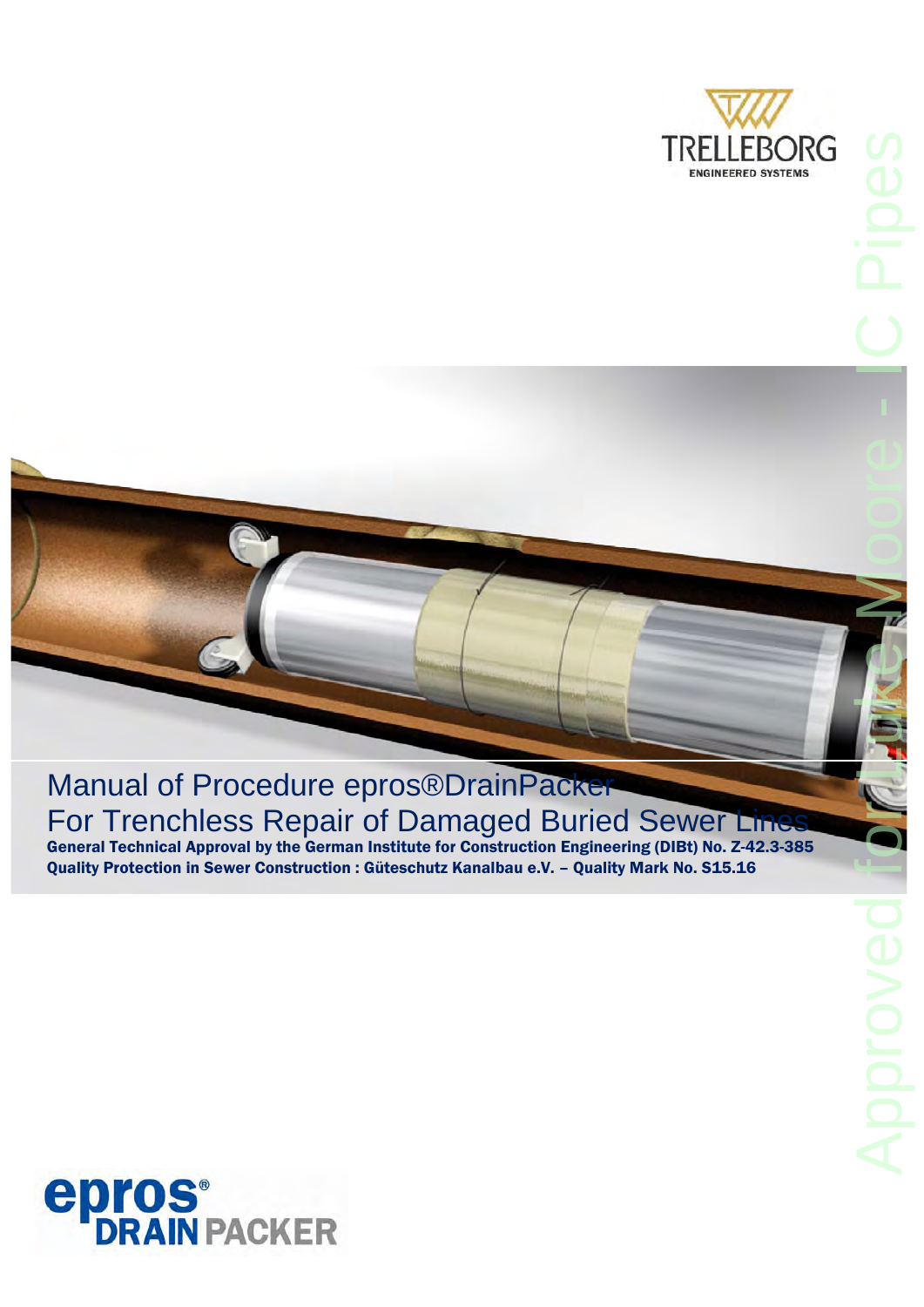

Manufacturer:



Telephone: + 49 (0) 2065 999-150 Facsimile: + 49 (0) 2065 999-111 e-mail: technik.epros@trelleborg.com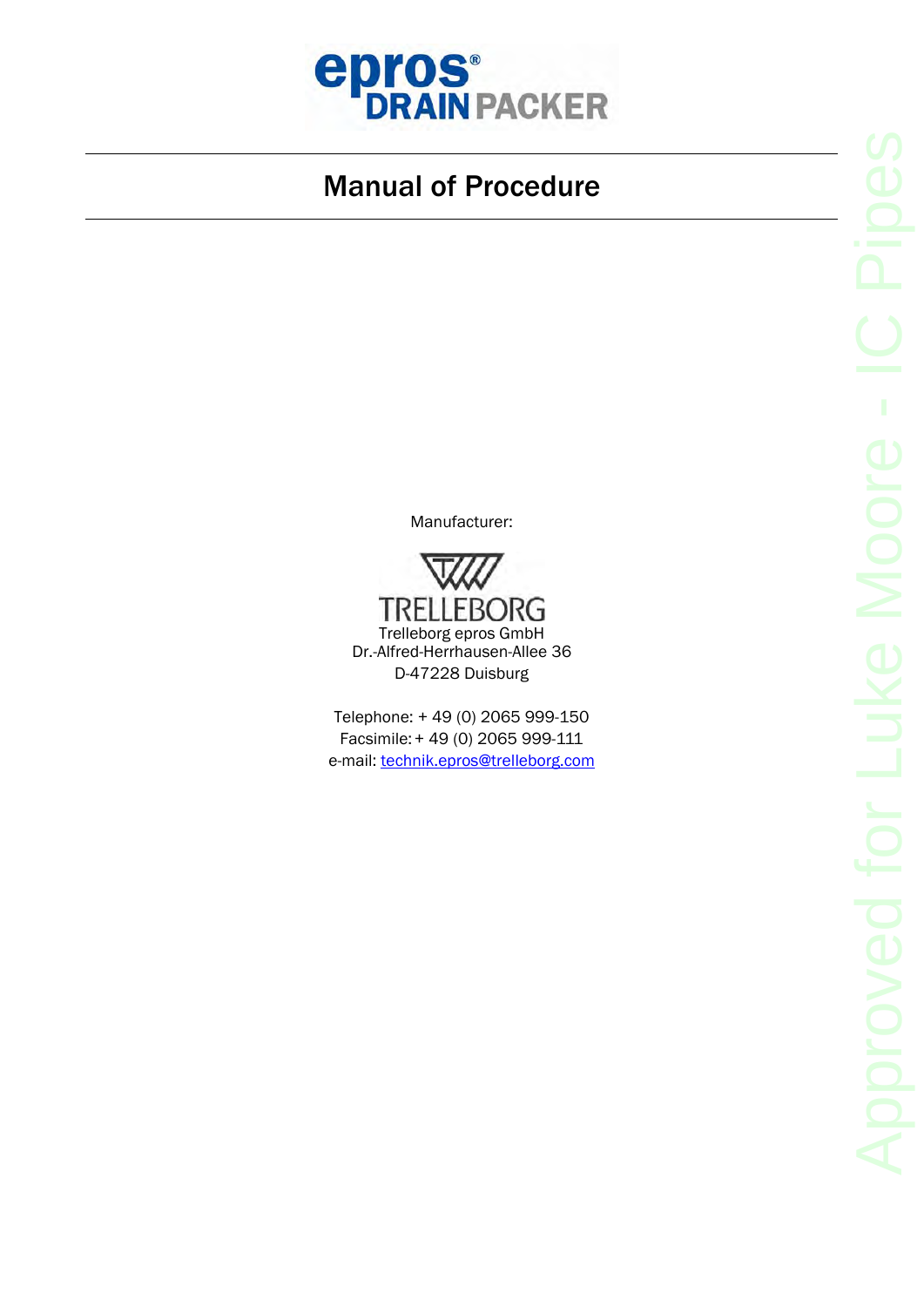

#### Table of contents

| Subject     |                                                                           | Page |
|-------------|---------------------------------------------------------------------------|------|
|             | <b>Introductory Remark</b>                                                |      |
| I           | <b>Applications</b>                                                       |      |
|             | Method at a Glance (brief description)                                    |      |
|             | Damage Evaluation                                                         |      |
|             | Damage Types                                                              |      |
|             | <b>Calculation and Final Proof</b>                                        |      |
|             | <b>Operating Conditions</b>                                               |      |
| $\mathbf l$ | <b>Job Preparation</b>                                                    |      |
|             | Equipment / Materials                                                     |      |
|             | <b>Job Preparation Measures</b>                                           |      |
| Ш           | <b>Step by Step Procedure</b>                                             |      |
|             | Packer Preparation                                                        |      |
|             | Calculation of Required Fibreglass Amount                                 |      |
|             | <b>Cutting the Fibreglass Mat</b>                                         |      |
|             | <b>Calculation of Resin Usage Amount</b>                                  |      |
|             | <b>Mixing the Resin</b>                                                   |      |
|             | Pot Times (charts)                                                        |      |
|             | Impregnation of Fibreglass Mats                                           |      |
|             | Folding of epros®FibreGlassMat CRF (+) 1050 g/m <sup>2</sup>              |      |
|             | Folding of epros®FibreGlassMat CRF (+) 1400 g/m <sup>2</sup>              |      |
|             | Insertion of Additional epros®FibreGlassMat CRF (+) 1050 g/m <sup>2</sup> |      |
|             | Placing the Impregnated Fibreglass Mats onto the Packer                   |      |
|             | Protection of epros®FibreGlassMat CRF (+)                                 |      |
|             | Introduction of Packer into the Pipe                                      |      |
|             | Cure Times (charts)                                                       |      |
|             | Packer Removal                                                            |      |
|             | Final operations and Inspections                                          |      |
| IV          | Self-Control / Quality Assurance                                          |      |
|             | <b>General Rules</b>                                                      |      |
|             | <b>Site Documentation</b>                                                 |      |
|             | Site Visit form                                                           |      |
|             | Preparation & Installation form                                           |      |
|             | Leakage Test form                                                         |      |
|             | <b>Staff Guidance</b>                                                     |      |



Dr. Alfred Herrhausen Allee 36 D-47228 Duisburg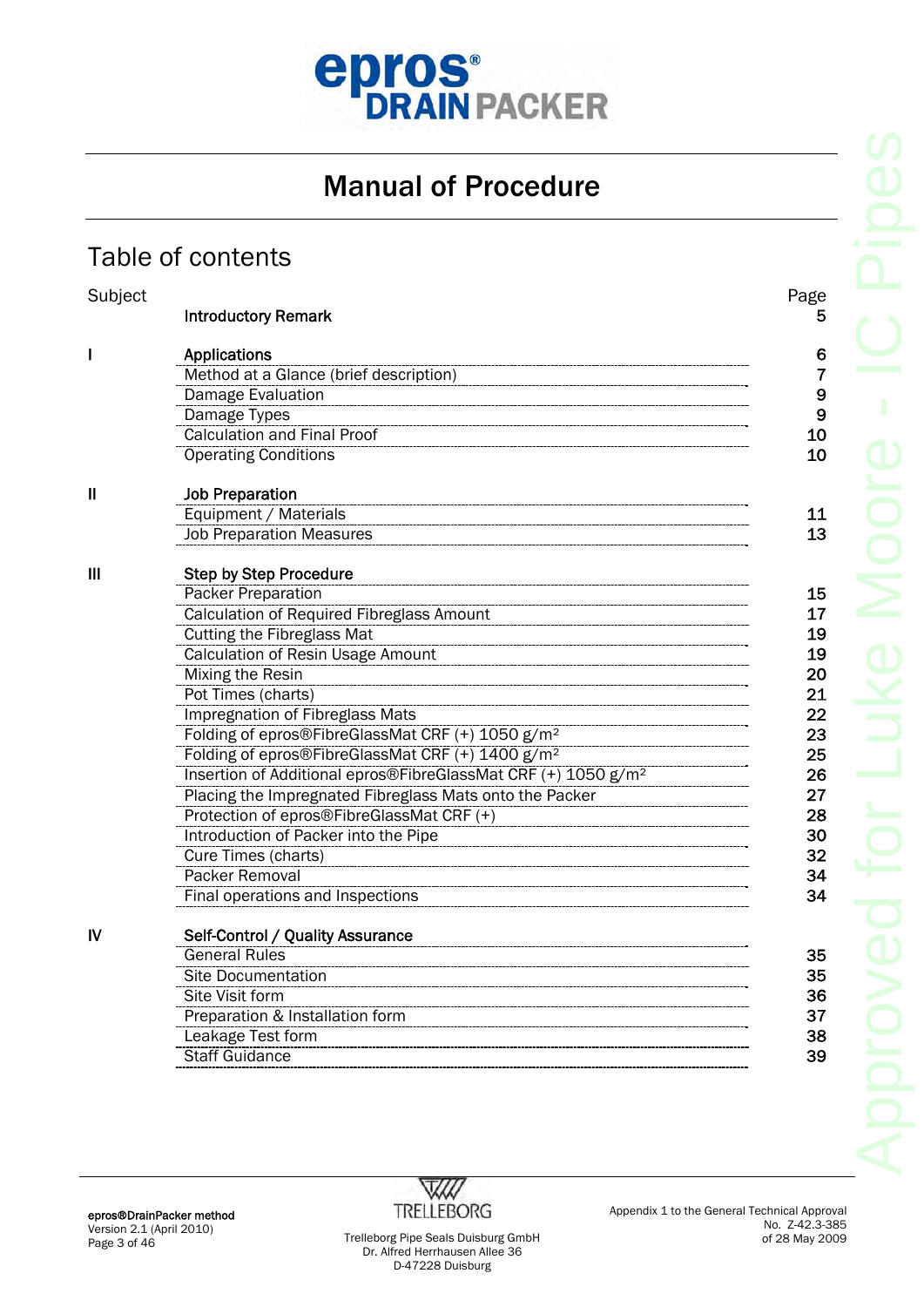

#### Table of contents

| Subject |                                                                                                                                                                                                                                                                      | Page |
|---------|----------------------------------------------------------------------------------------------------------------------------------------------------------------------------------------------------------------------------------------------------------------------|------|
| V       | Standard Equipment for Performance of the Rehabilitation Method                                                                                                                                                                                                      | 40   |
| VI      | Appendix                                                                                                                                                                                                                                                             | 45   |
|         | <b>Safety Data Sheets</b><br>epros®FibreGlassMat CRF (+) 1050 g/m <sup>2</sup><br>epros®FibreGlassMat CRF (+) 1400 g/m <sup>2</sup><br>epros®Resin type W<br>epros®Resin type W01<br>epros®Resin type S<br>epros®Hardener for resin types W, W01, S, L30E1 and L30E3 |      |
|         | <b>Technical Data Sheets</b>                                                                                                                                                                                                                                         |      |
|         | epros®FibreGlassMat CRF (+) 1050 g/m <sup>2</sup><br>epros®FibreGlassMat CRF (+) 1400 g/m <sup>2</sup>                                                                                                                                                               |      |
|         | <b>Reports</b><br><b>Site Visit</b><br>Preparation & Installation Report<br>Leakage Test                                                                                                                                                                             |      |
|         | <b>Charts</b>                                                                                                                                                                                                                                                        |      |
|         | Calculation of resin usage amounts and cut sizes<br>for epros®FibreGlassMat CRF (+) 1050 g/m <sup>2</sup>                                                                                                                                                            |      |



Calculation of resin usage amounts and cut sizes for epros®FibreGlassMat CRF (+) 1400 g/m²

No. Z-42.3-385 of 28 May 2009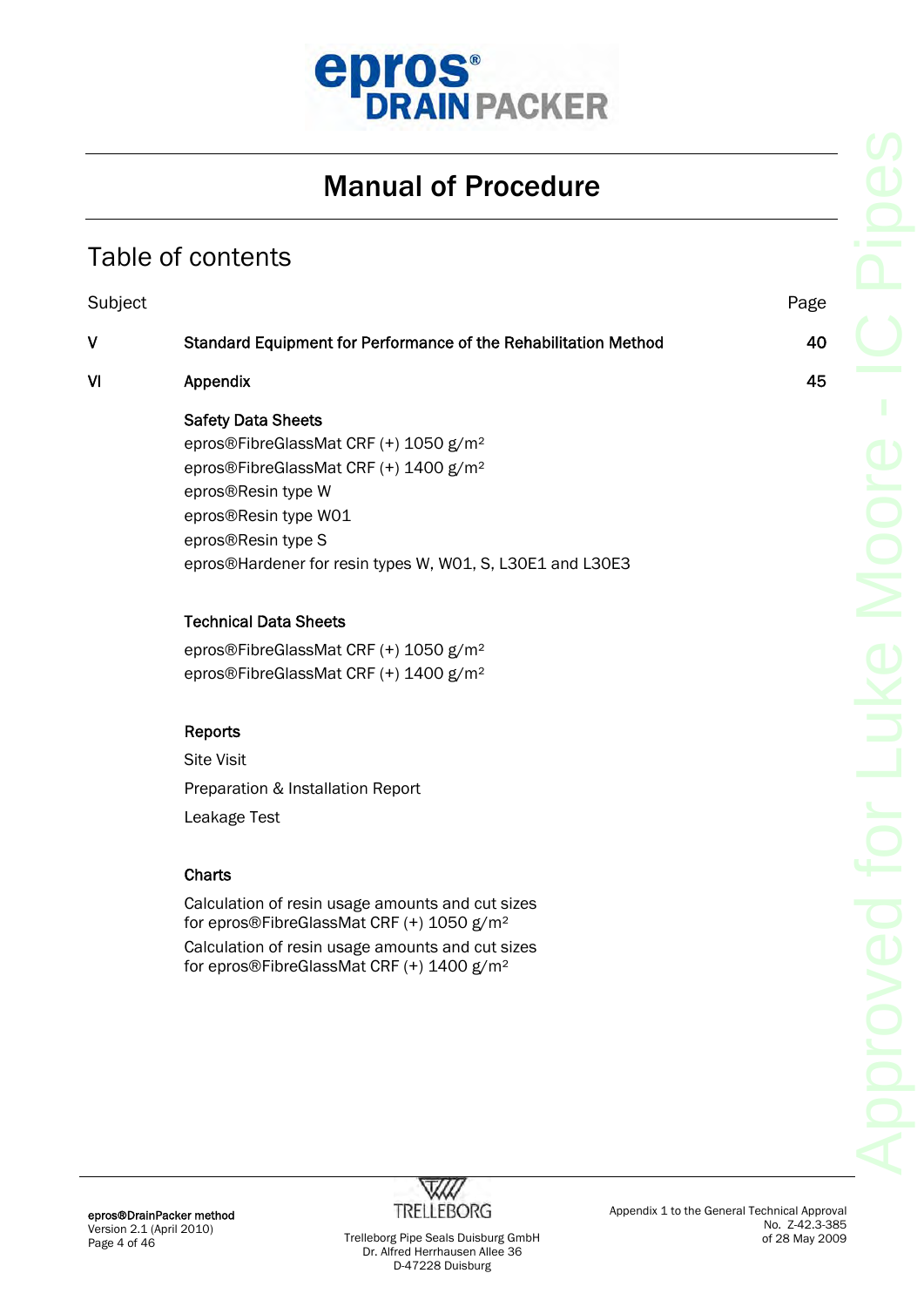

### Introductory Remark

In trenchless rehabilitation methodology, a general distinction is made between sectional or part repairs by means of patch or short liners and complete renovation of sewers and pipe runs using the cured-in-place pipe lining techniques.

The sectional repair of non man-entry sewer lines with the help of short liners has established itself as a sophisticated economical and technical alternative to traditional repair techniques with digging.

This method is meanwhile a proven economical method for extending the remaining service lives of pipe runs in need of spot repairs until full-scale renovation will be required.

A basic condition is that the materials used in sectional repairs are suitable for this type of application and that the installation process meets stringent quality criteria.

epros®DrainPacker method Version 2.1 (April 2010)



Appendix 1 to the General Technical Approval No. Z-42.3-385 of 28 May 2009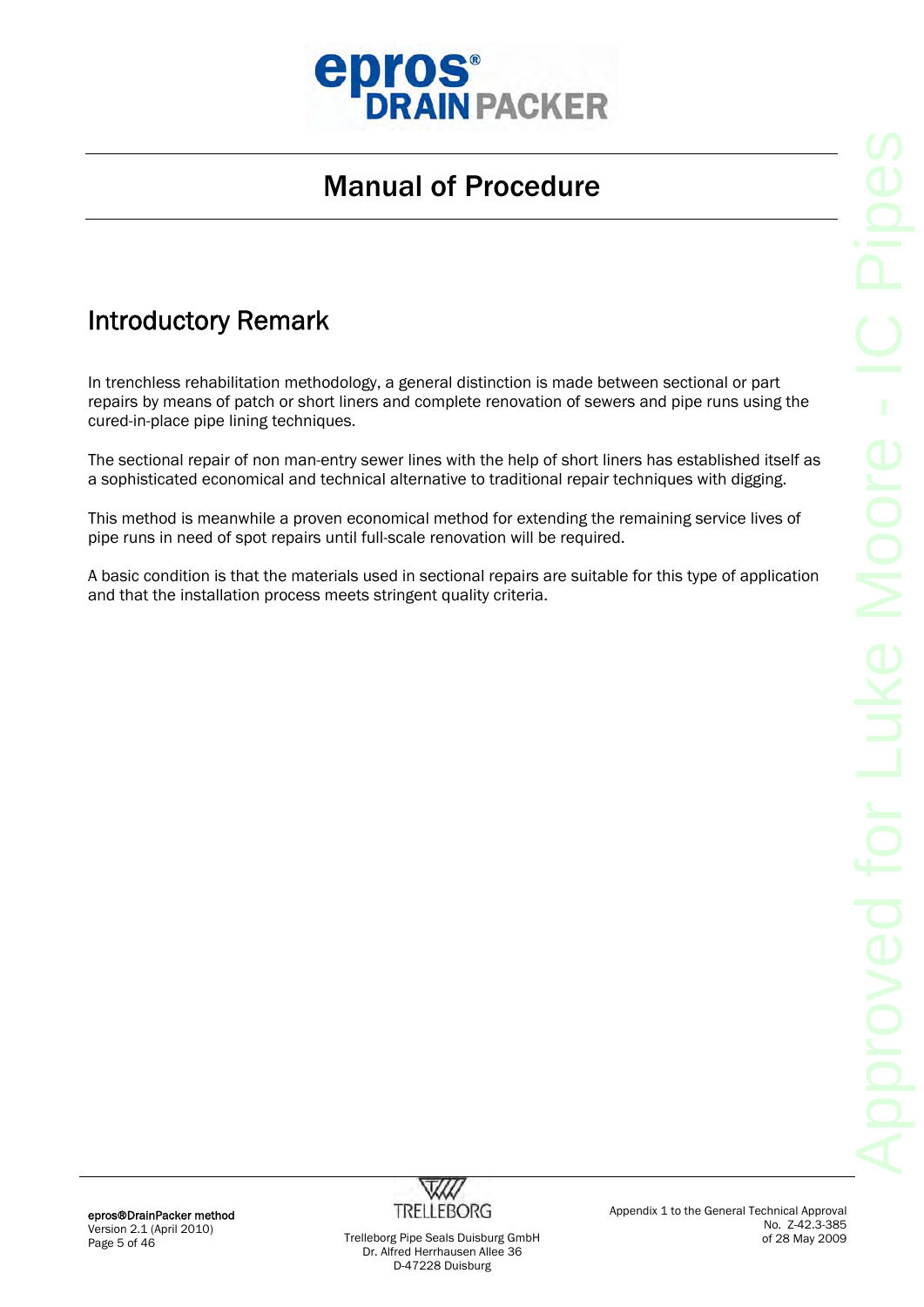

### I Applications

The epros®DrainPacker method is suitable for the sectional repair of buried damaged gravity sewer pipes and pressurized pipelines. The process provides structural repair with a frictional fit in sewer pipes of public and private sewage systems. Repairable pipe sizes range between DN 50 and DN 1200 (General Technical DIBt Approval for DN 100 to DN 800) and include diverse egg-shaped crosssections.

Repair lengths are between 0.5 metres and about 5 metres, depending on the packer design (please refer to the related operation and maintenance manual of the packer).

For repair lengths exceeding 5 metres, it is possible to use the epros®DrainPacker process in an overlapping approach, but it is important not to change the at least 3-layered fibreglass mat construction.

Longer pipe segments need to be repaired from pipe joint to pipe joint. Circular and egg-shaped pipes in concrete, asbestos cement, plastics (PVC, PP, HDPE), cast iron, ductile cast iron, reinforced concrete and vitrified clay can be repaired.

Lateral junctions that will no longer be used can be obstructed.

epros®DrainPacker method Version 2.1 (April 2010)



Appendix 1 to the General Technical Approval No. Z-42.3-385 of 28 May 2009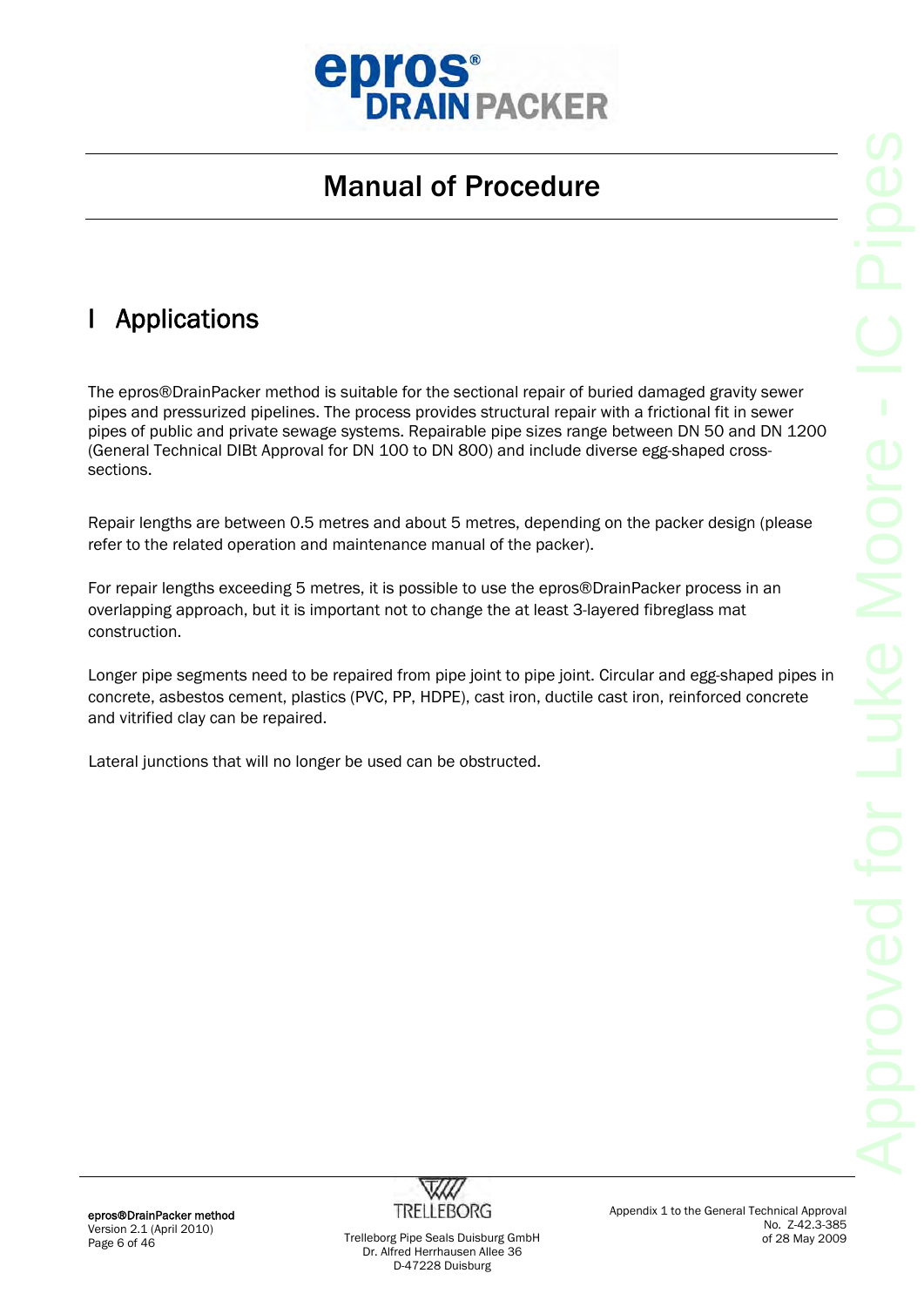

#### The Method at a Glance







A renovation packer carrying a wrapped-around resin-wetted fibreglass mat is pushed with the help of air push rods or pulled by means of a rope to the point of repair. The exact position of the point in need of repair is determined beforehand by TV inspection.

When the epros®DrainPacker has reached the correct position, it is gradually inflated by means of compressed air. This causes the packer to expand towards the pipe wall and press the impregnated fibreglass mat in a tight fit against the host pipe with excessive reaction resin penetrating into the damage. This creates a permanent bond between the fibreglass mat and the host pipe wall.

The resin-impregnated fibreglass mat will be cured at ambient temperature according to the resin manufacturer's instructions. The required cure times depend on the climatic conditions in the sewer.

epros®DrainPacker method Version 2.1 (April 2010) Page 7 of 46 Trelleborg Pipe Seals Duisburg GmbH



Dr. Alfred Herrhausen Allee 36 D-47228 Duisburg

Appendix 1 to the General Technical Approval No. Z-42.3-385 of 28 May 2009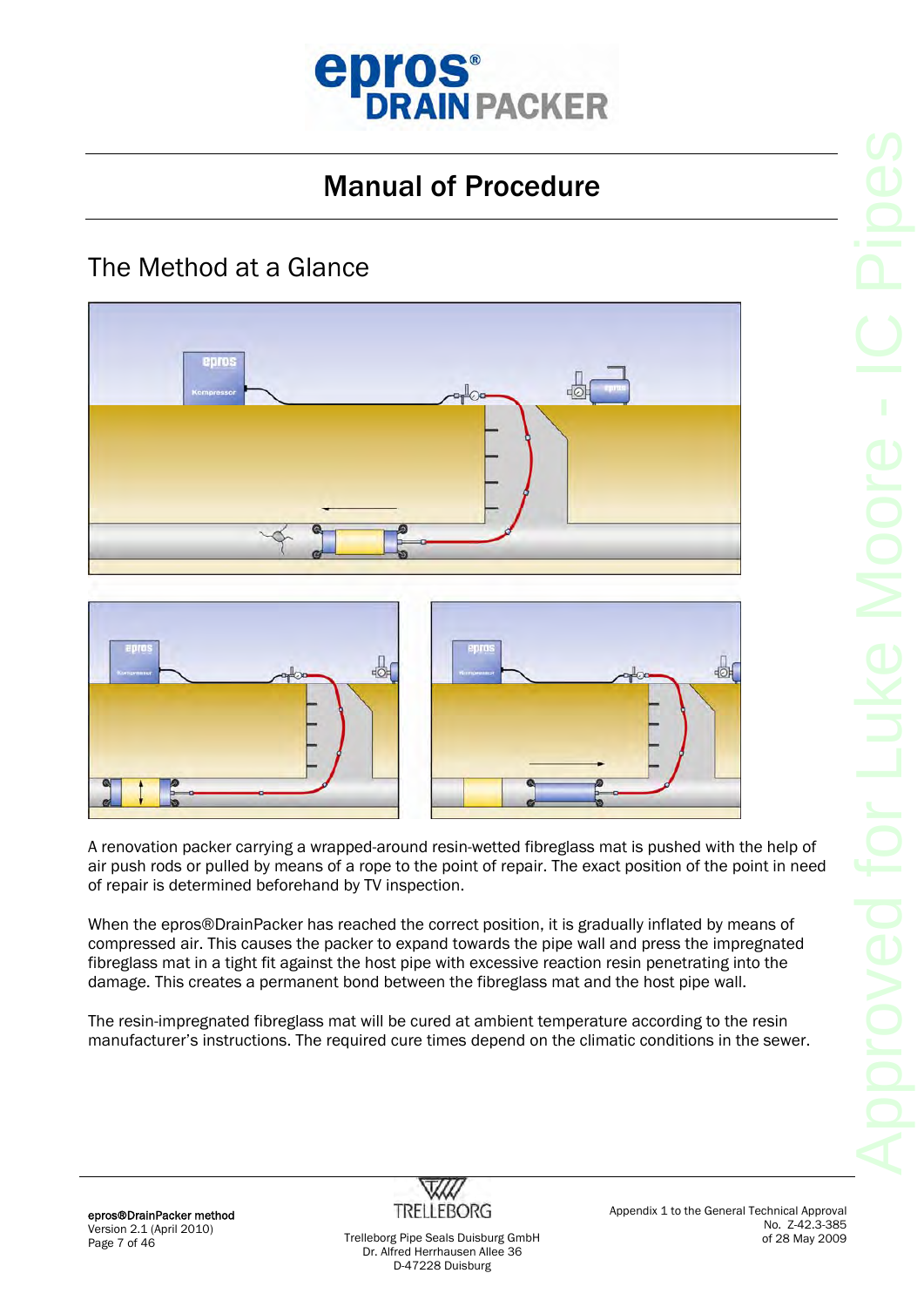

After complete cure of the reaction resin, the packer is deflated and removed from the pipe.

The cured fibreglass mat covers the full area of the repaired pipe section without obstructing the service flow. The pipe-in-pipe system thus created forms an integral system with the host pipe and fully meets the hydraulic requirements.

In the end, the repaired pipe section will be inspected and documented with a CCTV camera. The leakage test will be performed according to EN 1610.



epros®DrainPacker method Version 2.1 (April 2010)



Appendix 1 to the General Technical Approval No. Z-42.3-385 of 28 May 2009

version 2.1 (April 2010)<br>Page 8 of 46 Trelleborg Pipe Seals Duisburg GmbH Dr. Alfred Herrhausen Allee 36 D-47228 Duisburg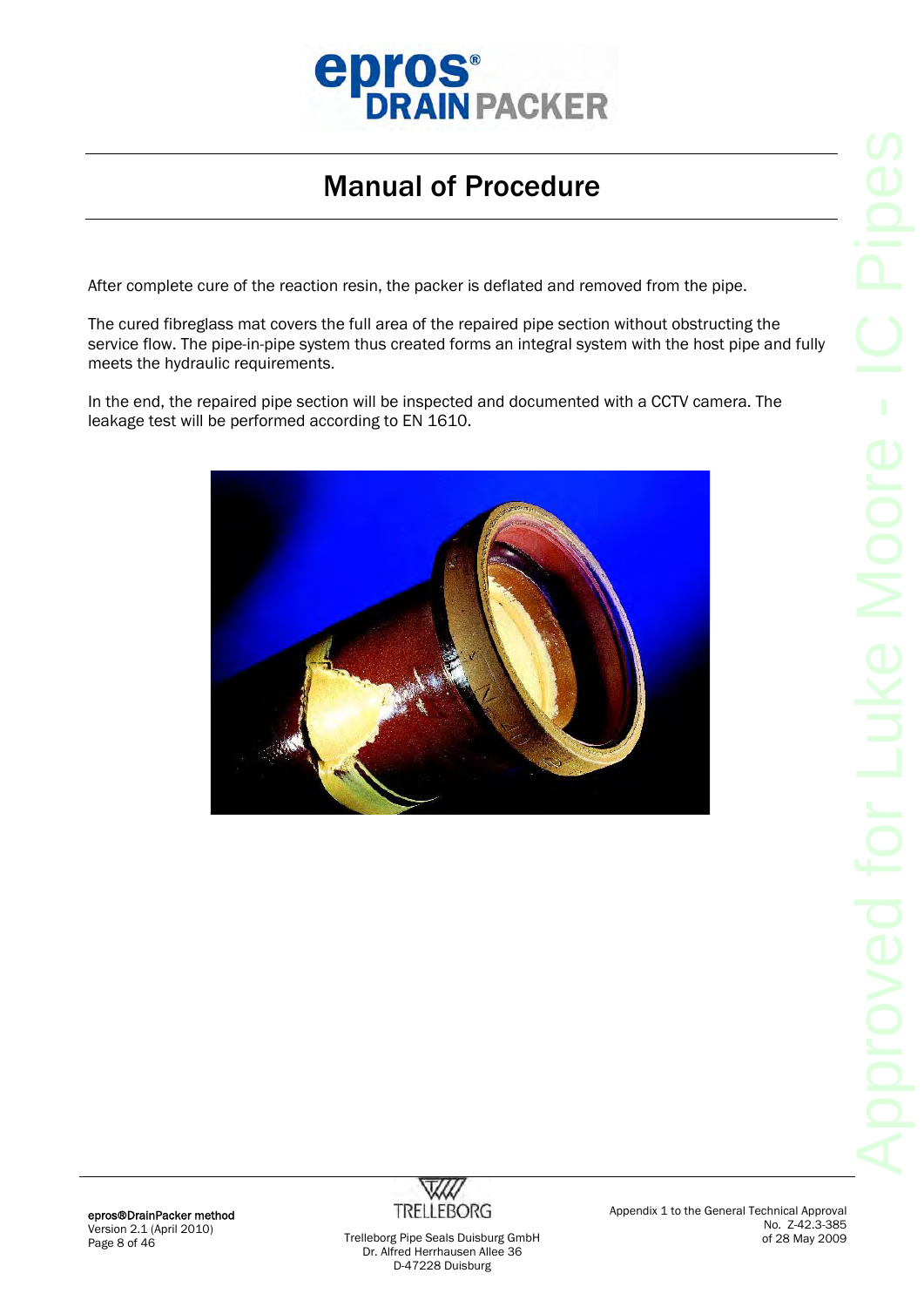

#### Damage Evaluation

As mentioned in the beginning, the epros®DrainPacker process was designed as a trenchless sectional repair method for performing spot repairs in sewer pipes by means of short liners.

To come to a conclusion whether or not a given damage qualifies for the sectional repair process or would require a manhole-to-manhole relining job, it is indispensable to pass a TV camera through the pipe run in a first step.

The sectional repair method can be used for renovating damages up to a continuous length of about 5 metres in the pipe or joint area. For repair lengths exceeding 5 metres, the epros®DrainPacker process can be used in an overlapping approach.

#### Damage Types

The epros®DrainPacker method is suitable for the following types of damage:

- Leakage with or without groundwater infiltration or exfiltration at pipe joints, pipe walls, junctions, etc.
- Offset pipes, cracks and debris, ruptures
- Mechanical wear
- **Corrosion**

| ATTENTION! | The epros®DrainPacker process cannot be used for repairing |
|------------|------------------------------------------------------------|
|            | extreme offsets, collapsed pipes, large cross-sectional    |
|            | reductions in conjunction with bedding problems and        |
|            | longitudinal cracks of pipe connections.                   |
|            |                                                            |

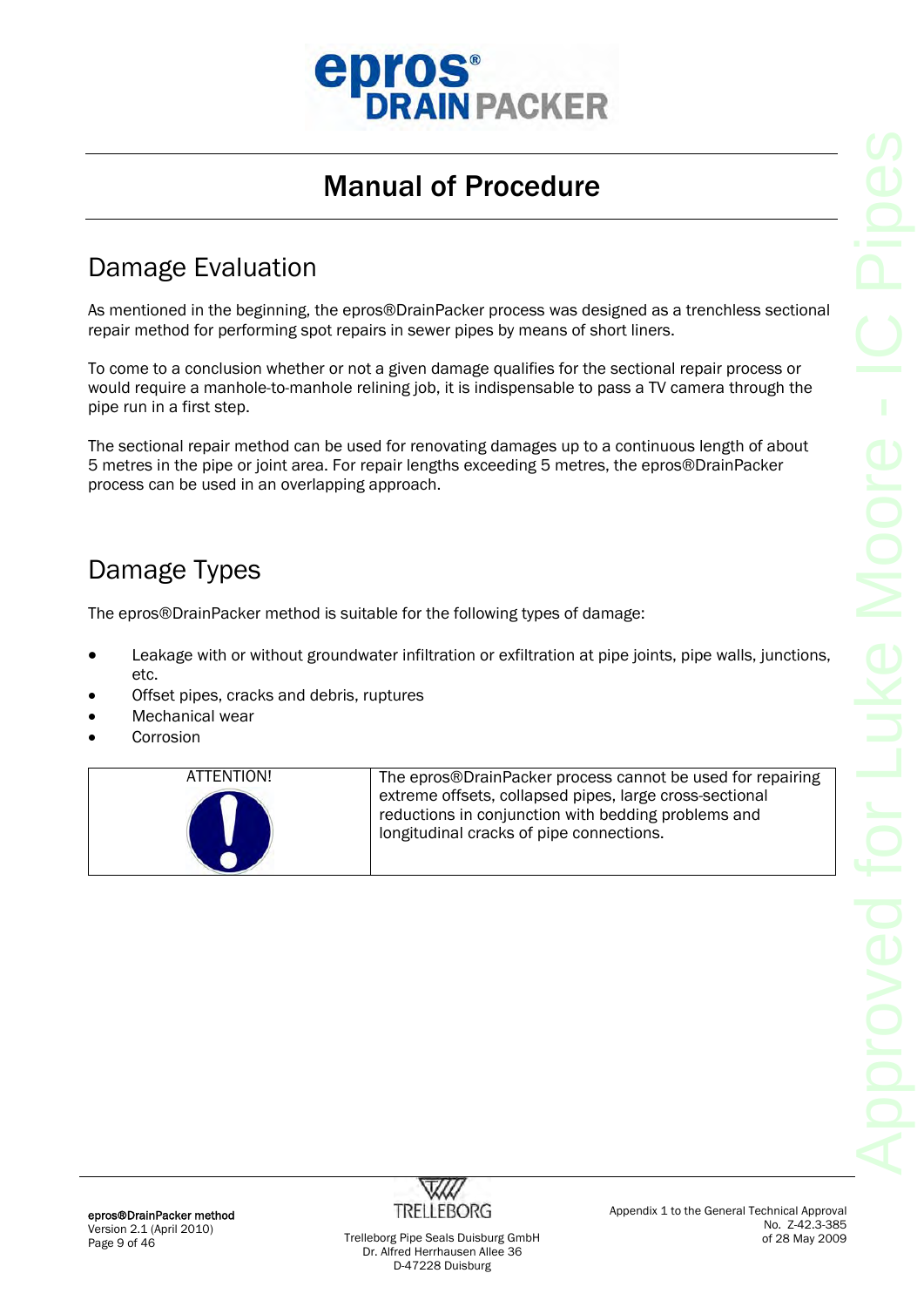

### Calculation and Final Proof

If the Client requires proof of structural integrity, a preparatory structural calculation of the short/long liners according to Worksheet ATM M 127-2 will be made before starting the job. Said calculations may be submitted for verification to a generally accepted independent institute. Further proof and documentary evidence regarding the performance and result of the repair job will be generated within the scope of self-assessment and self-control (refer to page 17 -> "Self-Control").

### Operating Conditions

- The leakage test will be performed according to EN 1610 and thus meet the requirements laid down therein.
- Resistant to pH range 3 to 12.
- Withstands sewage temperatures up to 85°C.
- Abrasion resistance according to DIN 19545-1.
- Future sewer cleaning operations must always observe the instructions given in Worksheet ATV 143-7.
- Maximum cleaning pressure: 80 bar.
- Maximum cleaning speed: 0.3 m/s. Flush nozzle design with maximum 270 l/min.

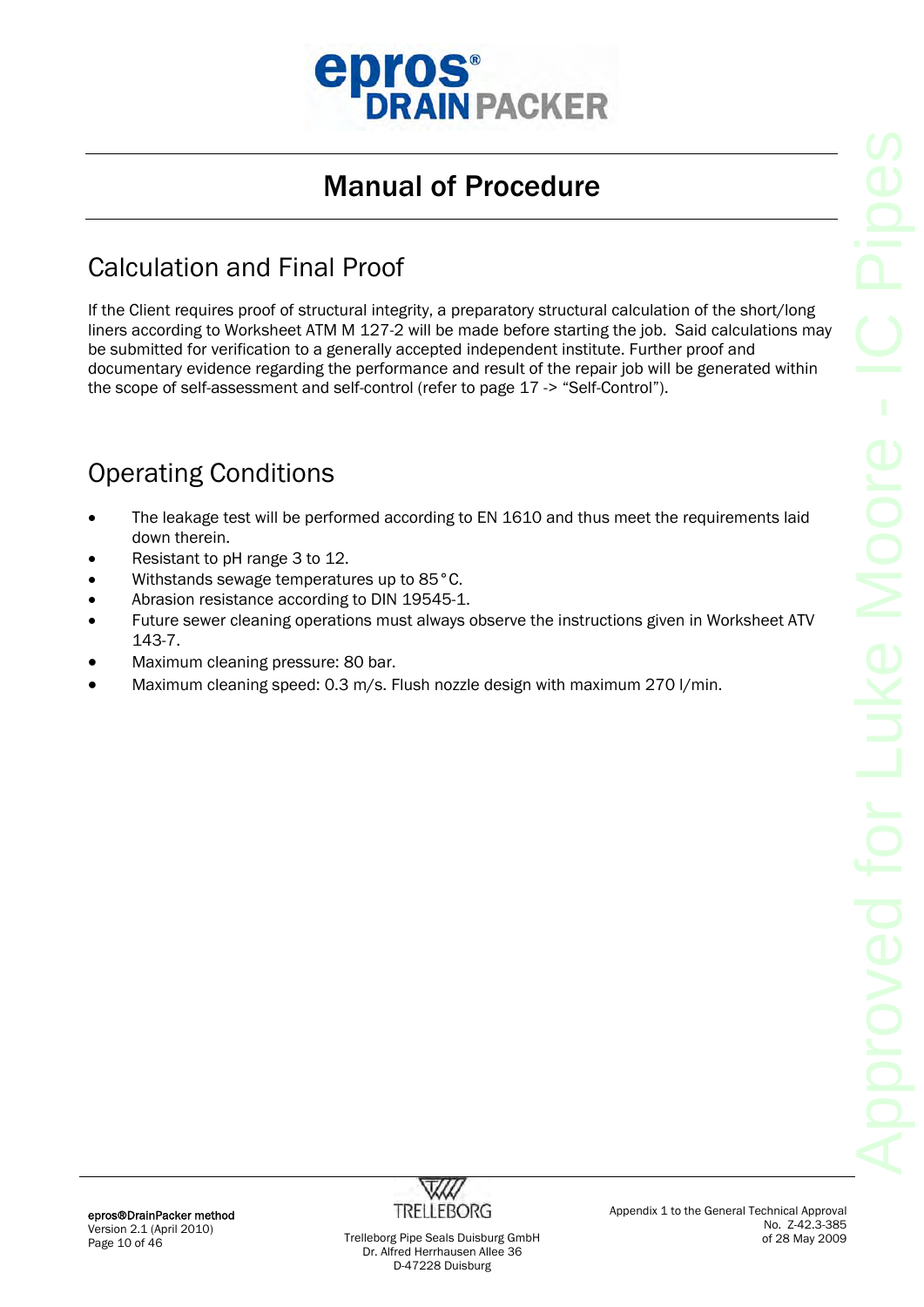

#### II Job Preparation

#### Equipment / Materials

The installer must provide:

- Compressor
- Power generating set
- Equipment for service flow management
- Sewer cleaning accessories
- Sewer inspection equipment
- Cutting robot or mechanical pipe cleaning device
- Inflatable pipe plugs
- Material for sampling
- Personal protective equipment
- Usual hand tools (screwdriver etc.)
- Equipment for site safety and accident prevention according to applicable regulations

Components of the epros®DrainPacker method

Trelleborg epros offers various lining packers including accessories and required consumables, which are geared to the needs of a given application and designed for easiest handling with optimal lining results.

Section V gives a summary of all components for the implementation of the method.

The functional description of the packers can be found in the operation and maintenance manual of the given model.

The method description also refers to the following epros®DrainPacker materials:

epros®DrainPacker method Version 2.1 (April 2010)



Appendix 1 to the General Technical Approval No. Z-42.3-385 of 28 May 2009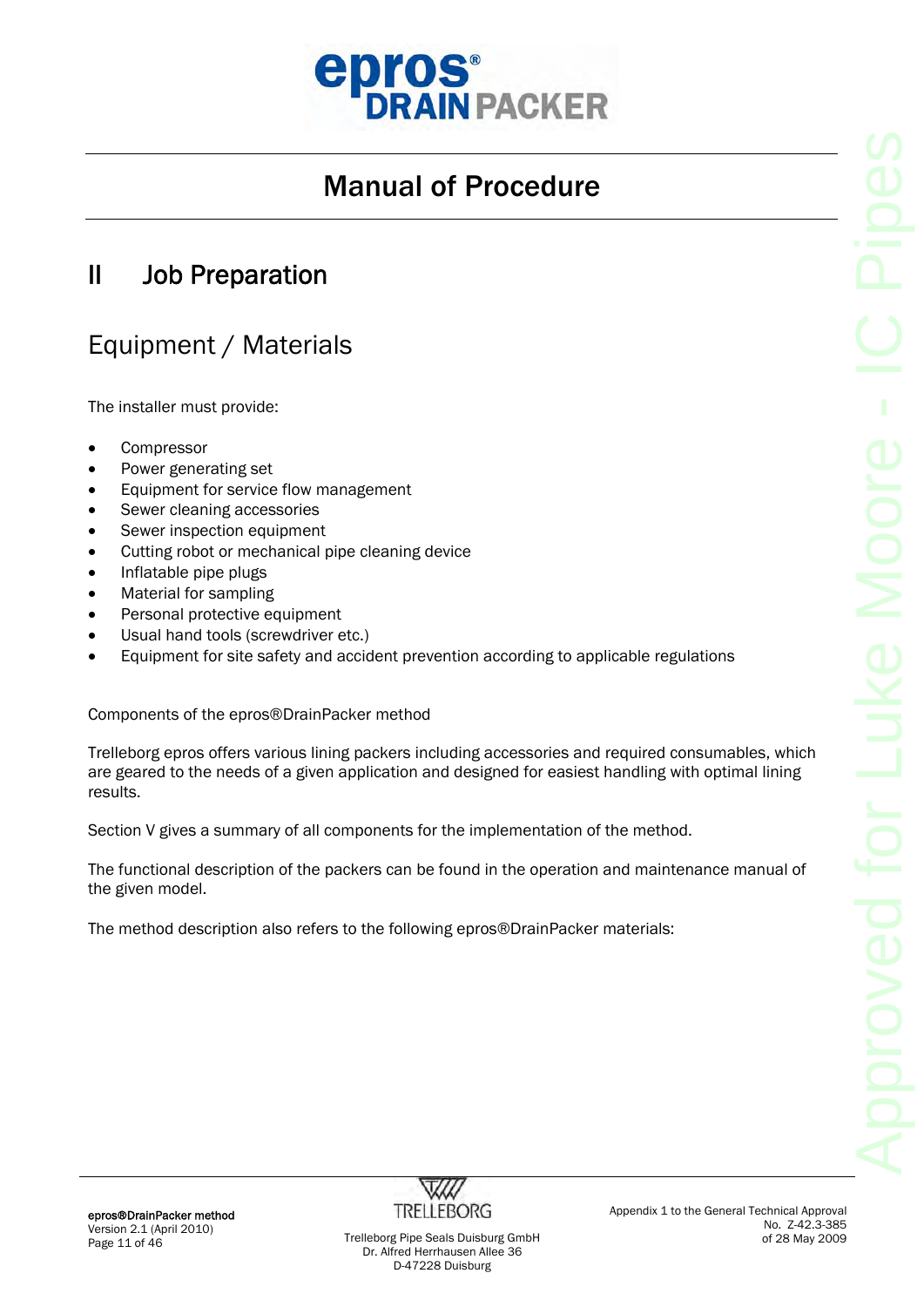

CRF fibreglass matting Trade name: epros®FibreGlassMat CRF (+) 1050g/m² epros®FibreGlassMat CRF (+) 1400g/m².

| IMPORTANT! | Detailed information → Safety Data Sheets (Appendix)                                                     |
|------------|----------------------------------------------------------------------------------------------------------|
|            | epros®FibreGlassMat CRF (+) 1050 g/m <sup>2</sup><br>epros®FibreFlassMat CRF (+) 1400 g/m <sup>2</sup> . |

Hardener

Trade name:

epros®Hardener for resin types W01, W, S, L30E1, L30E3

| IMPORTANT! | Detailed information $\rightarrow$ Safety Data Sheet (Appendix)             |
|------------|-----------------------------------------------------------------------------|
|            | epros®Hardener for silicate resins W01, W, S, L30E1, L30E3<br>(Component A) |

**Resins** 

Trade names:

- a epros®ResinType W01
- b epros®ResinType W
- c epros®ResinType S

| IMPORTANT! | Detailed information in the Appendix                                                                                                                            |
|------------|-----------------------------------------------------------------------------------------------------------------------------------------------------------------|
|            | Safety Data Sheet epros®ResinType W01 (Component B)<br>→ Safety Data Sheet epros®ResinType W (Component B)<br>Safety Data Sheet epros®ResinType S (Component B) |

| ATTENTION! | Observe the storage temperatures and shelf lives of resins and<br>hardeners. |
|------------|------------------------------------------------------------------------------|
|            | $\rightarrow$ Safety Data Sheets in the Appendix                             |

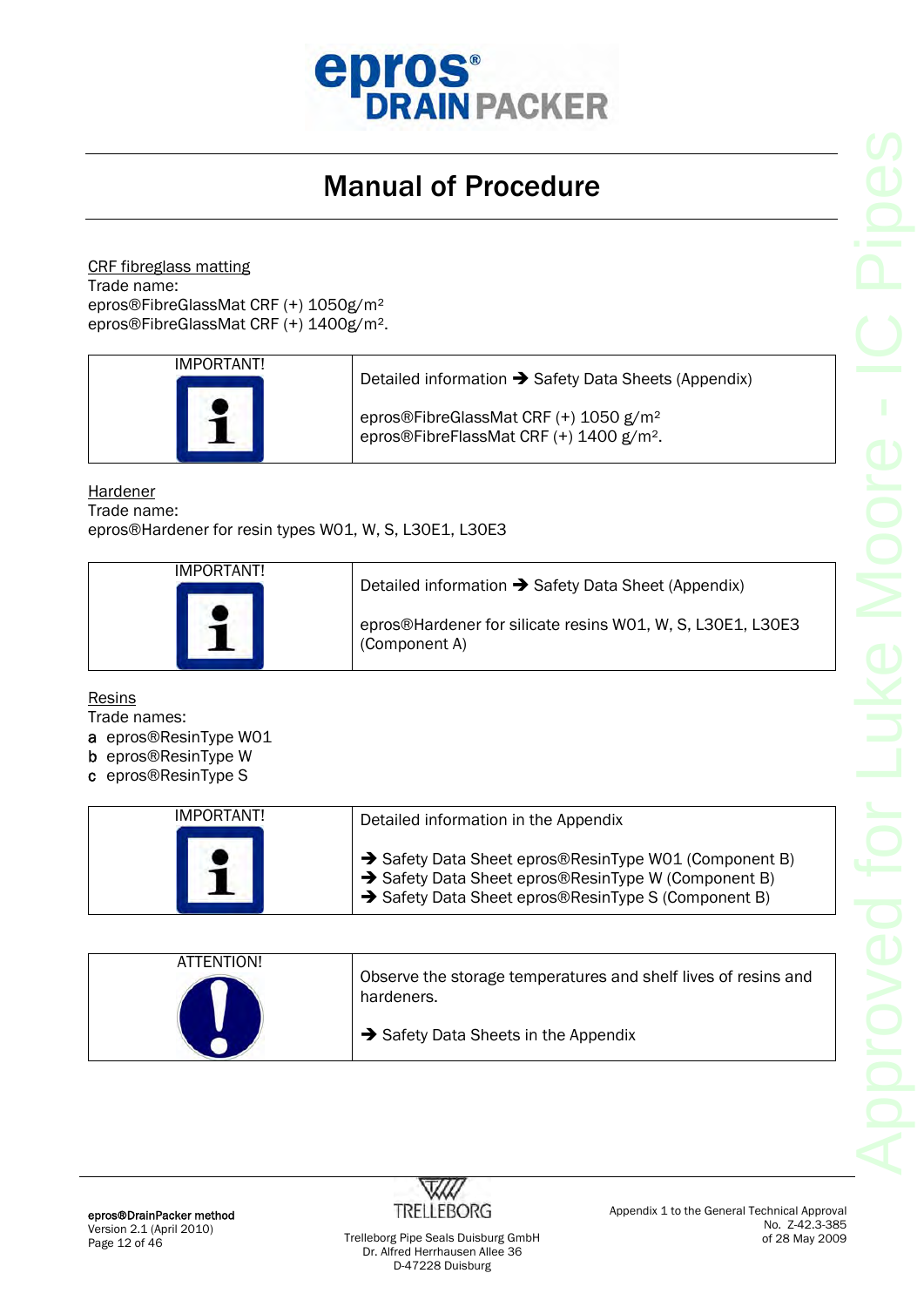

#### Job Preparation Measures

#### Site Safety

Site safety measures must comply with the generally applicable rules and regulations. The installer is solely responsible for site safety.

#### Site Visit

- **1.** Inspect and record the damages with a TV camera  $\rightarrow$  Chapter "Damage types", page 9). When doing so, also record the positions of lateral connections to be re-opened after lining. Note this in the site report  $\rightarrow$  Appendix
- 2. Define/check:
	- Length to be repaired (e.g. 0.5 m)
	- Distance of point of repair from beginning of pipe run
	- Pipe diameter (e.g. DN 150)
	- Loads and condition of the pipe
	- Temperature conditions
	- Sewer depth
	- Exact position of lateral connections
- 3. Diverse camera systems are equipped with length meters to determine the accurate lining position. We recommend the following procedure:
	- Position the camera at the very centre of the damaged section.
	- Read the length meter (if this option is available).
	- Use adhesive tape to mark the camera connection cable at the starting point of the pipe run.
	- Withdraw the camera from the pipe and measure the length of the cable from the adhesive tape mark to the lens of the camera.
- 4. Make sure the site is accessible.
- 5. Fix the period for the lining job. Within such period, no sewage shall be allowed to be discharged into the pipe section to be repaired. Take preparatory measures to ensure this.
- 6. Check the entire equipment.
- 7. Mill off any flow obstacles that might cause damage to the packer during installation.

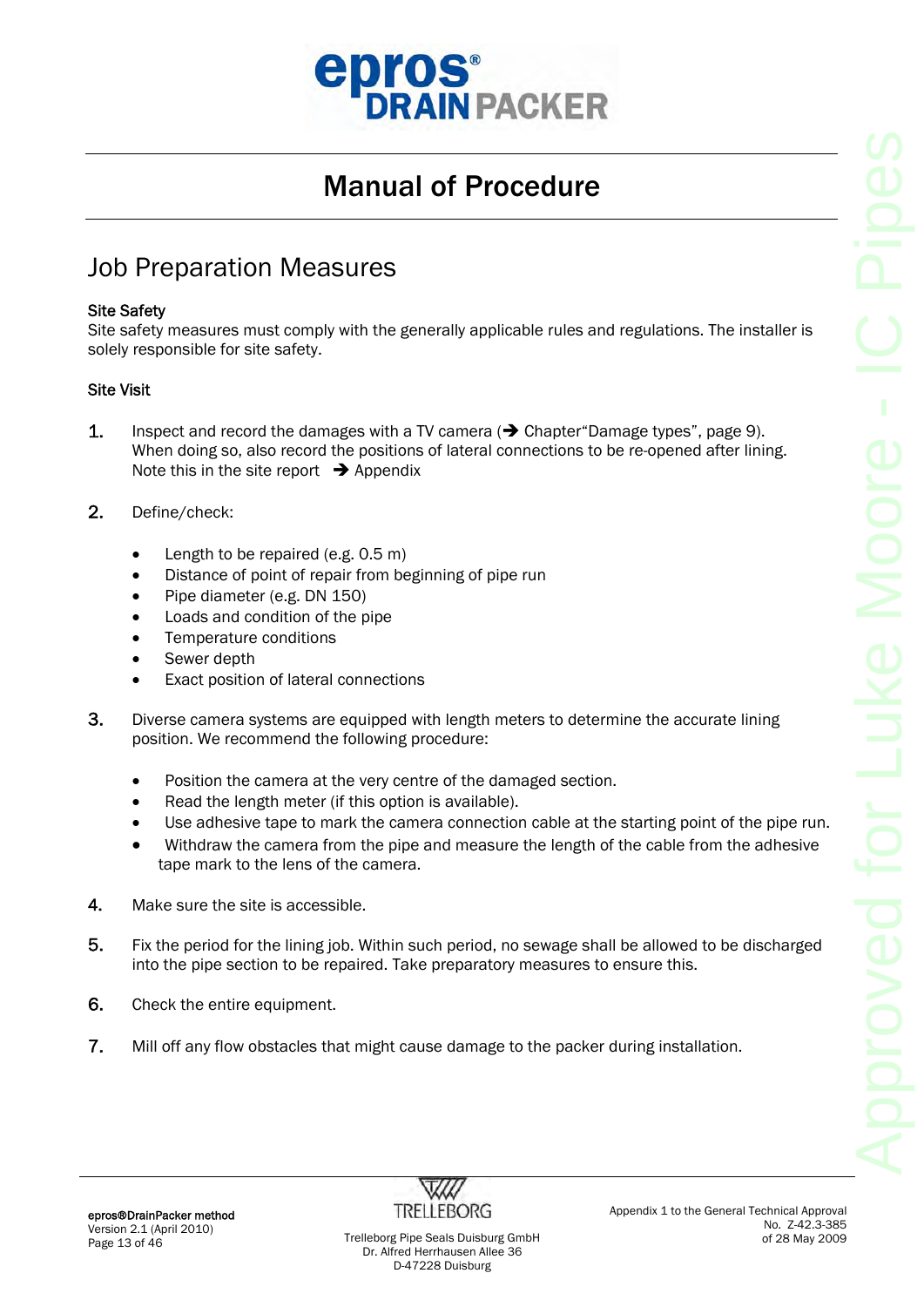

8. For ensuring a permanent bond with the host pipe, the wall of the host pipe must be cleaned and given a preparatory treatment immediately before the installation of the short or long liner. Take care to remove any grease or other residues from the pipe wall surface.

For smooth-walled pipes such as vitrified clay pipes, it is important to prepare the walls by grinding. Concrete pipes and pipes with similar surface structure must be prepared by milling. Said preparatory grinding or milling operation should be performed at least in the two end regions of the short or long liner as follows: Nominal diameter (DN) divided by two – but in any case no less than 300 mm (according to Worksheet ATV-DVWK-M 143 Part 7 Section 4.4.1)

9. The complete pipe section to be repaired must be properly cleaned before the lining operation is started.

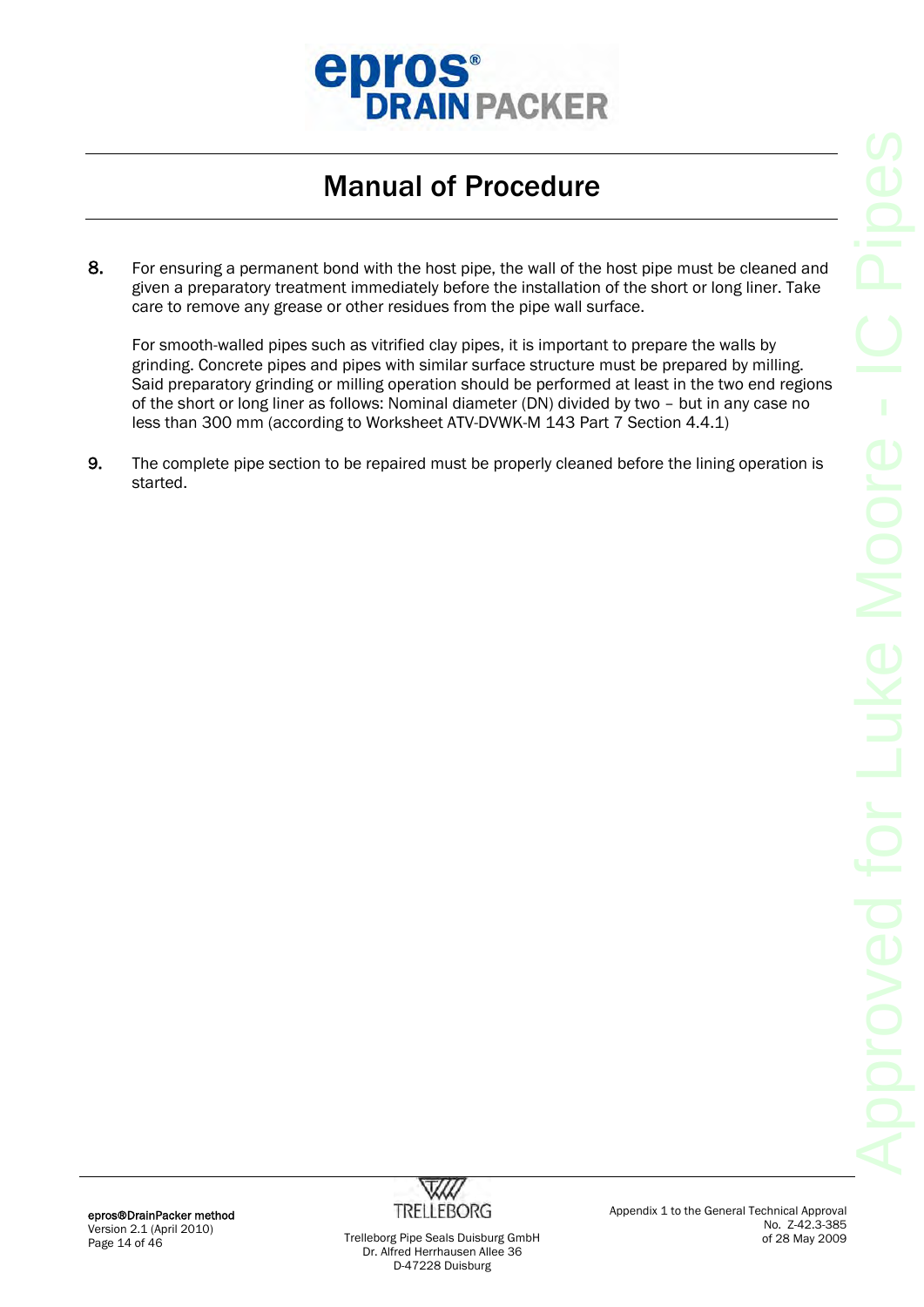

III Step by Step Procedure

| IMPORTANT! | To provide a high-quality lining job (repair) it is imperative to                                                           |
|------------|-----------------------------------------------------------------------------------------------------------------------------|
|            | follow the instructions described below.                                                                                    |
|            | All lining operations will be documented for quality assurance<br>purposes $\rightarrow$ Preparation & Installation Report. |

#### Packer Preparation

Define the packer you need (model, length and diameter). Remember that the repair length of the fibreglass mat should never exceed the maximum contact pressure area of the chosen packer. Please refer to Chapter 3 "Technical Data" in the operation and maintenance manual of the packer.

Adjust the wheel sets of the epros®DrainPacker to the given nominal diameter.  $\Theta$  Instructions for Packer Wheel Set Adjustments).

| ATTENTION! | Improper wheel set adjustments can cause complications during<br>packer installation and impair the final quality of the liner. |
|------------|---------------------------------------------------------------------------------------------------------------------------------|
|------------|---------------------------------------------------------------------------------------------------------------------------------|

| ATTENTION! |                                                                                                                                             |
|------------|---------------------------------------------------------------------------------------------------------------------------------------------|
|            | When using long or lateral packers, please follow the<br>instructions given in the section "Protection of<br>epros®FibreGlassMats CRF (+)". |



Appendix 1 to the General Technical Approval No. Z-42.3-385 of 28 May 2009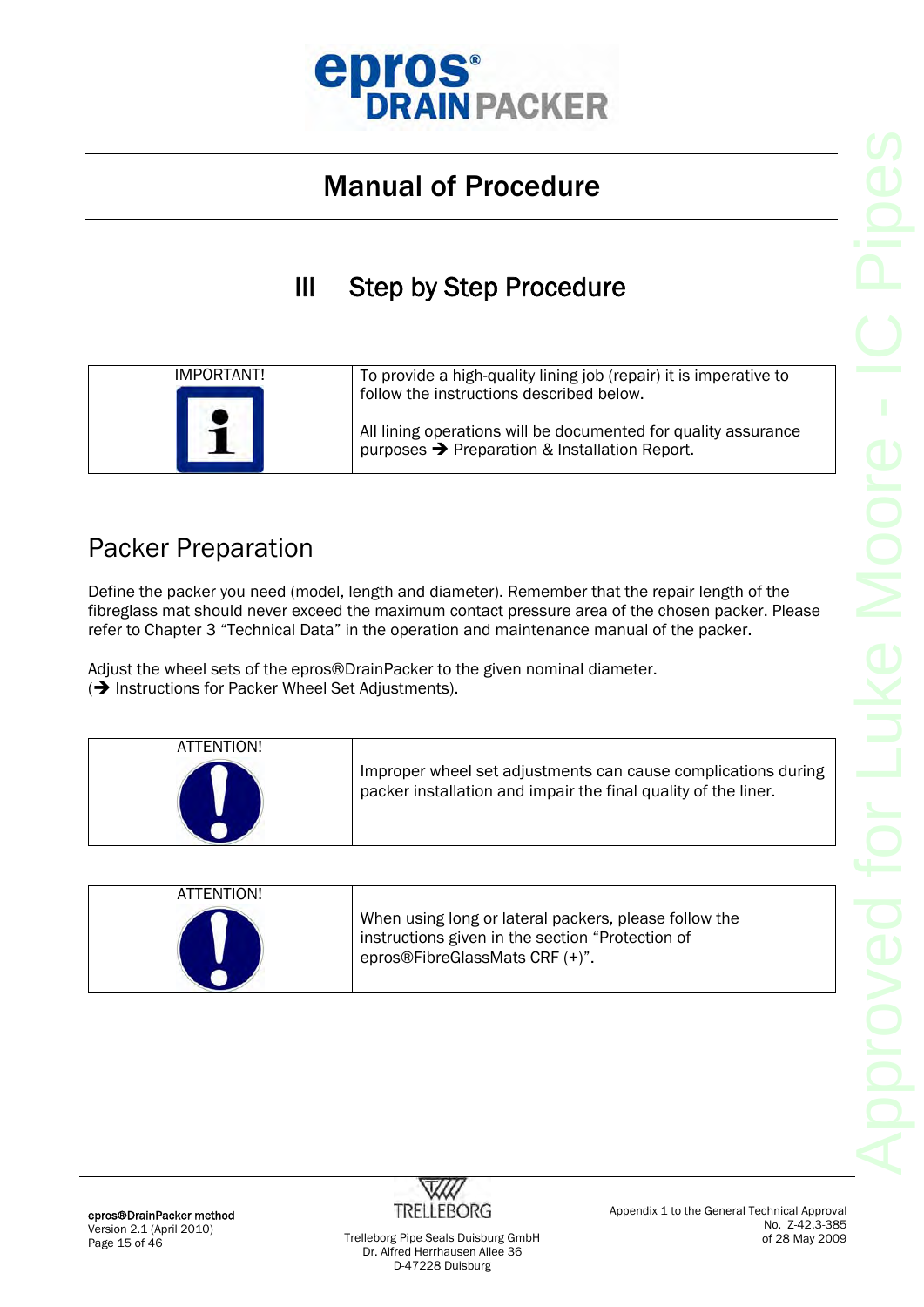

Check the epros®DrainPacker for proper operation and protect the rubber body by lubricating the entire surface with epros®SeparatingAgent.

Also wrap separating PE stretch foil around the entire epros®DrainPacker by overlapping the wraps and fix both ends with adhesive tape.





Page 16 of 46 Trelleborg Pipe Seals Duisburg GmbH Dr. Alfred Herrhausen Allee 36 D-47228 Duisburg

Appendix 1 to the General Technical Approval No. Z-42.3-385 of 28 May 2009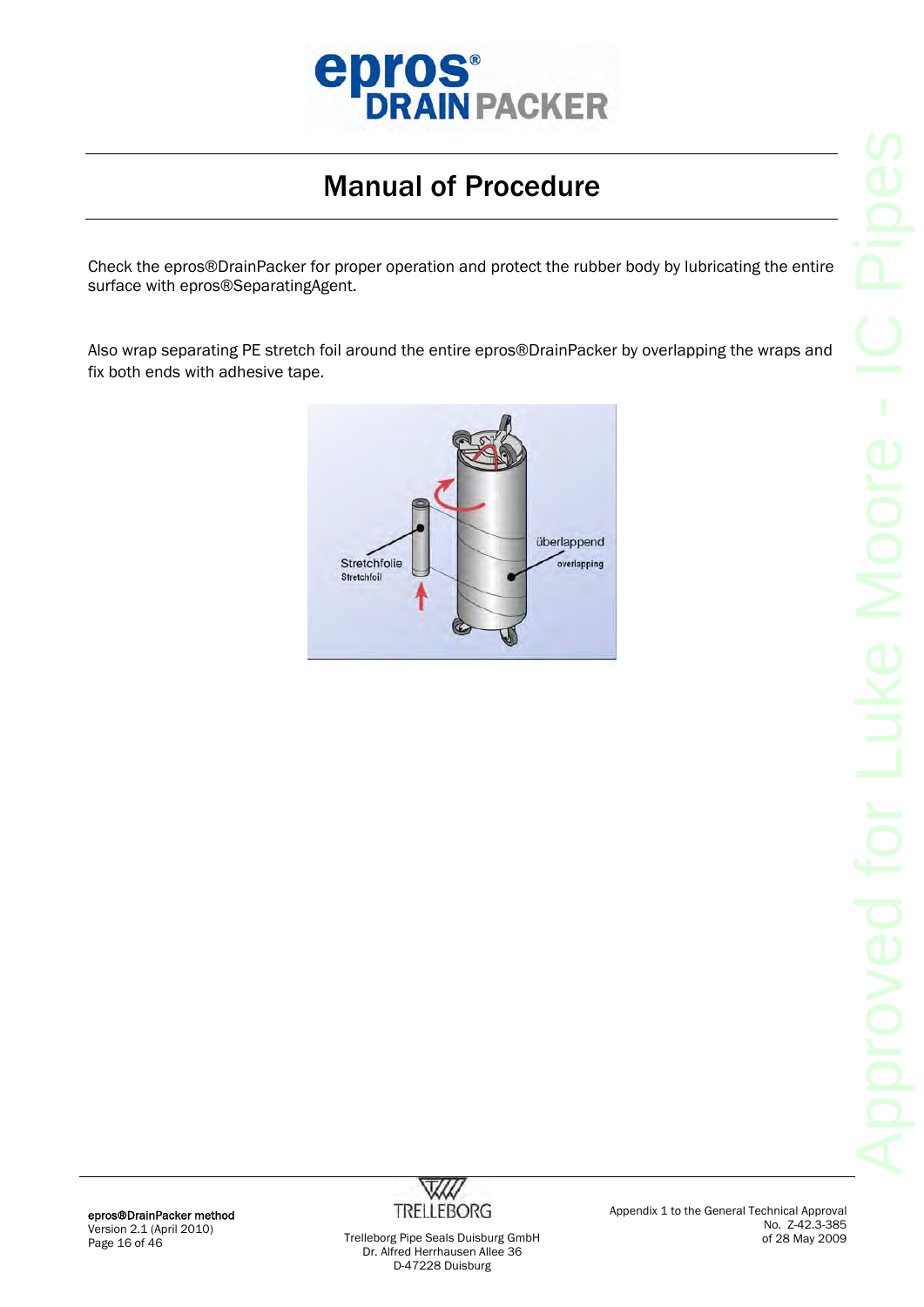

#### Calculation of Required Fibreglass Amount



|               |                    |                                                 |                 |                                             | <b>Calculation of Required Fibreglass Amount</b>                                                                                                                                                                                                                                                                                                                        |                  |                           |                |            |                      |
|---------------|--------------------|-------------------------------------------------|-----------------|---------------------------------------------|-------------------------------------------------------------------------------------------------------------------------------------------------------------------------------------------------------------------------------------------------------------------------------------------------------------------------------------------------------------------------|------------------|---------------------------|----------------|------------|----------------------|
|               |                    | <b>IMPORTANT!</b>                               |                 |                                             | In case of need, add additional impregnated<br>epros®FibreGlassMats CRF(+) to the at least 3-layered<br>construction (for epros®FibreGlassMat CRF(+) 1050 g/m <sup>2</sup> )<br>or to the at least 2-layered construction (for<br>epros®FibreGlassMat CRF(+) 1400 g/m <sup>2</sup> ),<br>Refer to the section "Insertion of additional<br>epros®FibreGlassMats CRF (+)" |                  |                           |                |            |                      |
|               |                    | Resin system: epros®SilicateResins W01, W and S |                 |                                             | Chart for resin usage amounts and format sizes for epros®FibreGlassMats CRF (+) 1050g/m <sup>2</sup>                                                                                                                                                                                                                                                                    |                  |                           |                |            |                      |
| Pipe<br>diam. |                    |                                                 |                 | Fibreglass mat CRF(+) 1050 g/m <sup>2</sup> |                                                                                                                                                                                                                                                                                                                                                                         |                  | Resin<br>system<br>amount | Water<br>glass | Resin      | Fibreglass<br>layers |
|               | Circum-<br>ference | Fibreglass<br>roll width                        | Surface<br>area | Surface<br>area                             | Resin system<br>factor                                                                                                                                                                                                                                                                                                                                                  | Calcu-<br>lation | (Comp. $A +$<br>B)        | Comp.<br>A     | Comp.<br>В | single<br>wraps      |
| mm            | mm                 |                                                 | m <sup>2</sup>  | m <sup>2</sup>                              | Litre/ $m2$                                                                                                                                                                                                                                                                                                                                                             |                  | Litre *2                  | Litre          | Litre      |                      |
| 100           | 350                | 1.27m                                           | 0.44            |                                             | 1.6                                                                                                                                                                                                                                                                                                                                                                     | 0.70             | 0.75                      | 0.25           | 0.50       | 3                    |
| 125           | 450                | ,,                                              | 0.57            |                                             | 1.6                                                                                                                                                                                                                                                                                                                                                                     | 0.91             | 0.90                      | 0.30           | 0.60       | 3                    |
| 150           | 550                | $\pmb{\eta}$                                    | 0.70            |                                             | 1.6                                                                                                                                                                                                                                                                                                                                                                     | 1.12             | 1.20                      | 0.40           | 0.80       | 3                    |
| 200           | 700                | $\pmb{n}$                                       | 0.89            |                                             | 1.6                                                                                                                                                                                                                                                                                                                                                                     | 1.42             | 1.50                      | 0.50           | 1.00       | 3                    |
| 225           | 800                | $\pmb{\cdot}$                                   | 1.02            |                                             | 1.6                                                                                                                                                                                                                                                                                                                                                                     | 1.63             | 1.65                      | 0.55           | 1.10       | 3                    |
| 250           | 900                | $\pmb{n}$                                       | 1.14            |                                             | 1.6                                                                                                                                                                                                                                                                                                                                                                     | 1.82             | 1.80                      | 0.60           | 1.20       | 3                    |
| 300           | 1100               | $\pmb{\eta}$                                    | 1.40            |                                             | 1.6                                                                                                                                                                                                                                                                                                                                                                     | 2.24             | 2.40                      | 0.80           | 1.60       | З                    |
| 350           | 1250               | "                                               | 1.59            |                                             | 1.6                                                                                                                                                                                                                                                                                                                                                                     | 2.54             | 2.70                      | 0.90           | 1.80       | 3                    |
| 375           | 1320               | $\pmb{n}$                                       | 1.68            |                                             | $1.6\,$                                                                                                                                                                                                                                                                                                                                                                 | 2.69             | 2.85                      | 0.95           | 1.90       | 3                    |
| 400           | 1400               | $\boldsymbol{\eta}$                             | 1.78            |                                             | 1.6                                                                                                                                                                                                                                                                                                                                                                     | 2.85             | 2.85                      | 0.95           | 1.90       | 3                    |
| 450           | 1580               | $\pmb{m}$                                       | 2.01            |                                             | $1.6\,$                                                                                                                                                                                                                                                                                                                                                                 | 3.22             | 3.30                      | 1.10           | 2.20       | 3                    |
|               | 1750               | $\pmb{n}$                                       | 2.22            | 0.875                                       | 1.6                                                                                                                                                                                                                                                                                                                                                                     | 4.95             | 5.20                      | 1.70           | 3.40       | 4                    |
| 500           | 1840               | $\boldsymbol{n}$                                | 2.34            | 0.92                                        | 1.6                                                                                                                                                                                                                                                                                                                                                                     | 5.22             | 5.40                      | 1.80           | 3.60       | 4                    |
| 525           | 2100               | $\pmb{n}$                                       | 2.67            | 1.05                                        | 1.6                                                                                                                                                                                                                                                                                                                                                                     | 5.95             | 6.00                      | 2.00           | 4.00       | 4                    |
| 600           |                    | $\boldsymbol{n}$                                | 3.05            | 2.40                                        | 1.6                                                                                                                                                                                                                                                                                                                                                                     | 8.72             | 9.00                      | 3.00           | 6.00       | 5                    |
| 675           | 2400               |                                                 |                 |                                             | 1.6                                                                                                                                                                                                                                                                                                                                                                     | 9.09             | 9.30                      | 3.10           | 6.20       | 5                    |
|               |                    | $\boldsymbol{n}$                                |                 |                                             |                                                                                                                                                                                                                                                                                                                                                                         |                  |                           |                |            |                      |
| 700<br>750    | 2500<br>2650       | $\boldsymbol{\eta}$                             | 3.18<br>3.37    | 2.50<br>2.65                                | $1.6\,$                                                                                                                                                                                                                                                                                                                                                                 | 9.63             | 9.60                      | 3.20           | 6.40       | 5                    |

epros®DrainPacker method Version 2.1 (April 2010) Page 17 of 46 Trelleborg Pipe Seals Duisburg GmbH



Dr. Alfred Herrhausen Allee 36 D-47228 Duisburg

Appendix 1 to the General Technical Approval No. Z-42.3-385 of 28 May 2009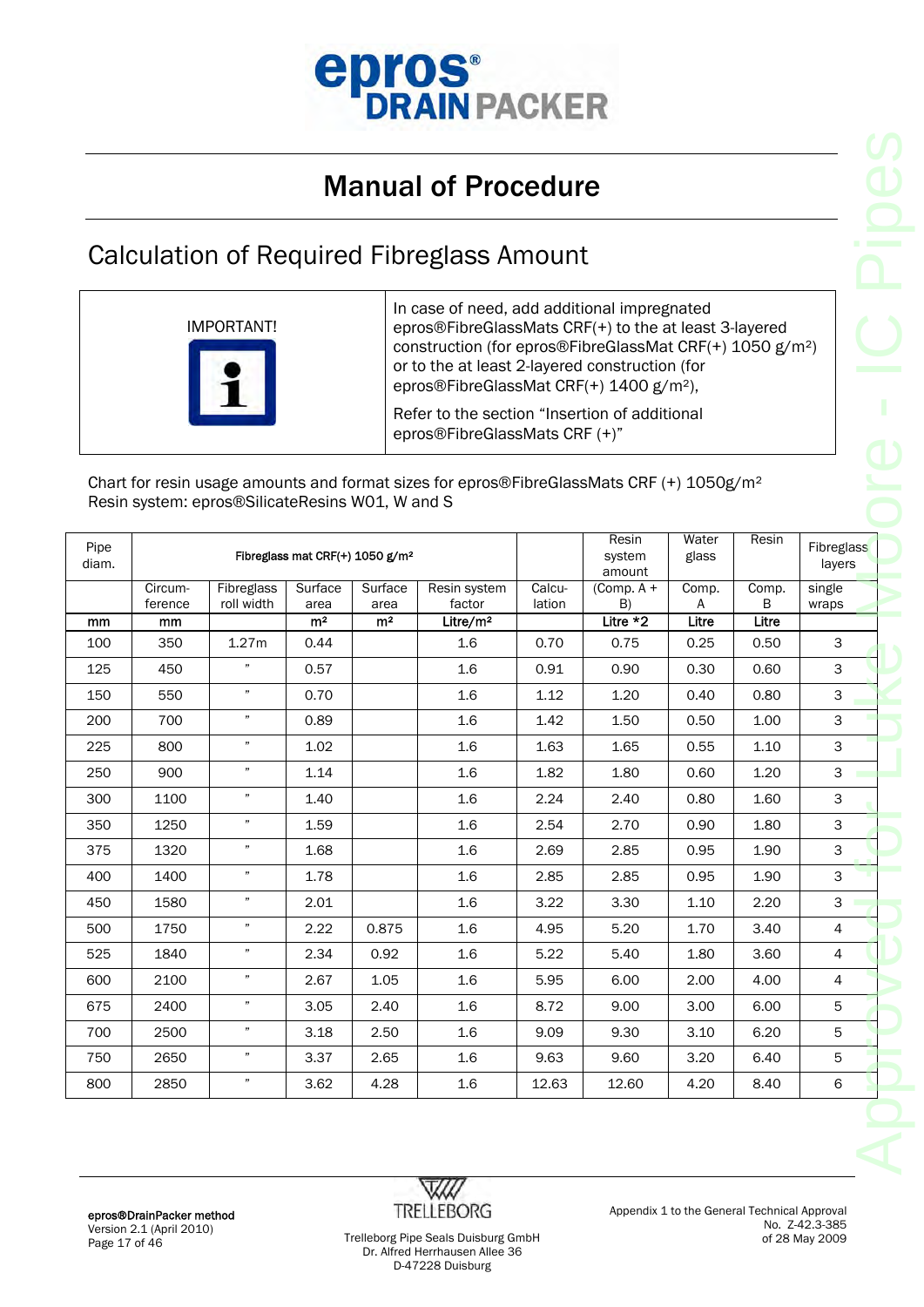

Chart for resin usage amounts and format sizes for epros®FibreGlassMats CRF (+) 1400g/m² Resin system: epros®SilicateResins W01, W and S

|               |                                      | Fibreglass mat CRF(+) 1400 g/m <sup>2</sup> | Resin<br>system<br>amount <sup>1</sup> |                       |                               |                                     |                            |                           |                            | Water<br>glass <sup>1</sup> | Resin <sup>1</sup> |
|---------------|--------------------------------------|---------------------------------------------|----------------------------------------|-----------------------|-------------------------------|-------------------------------------|----------------------------|---------------------------|----------------------------|-----------------------------|--------------------|
| Pipe<br>diam. | Circum-<br>ference<br>$D \times 3.5$ | Repair<br>length<br>example                 | Num-<br>ber of<br>layers               | Add.<br>lay-<br>ers/n | Cut size<br>length x<br>width | Cut size of<br>additonal<br>layer/n | Total<br>area <sup>1</sup> | Resin<br>amount<br>factor | Compo-<br>nents<br>A and B | Comp.<br>A                  | Comp.<br>в         |
| mm            | m                                    | m                                           | units units                            |                       | m                             | m                                   | m <sup>2</sup>             | Litre/m <sup>2</sup>      | Litres                     | Litres                      | Litres             |
| 100           | 0.350                                | $\mathbf{1}$                                | $\overline{2}$                         | 0                     | 2.01 x 0.35                   | n.a                                 | 0.70                       | 1.8                       | 1.35                       | 0.45                        | 0.90               |
| 125           | 0.450                                | 1                                           | $\overline{2}$                         | 0                     | 2.01 x 0.45                   | n.a                                 | 0.90                       | 1.8                       | 1.65                       | 0.55                        | 1.10               |
| 150           | 0.550                                | $\mathbf{1}$                                | 2                                      | 0                     | $2.01 \times 0.55$            | n.a                                 | 1.10                       | 1.8                       | 2.10                       | 0.70                        | 1.40               |
| 200           | 0.700                                | $\mathbf{1}$                                | 2                                      | 0                     | $2.01 \times 0.70$            | n.a                                 | 1.40                       | 1.8                       | 2.55                       | 0.85                        | 1.70               |
| 225           | 0.800                                | 1                                           | 2                                      | 0                     | $2.01 \times 0.80$            | n.a                                 | 1.60                       | 1.8                       | 3.00                       | 1.00                        | 2.00               |
| 250           | 0.900                                | 1                                           | 2                                      | 0                     | $2.01 \times 0.90$            | n.a                                 | 1.80                       | 1.8                       | 3.30                       | 1.10                        | 2.20               |
| 300           | 1.100                                | $\mathbf{1}$                                | $\overline{2}$                         | 0                     | 2.01 x 1.10                   | n.a                                 | 2.20                       | 1.8                       | 3.90                       | 1.30                        | 2.60               |
| 350           | 1.250                                | $\mathbf{1}$                                | $\overline{2}$                         | 0                     | $2.01 \times 1.25$            | n.a                                 | 2.50                       | 1.8                       | 4.50                       | 1.50                        | 3.00               |
| 375           | 1.320                                | $\mathbf{1}$                                | $\overline{2}$                         | $\mathbf 0$           | 2.01 x 1.32                   | $1.0 \times 1.32$                   | 4.00                       | 1.8                       | 7.20                       | 2.40                        | 4.80               |
| 400           | 1.400                                | $\mathbf{1}$                                | 3                                      | $\mathbf{1}$          | $2.01 \times 1.40$            | 1.0 x1.40                           | 4.20                       | 1.8                       | 7.65                       | 2.55                        | 5.10               |
| 450           | 1.580                                | $\mathbf{1}$                                | 3                                      | $\mathbf{1}$          | 2.01 x 1.58                   | $1.0 \times 1.58$                   | 4.80                       | 1.8                       | 8.70                       | 2.90                        | 5.80               |
| 500           | 1.750                                | 1                                           | 3                                      | $\mathbf{1}$          | 2.01 x 1.75                   | $1.0 \times 1.75$                   | 5.30                       | 1.8                       | 9.60                       | 3.20                        | 6.40               |
| 525           | 1.840                                | $\mathbf{1}$                                | 3                                      | $\mathbf{1}$          | 2.01 x 1.84                   | $1.0 \times 1.84$                   | 5.55                       | 1.8                       | 9.90                       | 3.30                        | 6.60               |
| 600           | 2.100                                | 1                                           | 4                                      | $\overline{2}$        | $2.01 \times 2.10$            | $1.0 \times 2.10$                   | 8.40                       | 1.8                       | 15.00                      | 5.00                        | 10.00              |
| 675           | 2.400                                | $\mathbf{1}$                                | 4                                      | $\overline{a}$        | $2.01 \times 2.40$            | $1.0 \times 2.40$                   | 9.60                       | 1.8                       | 17.40                      | 5.80                        | 11.60              |
| 700           | 2.500                                | 1                                           | 4                                      | $\overline{a}$        | 2.01 x 2.50                   | $1.0 \times 2.50$                   | 10.0                       | 1.8                       | 18.00                      | 6.0                         | 12.0               |
| 750           | 2.650                                | $\mathbf{1}$                                | 5                                      | 3                     | 2.01 x 2.65                   | $1.0 \times 2.65$                   | 13.25                      | 1.8                       | 24.00                      | 8.0                         | 16.00              |
| 800           | 2.850                                | 1                                           | 5                                      | 3                     | $2.01 \times 2.85$            | $1.0 \times 2.85$                   | 14.30                      | 1.8                       | 25.80                      | 8.60                        | 17.20              |

Legend1: Rounded values for ease of dosing.

| <b>IMPORTANT!</b> | The factor for calculating the circumference for packer<br>overlap: pipe diameter (D) x 3.5          |
|-------------------|------------------------------------------------------------------------------------------------------|
|                   | Overlap allowance for 2-layered fold:<br>1 cm                                                        |
|                   | Cut size of additional layer/n:<br>Repair length (m) x diameter (m) $x 3.5 = area$ (m <sup>2</sup> ) |

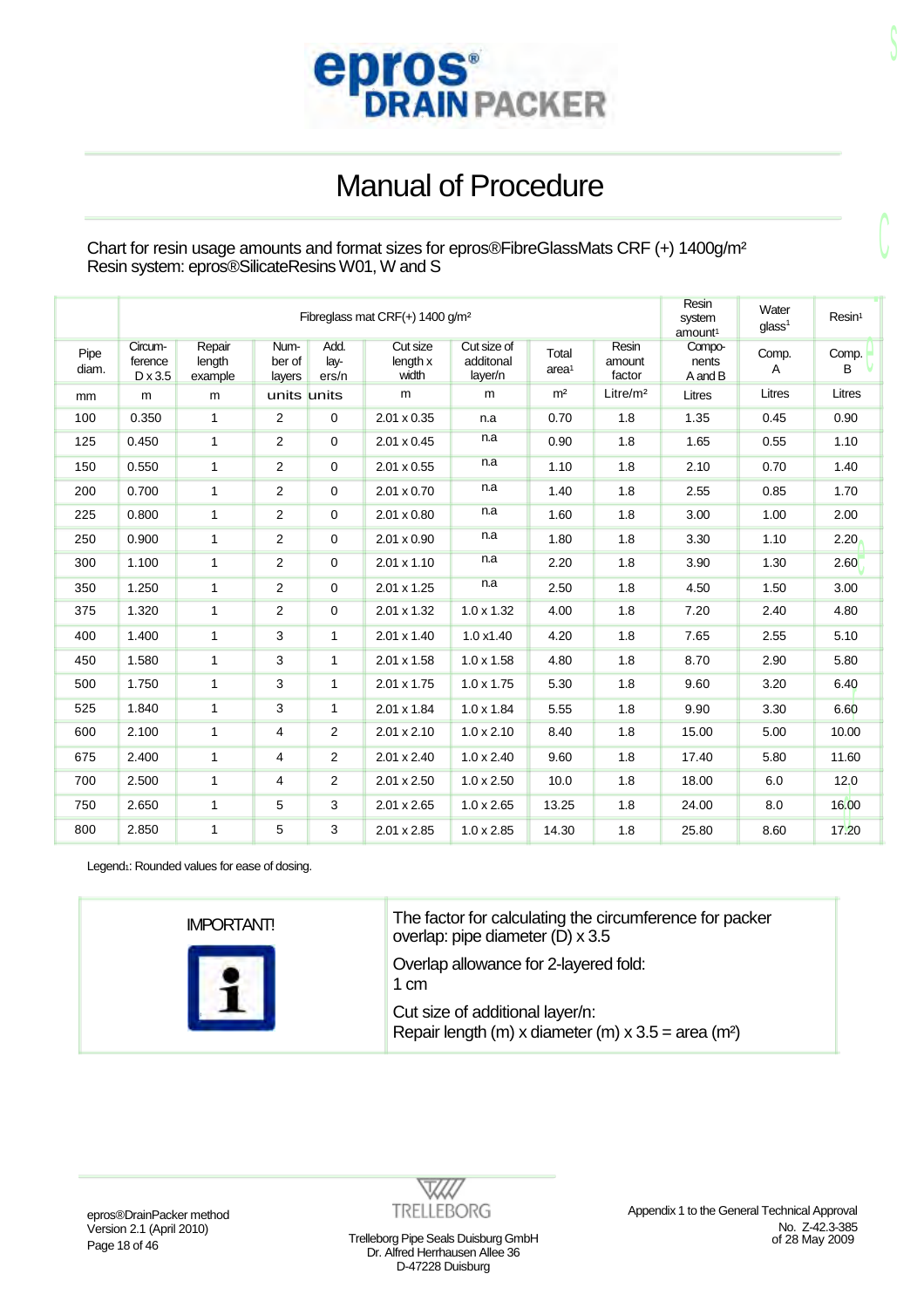

#### Cutting the Fibreglass Mat



Cut the required fibreglass mats to size and place them onto the sheeting with the woven side up (glossy long-fibred side – see picture above). The side with the random-laid fibres (short max. 5-cm-long fibres) must always face the service flow after installation in the sewer.

No less than 3 layers must be used for the epros®FibreGlassMat CRF(+) 1050 g/m<sup>2</sup>, and no less than 2 layers for the epros®FibreGlassMat CRF(+) 1400 g/m²,

### Calculation of Resin Usage Amount

Calculate the required amount of resin on the basis of the aforesaid epros® charts for resin usage amounts and cut sizes. Make appropriate allowance for local circumstances like temperature etc.



Appendix 1 to the General Technical Approval No. Z-42.3-385 of 28 May 2009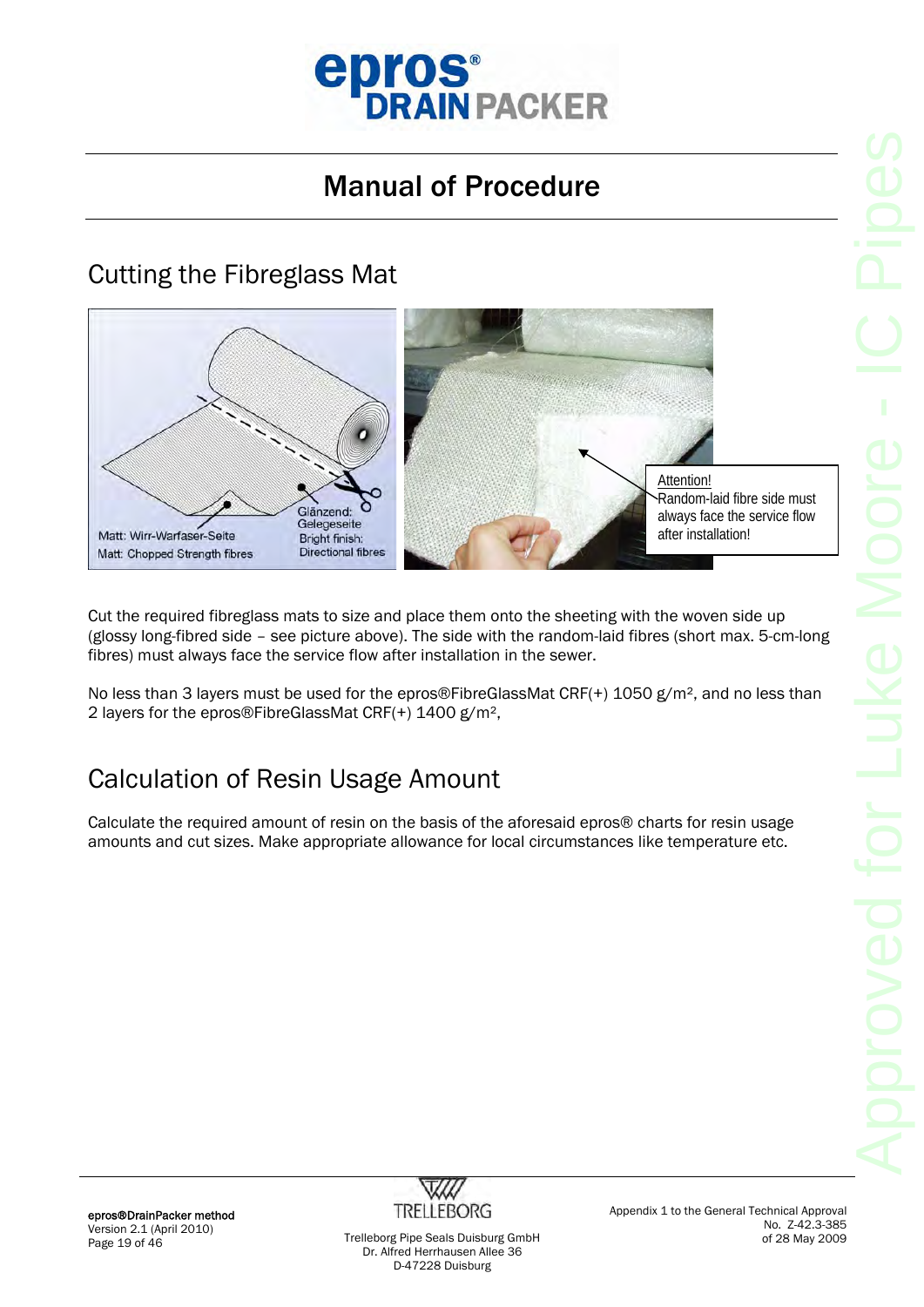

#### Mixing the Resin

| <b>ATTENTION!</b> |                                                                                                                                                                                                                       |
|-------------------|-----------------------------------------------------------------------------------------------------------------------------------------------------------------------------------------------------------------------|
|                   | Silicate resins can release CO2.                                                                                                                                                                                      |
|                   | The resin (component B) shall not come into contact with<br>water or grease (oil) before mixing.                                                                                                                      |
|                   | Use personal protective equipment as prescribed and<br>observe the safety data sheets.                                                                                                                                |
|                   |                                                                                                                                                                                                                       |
|                   | The pot time starts immediately after the components are<br>mixed.                                                                                                                                                    |
|                   | It largely depends on the amount of resin used and on the<br>prevailing temperature. Larger resin amounts may cause<br>the pot time to be four times shorter than indicated, as<br>given for the theoretic pot time.  |
|                   | Never mix amounts of more than 15 litres per bucket.<br>$\bullet$                                                                                                                                                     |
| ATTENTION!        | For pipe diameters above DN 400, mix the resin system in<br>two steps.                                                                                                                                                |
|                   | Mixing ratio (by volume) for epros®SilicateResins: 2 parts<br>of resin (component B) to 1 part of hardener (component<br>A). Example: Total volume of 3 litres $= 2$ litres of resin (B) :<br>1 litre of hardener (A) |
|                   | Measure the exact amount of resin.                                                                                                                                                                                    |
|                   | Clean the locks of the resin containers thoroughly after use<br>and close the containers properly.                                                                                                                    |
|                   | Make sure no water ever penetrates into the containers.<br>$\bullet$                                                                                                                                                  |
|                   | Store the resin and hardener containers in compliance with<br>the information contained in the Safety Data Sheets.                                                                                                    |

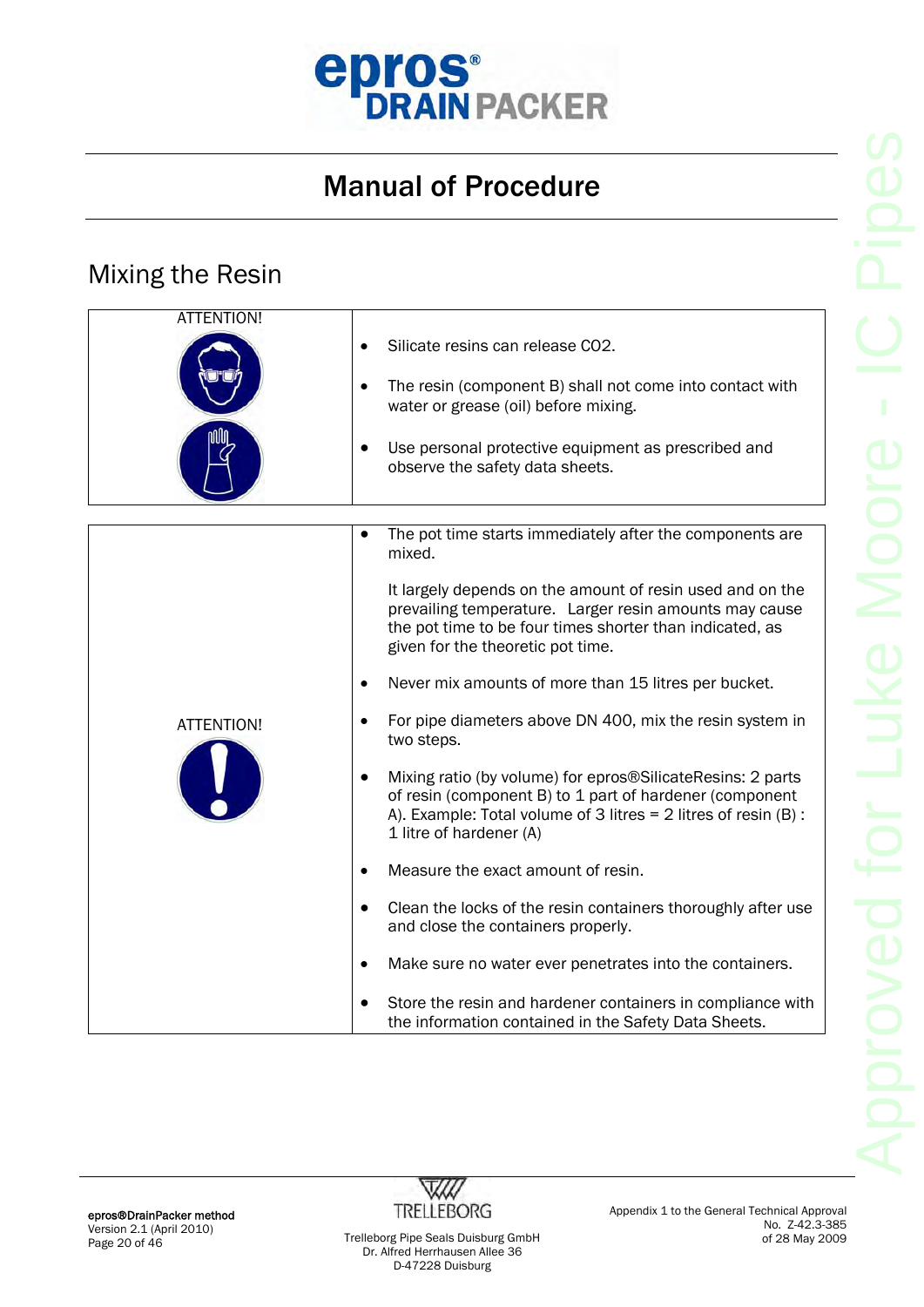

Pour the required amount of resin in a bucket and mix slowly and thoroughly without any air entrapment until the mixture shows a uniform colour. Observe the minimum mixing time according to the handling instructions of the resin.



#### Pot times

epros®Resin type W & type S data

|                | <b>Mixing ratio by volume</b>              |                                         |                                  |                                        |                                         |  |  |  |
|----------------|--------------------------------------------|-----------------------------------------|----------------------------------|----------------------------------------|-----------------------------------------|--|--|--|
| No.            | Comp. A<br>epros®Hardener<br>(water glass) | Comp. B<br>epros®Resin<br><b>Type W</b> | Comp. B<br>epros®Resin<br>type S | Pot time at<br>$20^{\circ}$ C<br>(min) | <b>Cure time</b><br>at $15 °C$<br>(min) |  |  |  |
| 1              | 3                                          | 6                                       |                                  | 15                                     | 115                                     |  |  |  |
| $\overline{2}$ | 3                                          | 5                                       | 1                                | 18                                     | 120                                     |  |  |  |
| 3              | 3                                          | 4                                       | $\mathfrak{D}$                   | 21                                     | 140                                     |  |  |  |
| 4              | 3                                          | 3                                       | 3                                | 25                                     | 165                                     |  |  |  |
| 5              | 3                                          | $\overline{2}$                          | 4                                | 28                                     | 180                                     |  |  |  |
| 6              | 3                                          | $\mathbf 1$                             | 5                                | 31                                     | 200                                     |  |  |  |
| 7              | 3                                          |                                         | 6                                | 32                                     | 260                                     |  |  |  |

Cure temperature of 15°C in the sewer pipe.

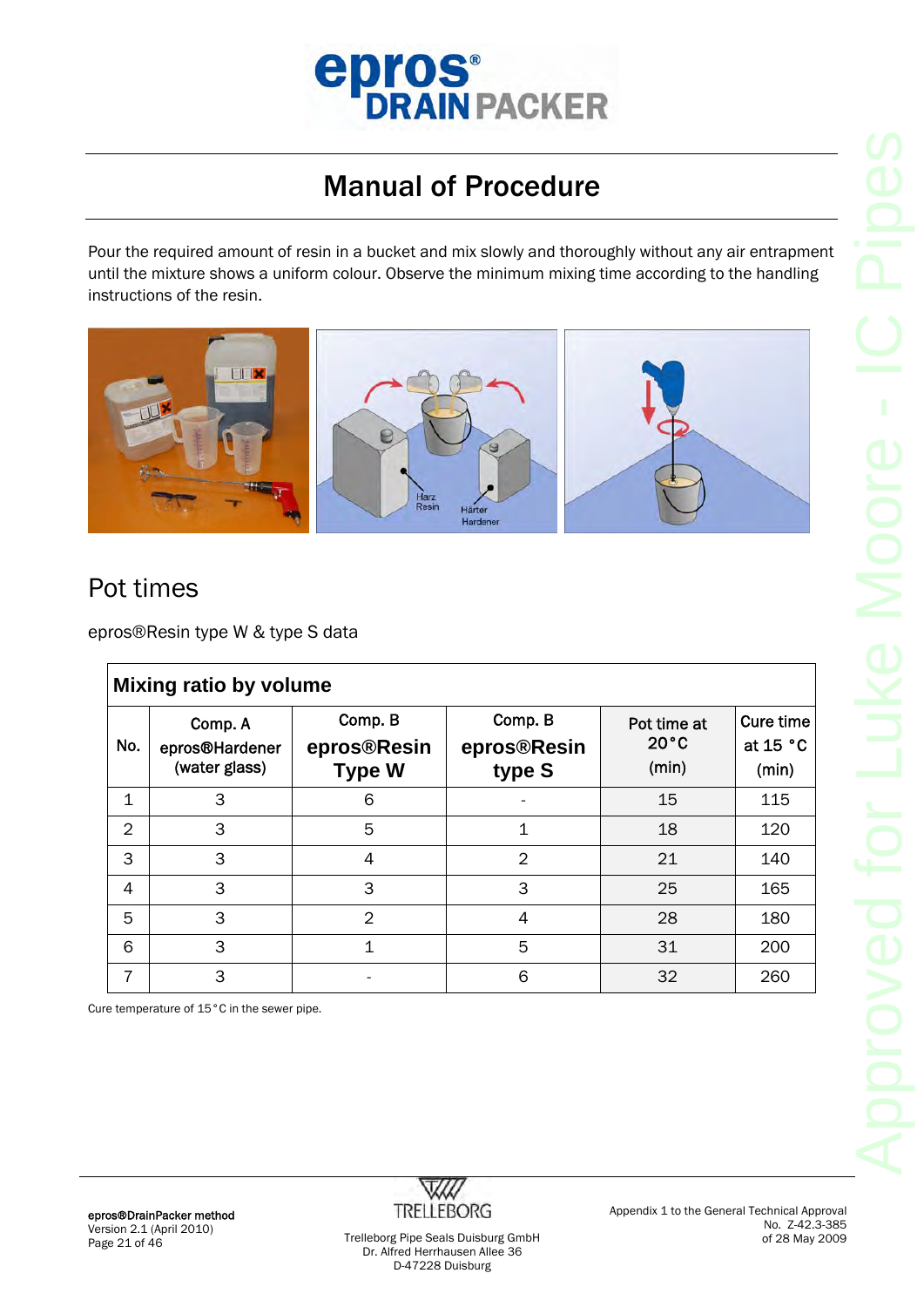

epros®Resin type W01 data

| Mixing ratio by volume |                                            |                                    |                               |                               |                                         |                                         |  |
|------------------------|--------------------------------------------|------------------------------------|-------------------------------|-------------------------------|-----------------------------------------|-----------------------------------------|--|
| No.                    | Comp. A<br>apros®Hardener<br>(water glass) | Comp. B<br>epros®Resin<br>type W01 | Pot time<br>at $10^{\circ}$ C | Pot time<br>at $22^{\circ}$ C | Cure time at<br>$12^{\circ}$ C<br>(min) | Cure time<br>at $20^{\circ}$ C<br>(min) |  |
|                        |                                            | 2                                  | 13-15                         | $4.5 - 7.5$                   | 35                                      | 20                                      |  |



As this type is a highly reactive silicate resin, it should be used only in cold seasons by installers specifically trained by Trelleborg epros.

#### Impregnating the Fibreglass Mat

Wet the entire surface of the fibreglass mat thoroughly with a suitable tool (e.g. filling knife). In doing so, make sure:

- the corners and edges of the fibreglass mat are thoroughly impregnated
- there is no fibre lift
- to press the epros®ResinSystem firmly into the epros®FibreGlassMat CRF(+) with the filling knife
- to properly fill the epros®FibreGlassMat CRF(+) and smooth away any air bubbles by moving the knife all over the mat.

| ATTENTION! | In case of ambient temperatures more than 25 °C or less than<br>5°C, impregnate the material in the truck or in an air-<br>conditioned room. |
|------------|----------------------------------------------------------------------------------------------------------------------------------------------|
|            | Impregnation is not allowed at ambient temperatures below<br>5°C or above 25°C.                                                              |
|            | • The fibreglass mat must be absolutely dry.                                                                                                 |
|            | • Record the impregnation $\rightarrow$ Preparation & Installation<br>Report (Appendix)                                                      |

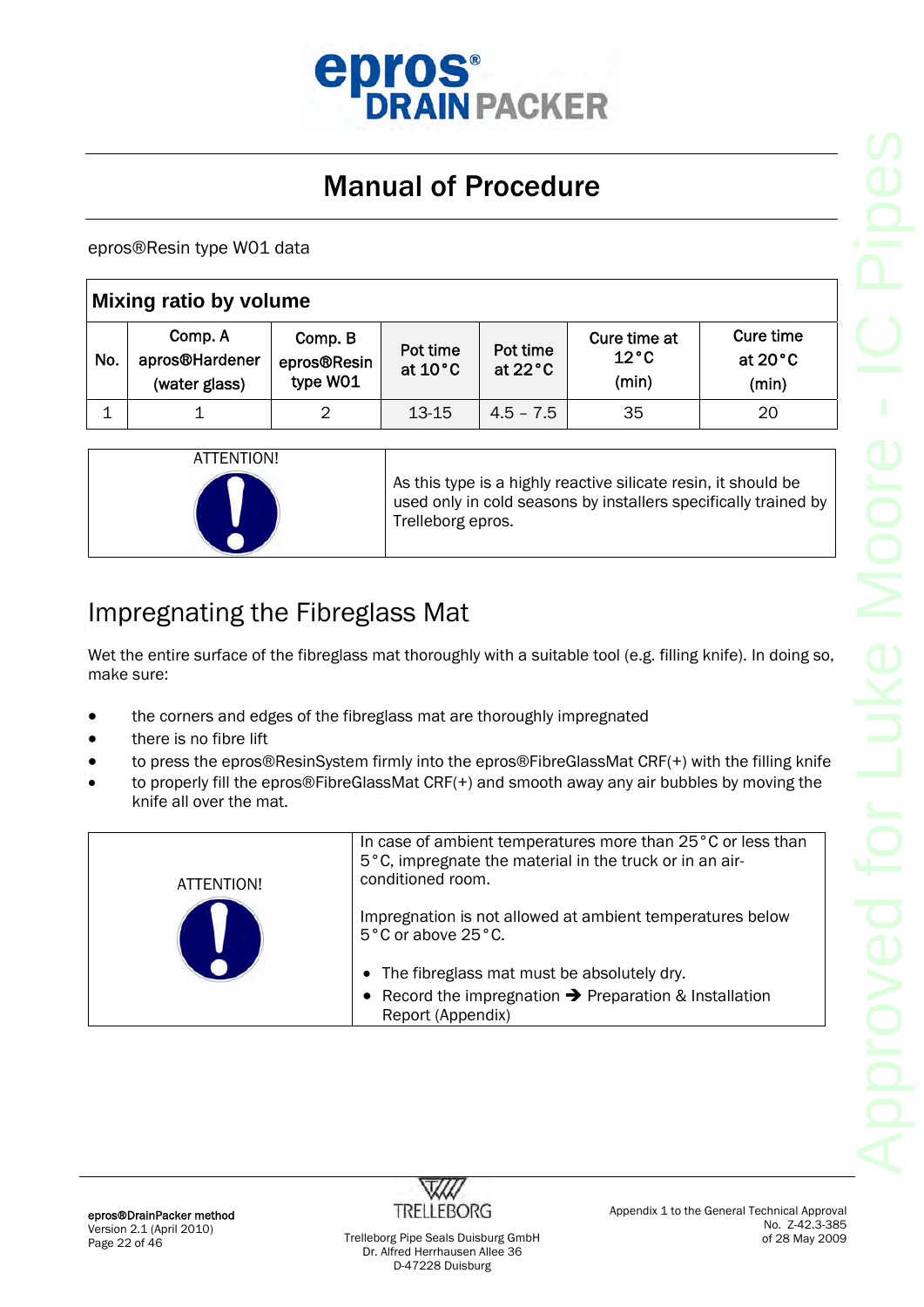

### Folding of epros®FibreGlassMat CRF (+) 1050 g/m²

The following describes the impregnation process for a 0.5-metre-long epros®DrainPacker by way of example. Lengths exceeding 0.5 metres shall be lined in a similar way.

The first step is to spread the fibreglass laminate on a base sheeting with the woven side up. Then impregnate the entire surface of the epros®FibreGlassMat CRF+.



Wet out the epros®FibreGlassMat CRF(+) 1050 while folding it into three layers.

#### Right-hand fold **Left-hand fold**



epros®DrainPacker method Version 2.1 (April 2010) Page 23 of 46 Trelleborg Pipe Seals Duisburg GmbH



Dr. Alfred Herrhausen Allee 36 D-47228 Duisburg

Appendix 1 to the General Technical Approval No. Z-42.3-385 of 28 May 2009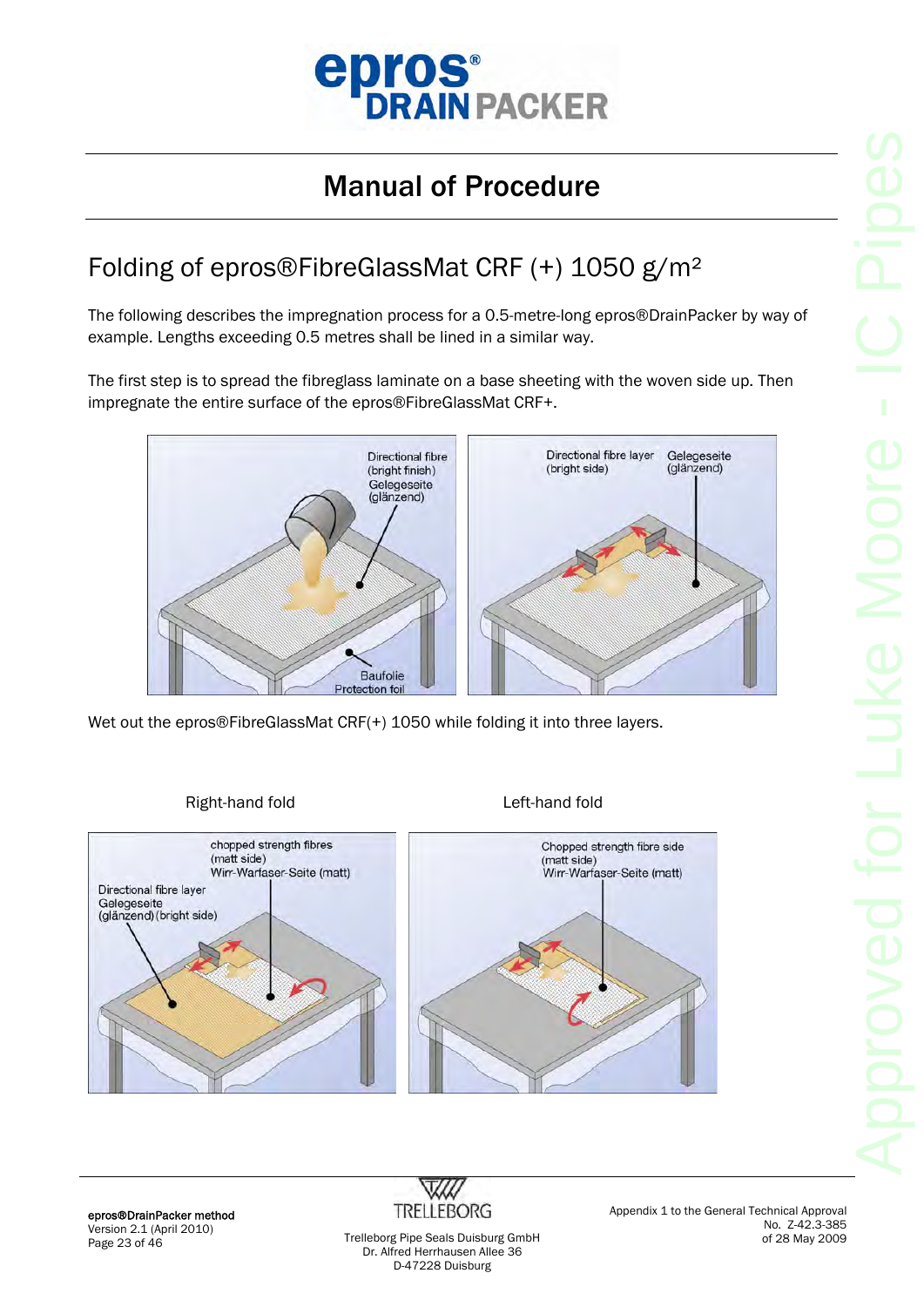

Turn the fibreglass mat and wet out the reverse side



Fibreglass mat fully impregnated and folded



| IMPORTANT! |                                                                                                                                                                                       |
|------------|---------------------------------------------------------------------------------------------------------------------------------------------------------------------------------------|
|            | The impregnation process for epros®FibreGlassMat $CRF(+)$<br>1400 $g/m^2$ is the same as for epros®FibreGlassMat CRF $(+)$<br>1050 $g/m^2$ , just the folding technique is different. |



Appendix 1 to the General Technical Approval No. Z-42.3-385 of 28 May 2009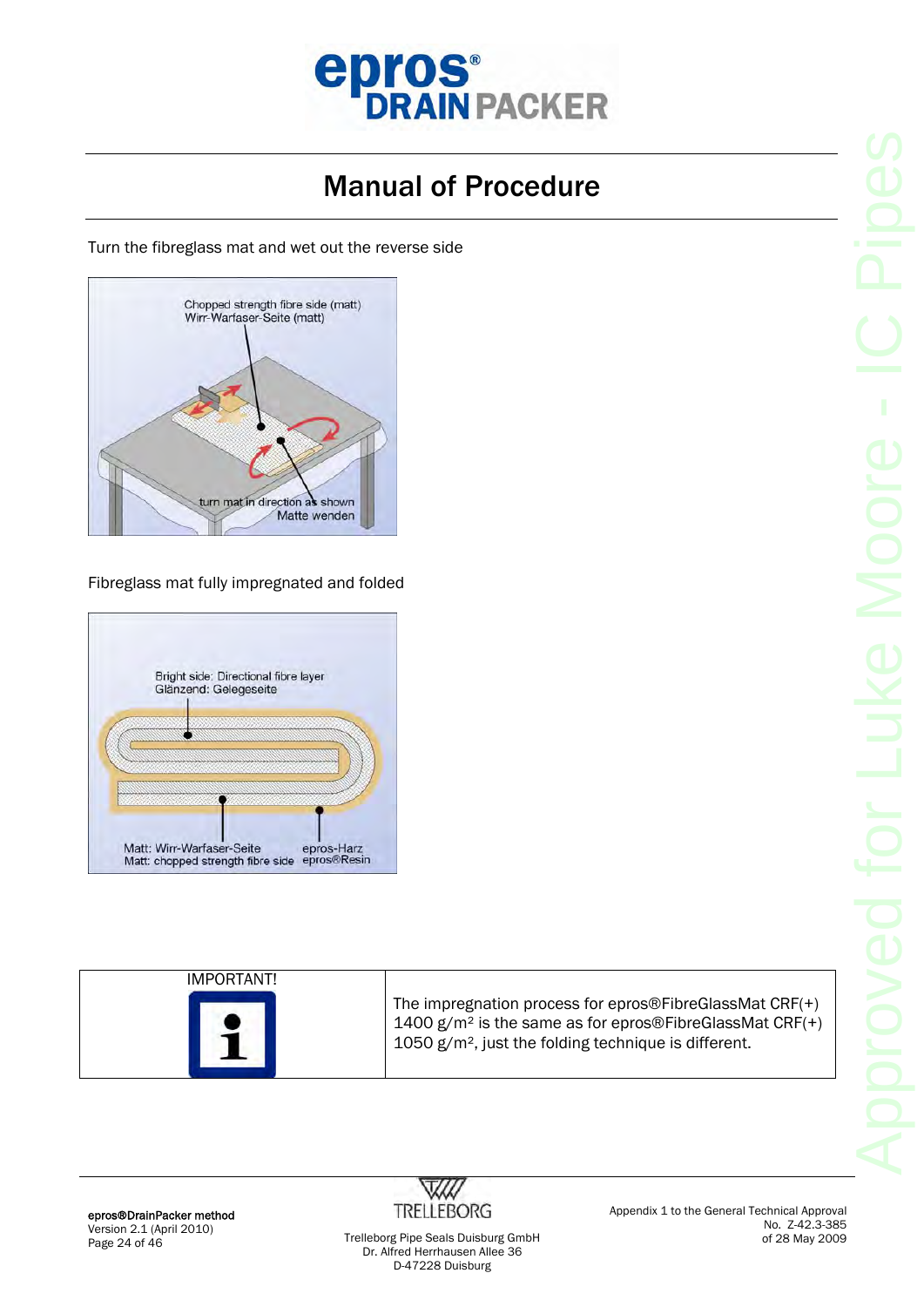

### Folding of epros®FibreGlassMat CRF (+) 1400 g/m²



epros®DrainPacker method Version 2.1 (April 2010)



Appendix 1 to the General Technical Approval No. Z-42.3-385 of 28 May 2009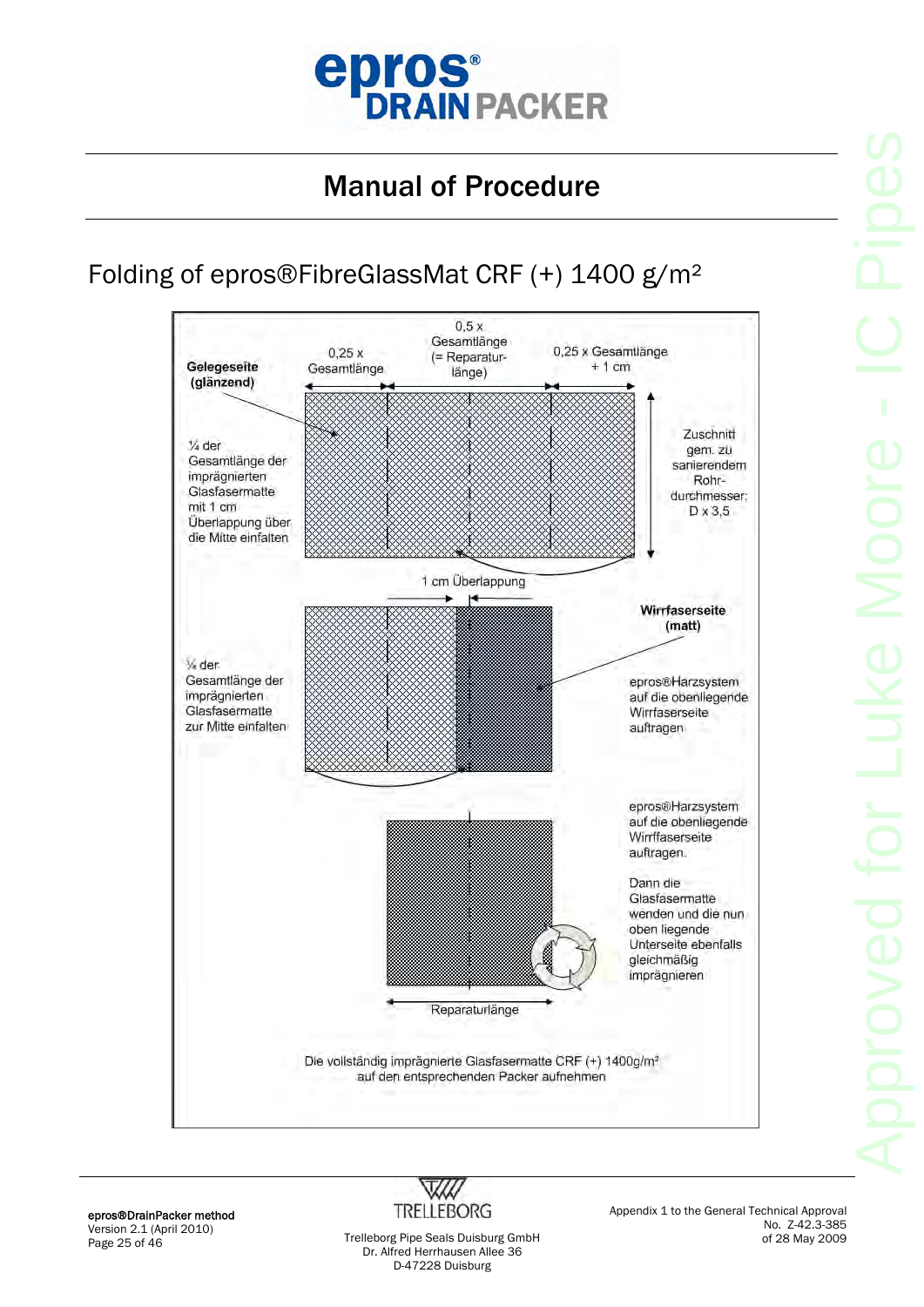

#### Insertion of additional epros®FibreGlassMats CRF (+)



epros®DrainPacker method Version 2.1 (April 2010)



Appendix 1 to the General Technical Approval No. Z-42.3-385 of 28 May 2009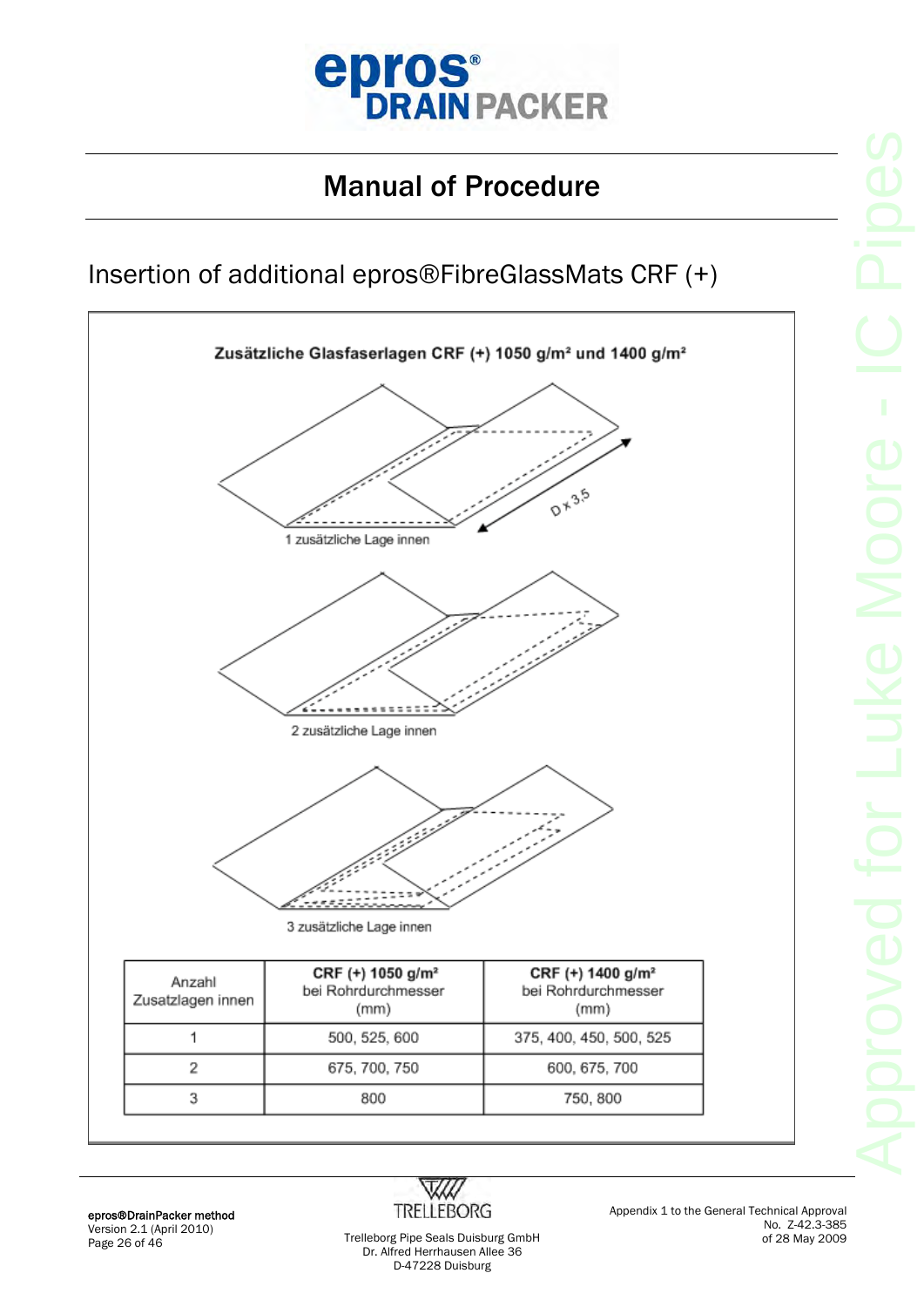

#### Placing Impregnated Fibreglass Mats onto the Packer

After complete impregnation, fold the fibreglass mat according the above described epros® method, wrap it around the packer and fix it in place.

For this purpose, use the same winding direction as for the separating stretch foil to wrap the fibreglass mat tightly around the prepared epros®DrainPacker.



Then pass the epros®SpecialBindingWire (0.65 mm diameter) around the packer and fibreglass mat at about 5 cm from the edge of the mat and twist both ends three times to fix the mat. Cut off any protruding wire.



epros®DrainPacker method Version 2.1 (April 2010) Page 27 of 46 Trelleborg Pipe Seals Duisburg GmbH



Dr. Alfred Herrhausen Allee 36 D-47228 Duisburg

Appendix 1 to the General Technical Approval No. Z-42.3-385 of 28 May 2009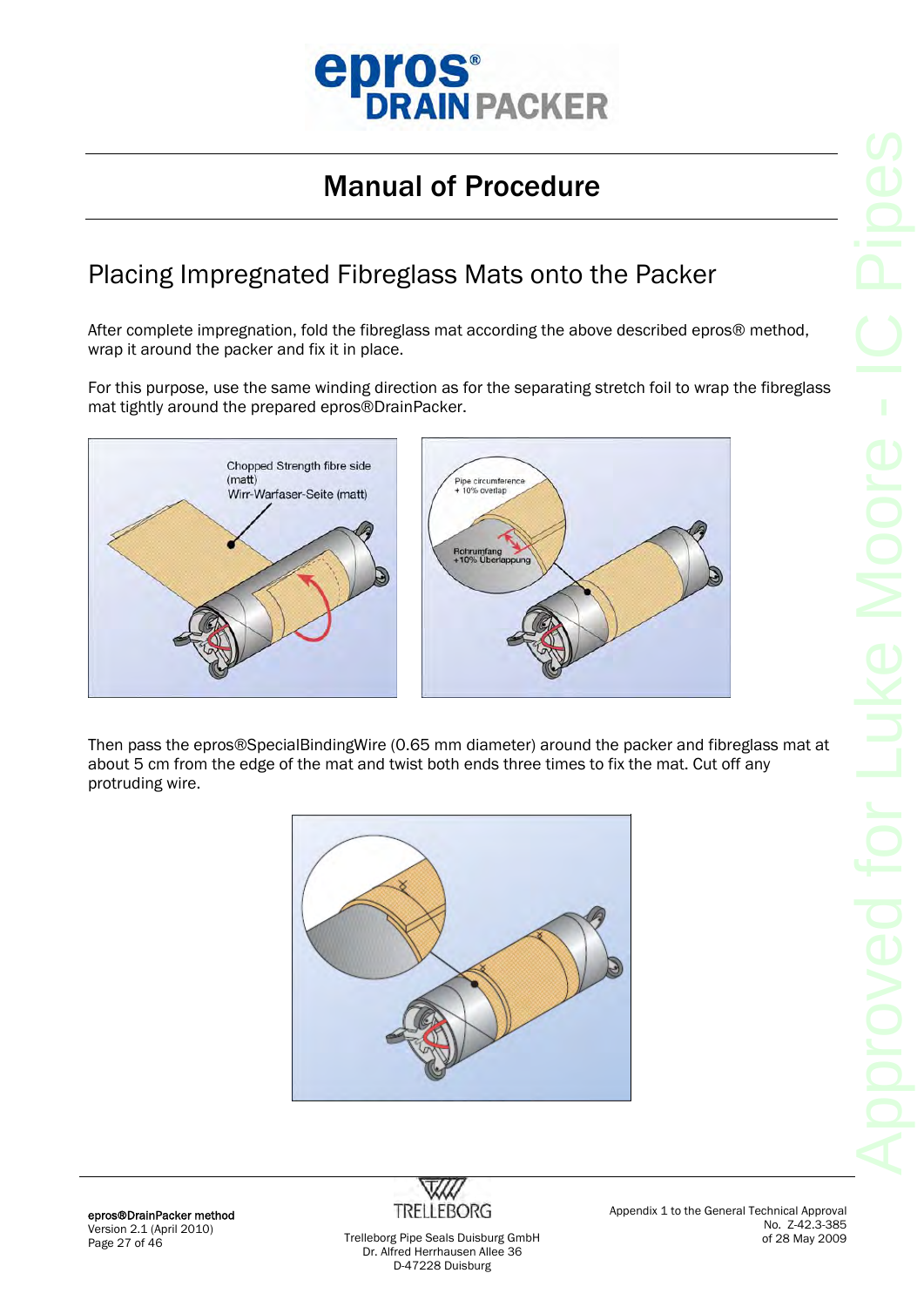



### Protection of epros®FibreGlassMat CRF (+)

In case of the epros®ShortPacker or epros®FlexPacker, the correct wheel setting provides basic protection for the wrapped epros®FibreGlassMat CRF(+). However, it is always indispensable to use appropriate care when introducing the packer into the host pipe.

In case of epros®LongPackers or epros®LCRPackers, which have no wheel sets, it is advisable to protect the packed epros®FibreGlassMat CRF(+) with an additional foil before inserting the packer and moving it to the point of repair.



Use epros®Sheeting or equivalent material for this purpose. The length and width to be cut can be calculated according to the following formulae:

Calculation of sheeting width Calculation of sheeting length

B (mm) = pipe diameter  $x$  3.14 : 2

 $L$  (mm) = packer length + 1000

Example at DN 300

W (mm) =  $300 \times 3.14 = 942 : 2 = 471$  mm

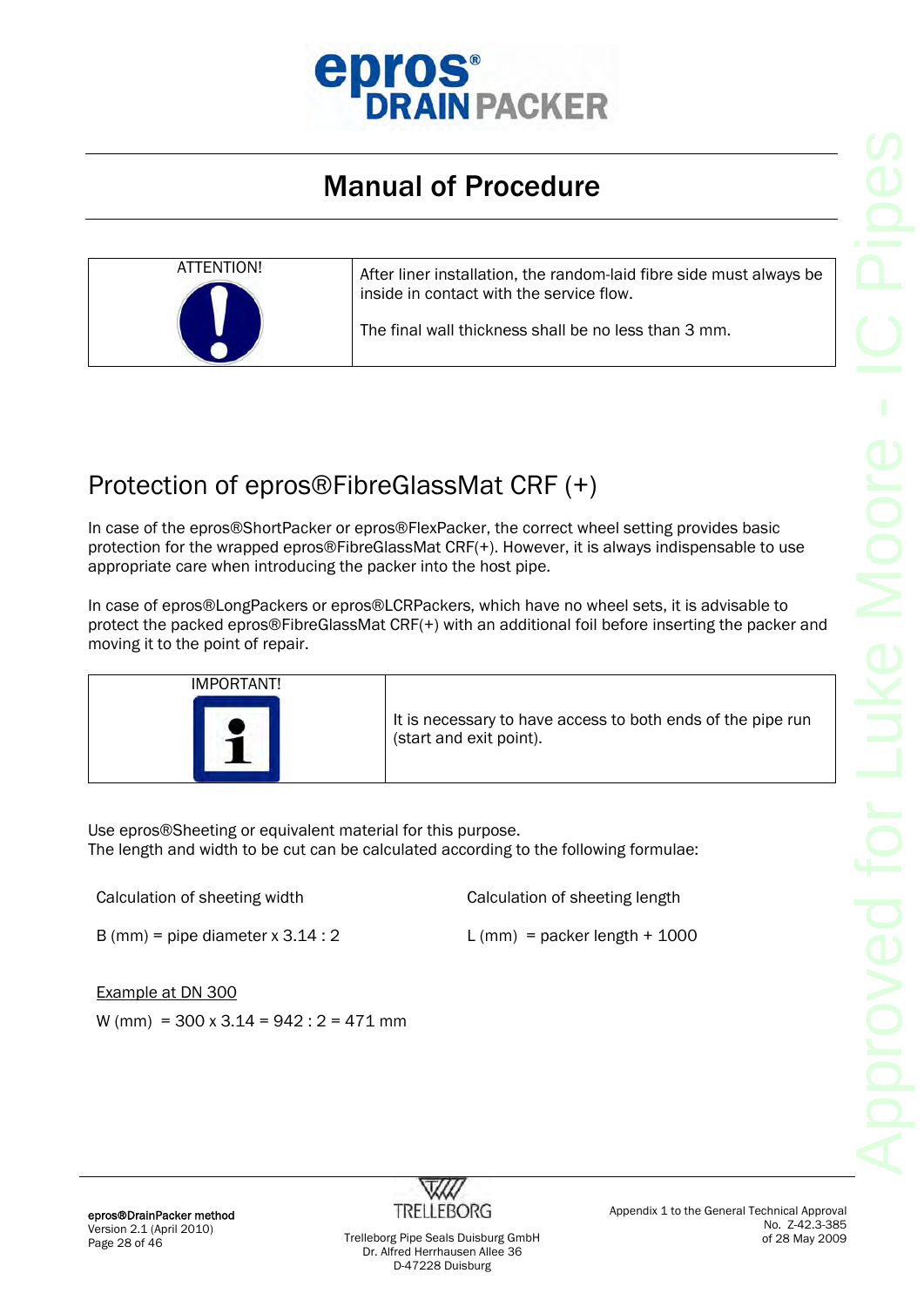

Spread the sheeting in two layers below the entire surface of the packer. Roll up the narrow edge on the pull side (pull-in direction) towards the centre without creasing and fix it in place with a rubber band.



Apply a suitable pull-in device to the end of the sheeting (rear end of packer) and attach a separate rope.

Attach an additional retaining rope to the provided pull (or holding) eye.





Appendix 1 to the General Technical Approval No. Z-42.3-385 of 28 May 2009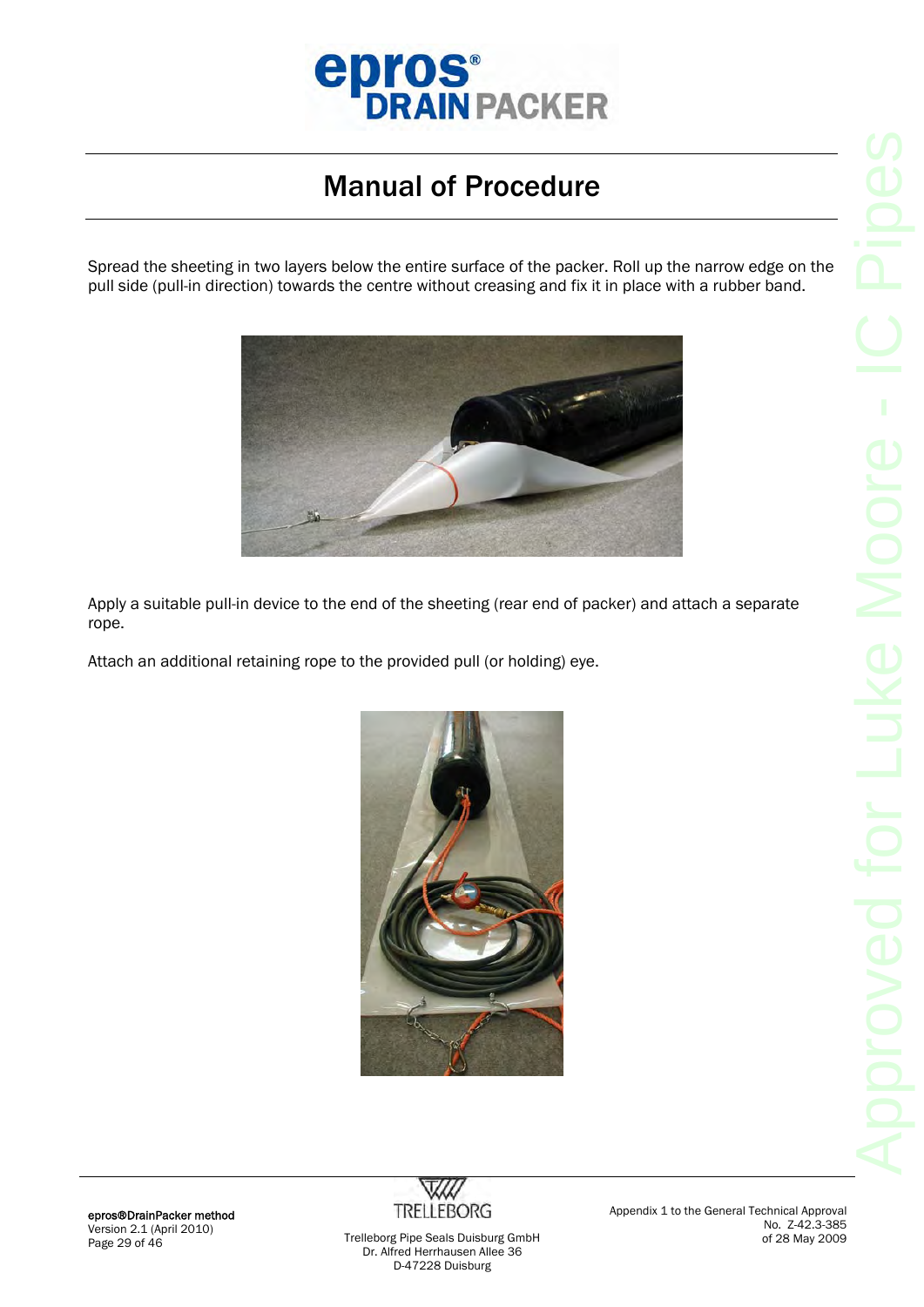

#### Introduction of Packer in the Pipe Run

Introduce the pre-assembled epros®DrainPacker into the pipe run. The outer end of the packed epros®FibreGlassMat CRF(+) points downwards in the abutment region, Protect the epros®FibreGlassMats CRF(+) from slipping or falling during transport (refer to Section "Placing Impregnated Fibreglass Mats onto the Packer").



For epros®ShortPacker or epros®FlexPacker, make sure the wheel sets are correctly adjusted (refer to packer wheel setting unstructions).

Where possible, the packer should be positioned in the centre of the pipe. The wheel sets provide basic protection to the wrapped epros®FibreGlassMat CRF(+). However, it is always indispensable to use appropriate care when introducing the packer into the host pipe.

| ATTENTION! | Prevent the wetted-out fibreglass mat from hitting<br>obstacles in the pipe invert, e.g. large joint offsets, or<br>scraping off epros®ResinSystem. |
|------------|-----------------------------------------------------------------------------------------------------------------------------------------------------|
|------------|-----------------------------------------------------------------------------------------------------------------------------------------------------|



Appendix 1 to the General Technical Approval No. Z-42.3-385 of 28 May 2009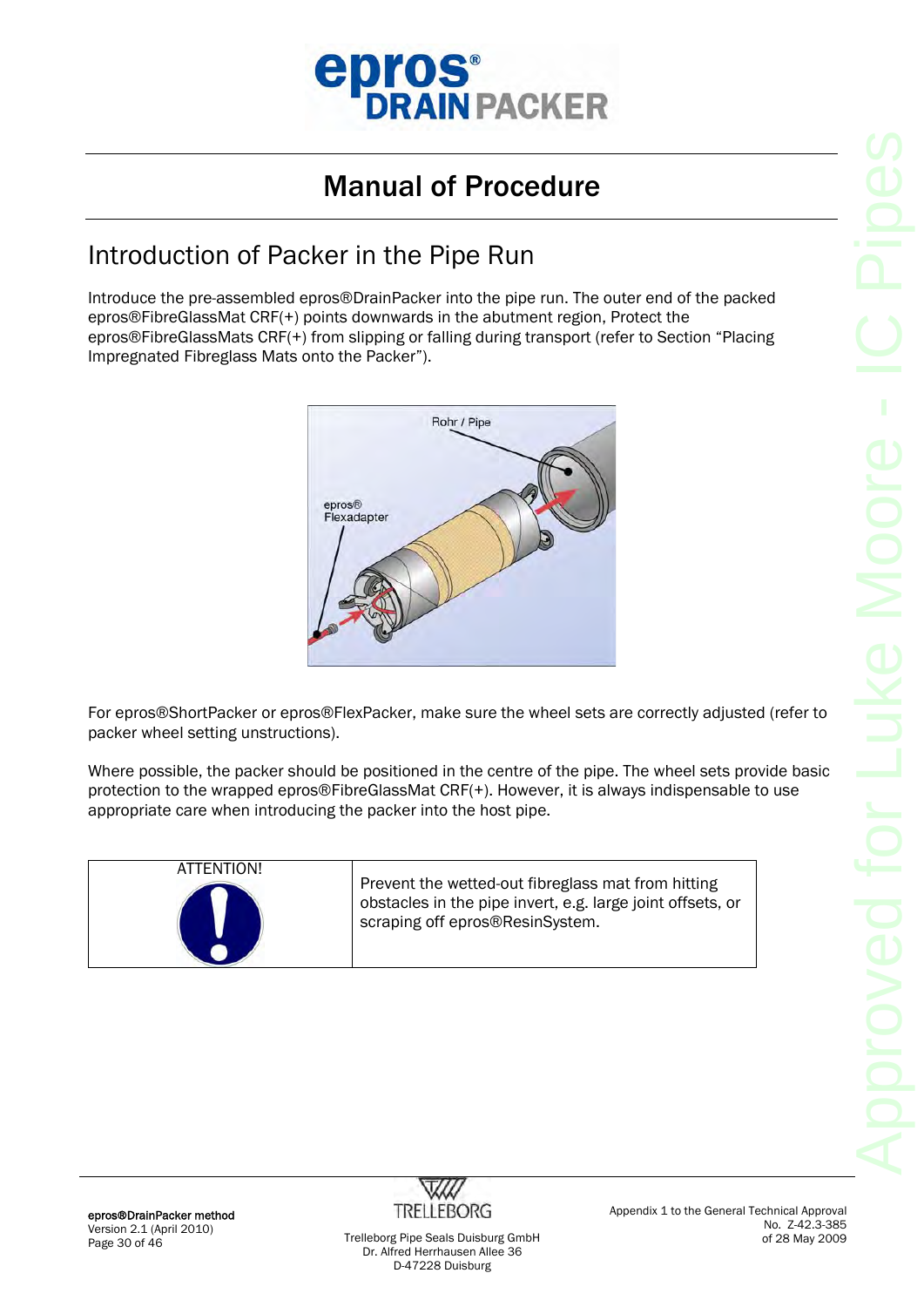

Move the epros®DrainPacker with the attached pulling rope, retaining rope, or air push rods down to measured point of repair and place it in position.



| ATTENTION! | Before inflating the packer, it may be necessary to<br>remove any protective film from the packer.     |
|------------|--------------------------------------------------------------------------------------------------------|
|            | To do so, pull out the protective film with the separate<br>rope previously attached for this purpose. |

Then inflate the epros®DrainPacker at an appropriate pressure as required by the given type of damage. Such pressure lies between the pipe wall contact pressure of the epros®DrainPacker and the operating pressure indicated by the manufacturer. (Refer to the Operation and Maintenance Manual.)

The required pressure must be recorded in the preparation and installation report (see Appendix).

There is no need to interrupt the service flow, if the epros®DrainPacker with bypass is used. For epros®DrainPackers without bypass, appropriate service flow management is required.

epros®DrainPacker method Version 2.1 (April 2010)



Appendix 1 to the General Technical Approval No. Z-42.3-385 of 28 May 2009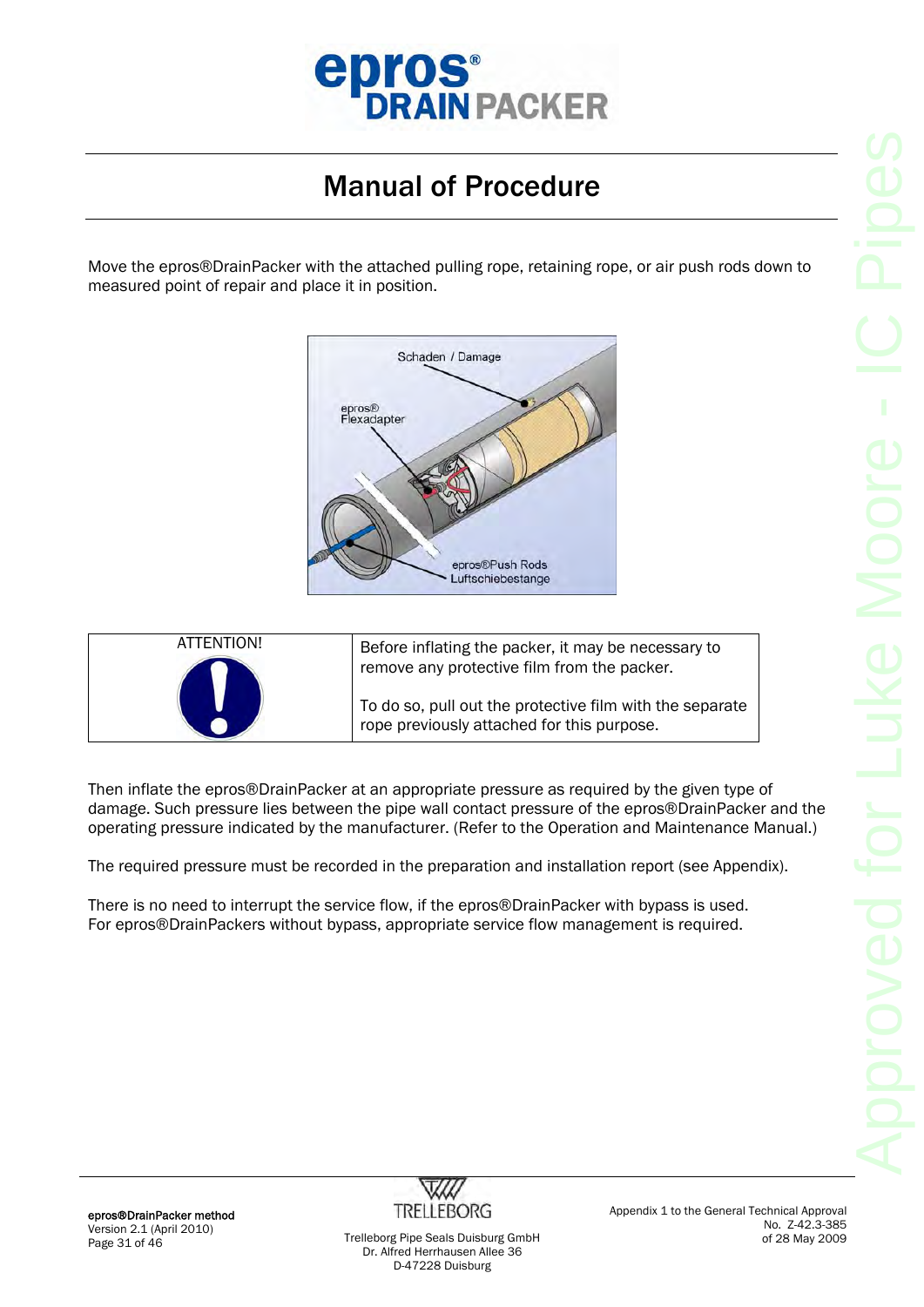

#### Cure Times

The following charts show the pot times (resin and ambient temperature) and cure times (temperature inside the sewer) over the various temperature ranges.

epros®Resin type S

| Resin type  | S         | S         |
|-------------|-----------|-----------|
| Temperature | Pot time  | Cure time |
| [°C]        | [minutes] | [minutes] |
| 10          | 45-48     | 310-330   |
| 15          | 42-44     | 260-280   |
| 20          | 32-34     | 210-230   |
| 25          | 28-29     | 180-200   |
| 30          |           | 150-170   |
| 50          |           | 50-60     |

epros®Resin type W

| Resin type  | W         | W         |
|-------------|-----------|-----------|
| Temperature | Pot time  | Cure time |
| [°C]        | [minutes] | [minutes] |
| 10          | 20-22     | 130-135   |
| 15          | 19        | 115-120   |
| 20          | 17        | 60-90     |
| 25          | 13        | 40-55     |
| 30          |           | 30-45     |
| 50          |           | 20-25     |

epros®DrainPacker method Version 2.1 (April 2010) Page 32 of 46 Trelleborg Pipe Seals Duisburg GmbH



Appendix 1 to the General Technical Approval No. Z-42.3-385 of 28 May 2009

Dr. Alfred Herrhausen Allee 36 D-47228 Duisburg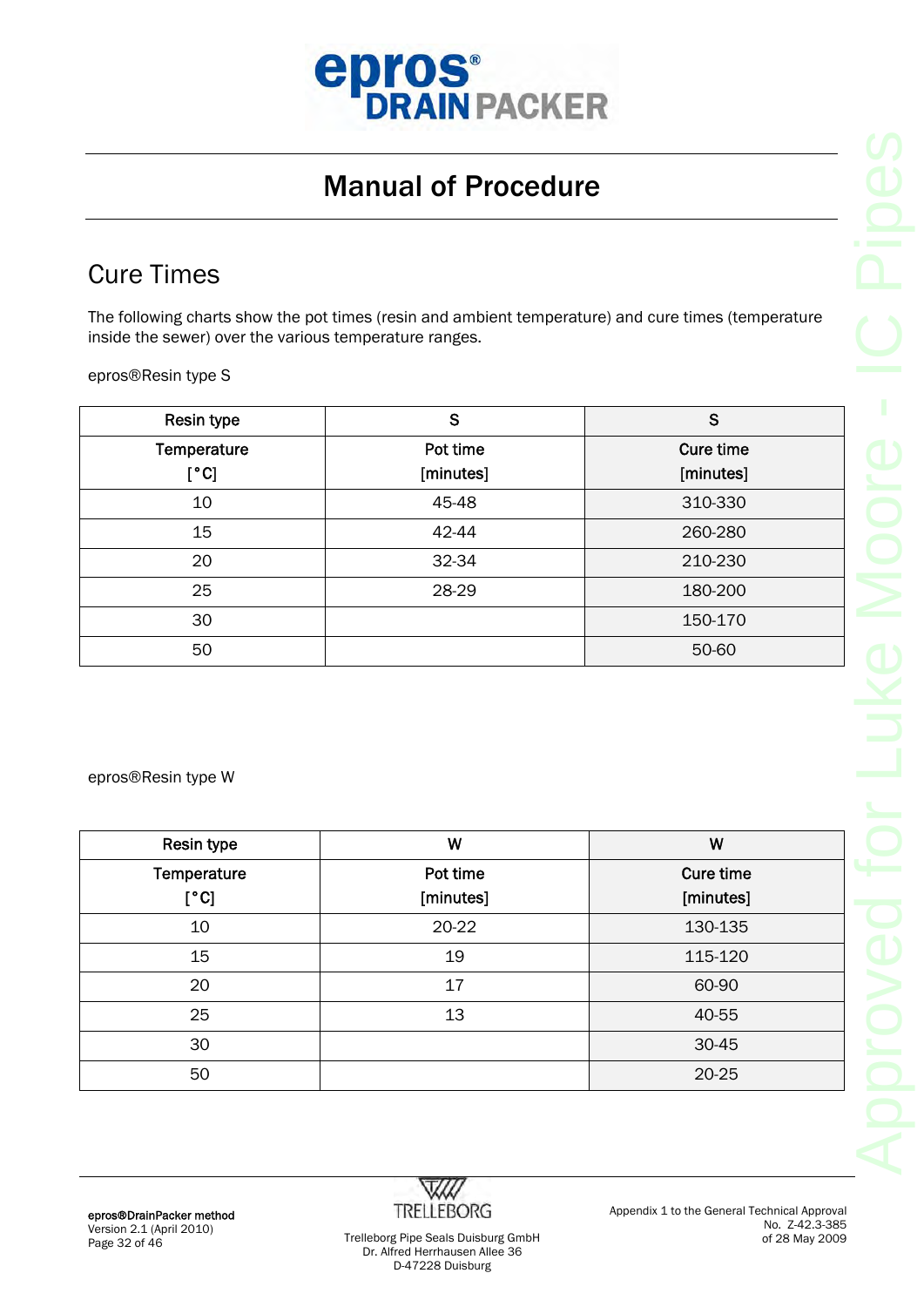

#### Cure times for Resin Mixes

epros®Resin type W & type S data

 $\overline{1}$ 

|                | <b>Mixing ratio by volume</b>              |                                         |                                  |                                        |                                         |  |  |  |
|----------------|--------------------------------------------|-----------------------------------------|----------------------------------|----------------------------------------|-----------------------------------------|--|--|--|
| No.            | Comp. A<br>epros®Hardener<br>(water glass) | Comp. B<br>epros®Resin<br><b>Type W</b> | Comp. B<br>epros®Resin<br>type S | Pot time at<br>$20^{\circ}$ C<br>(min) | <b>Cure time</b><br>at $15 °C$<br>(min) |  |  |  |
| 1              | 3                                          | 6                                       |                                  | 15                                     | 115                                     |  |  |  |
| $\mathfrak{D}$ | 3                                          | 5                                       | 1                                | 18                                     | 120                                     |  |  |  |
| 3              | 3                                          | 4                                       | $\overline{2}$                   | 21                                     | 140                                     |  |  |  |
| 4              | 3                                          | 3                                       | 3                                | 25                                     | 165                                     |  |  |  |
| 5              | 3                                          | 2                                       | 4                                | 28                                     | 180                                     |  |  |  |
| 6              | 3                                          |                                         | 5                                | 31                                     | 200                                     |  |  |  |
| 7              | 3                                          |                                         | 6                                | 32                                     | 260                                     |  |  |  |

Cure temperature of 15°C in the sewer pipe.

epros®Resin type W01 data

| Mixing ratio by volume |                                            |                                    |                               |                               |                                         |                                         |  |
|------------------------|--------------------------------------------|------------------------------------|-------------------------------|-------------------------------|-----------------------------------------|-----------------------------------------|--|
| No.                    | Comp. A<br>apros®Hardener<br>(water glass) | Comp. B<br>epros®Resin<br>type W01 | Pot time<br>at $10^{\circ}$ C | Pot time<br>at $22^{\circ}$ C | Cure time at<br>$12^{\circ}$ C<br>(min) | Cure time<br>at $20^{\circ}$ C<br>(min) |  |
|                        |                                            | 2                                  | $13 - 15$                     | $4.5 - 7.5$                   | 35                                      | 20                                      |  |

| ATTENTION! | As this type is a highly reactive silicate resin, it should be<br>used only in cold seasons by installers specifically trained by<br>Trelleborg epros. |
|------------|--------------------------------------------------------------------------------------------------------------------------------------------------------|
|------------|--------------------------------------------------------------------------------------------------------------------------------------------------------|

epros®DrainPacker method Version 2.1 (April 2010)

W **TRELLEBORG** 

Appendix 1 to the General Technical Approval No. Z-42.3-385 of 28 May 2009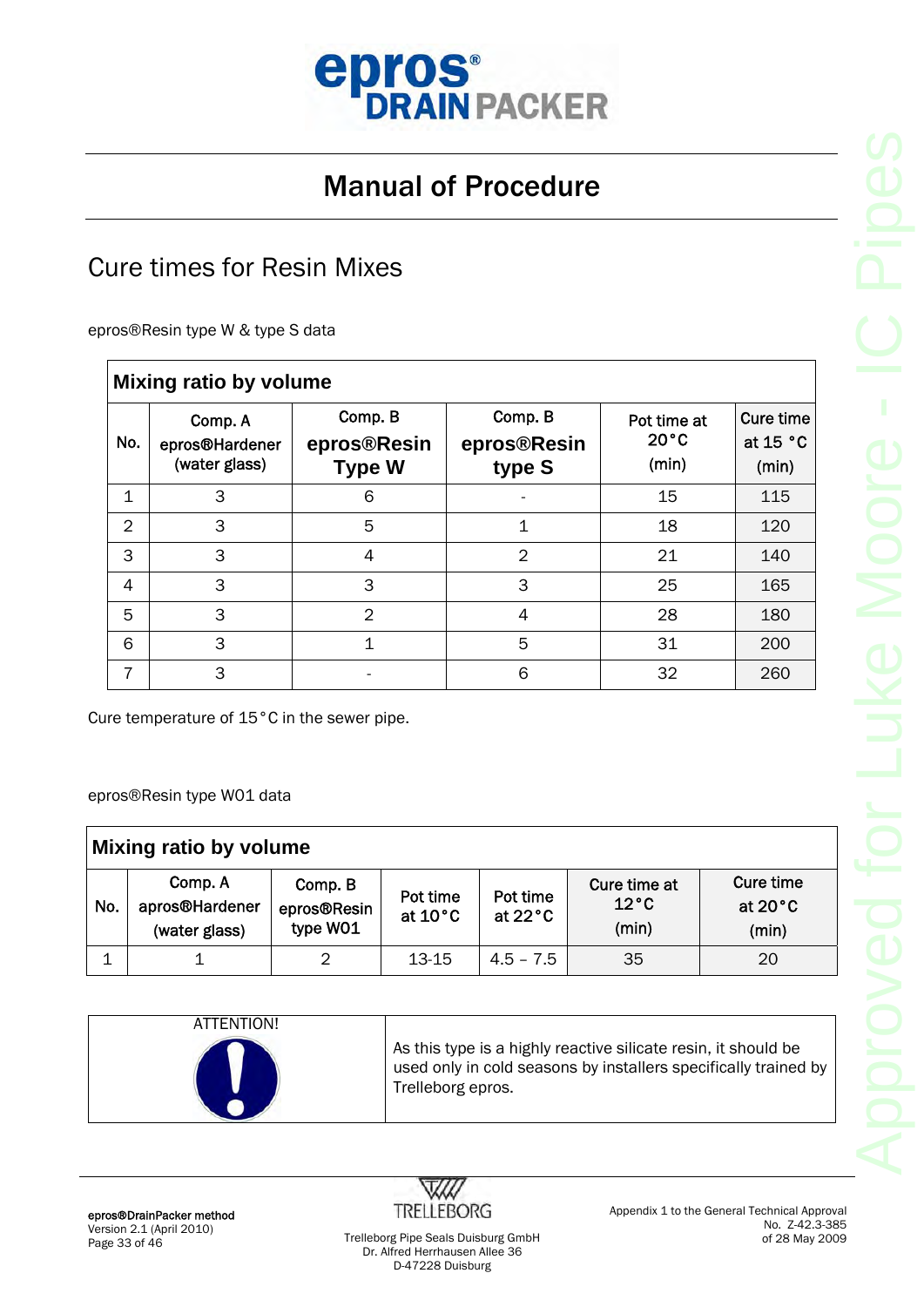

#### Packer Removal

After complete cure according to the instructions, remove all air from the packer and pull the fully deflated packer out of the pipe using the retaining rope attached to the packer before installation.



Remove the stretch foil carefully without using knives, cutters, scissors or any other sharp objects to avoid any damage to the packer (rubber).

Make a final check and cleanup of the packer ( $\rightarrow$  Operation and Maintenance Manual).



Any damage to the packer must be repaired professionally before the next use.

### Final Operations and Inspections

After completion, clean the sewer, run an optical inspection and record the repair job for documentation. We recommend that the repaired section be subjected to a leakage test according to EN 1610.



Appendix 1 to the General Technical Approval No. Z-42.3-385 of 28 May 2009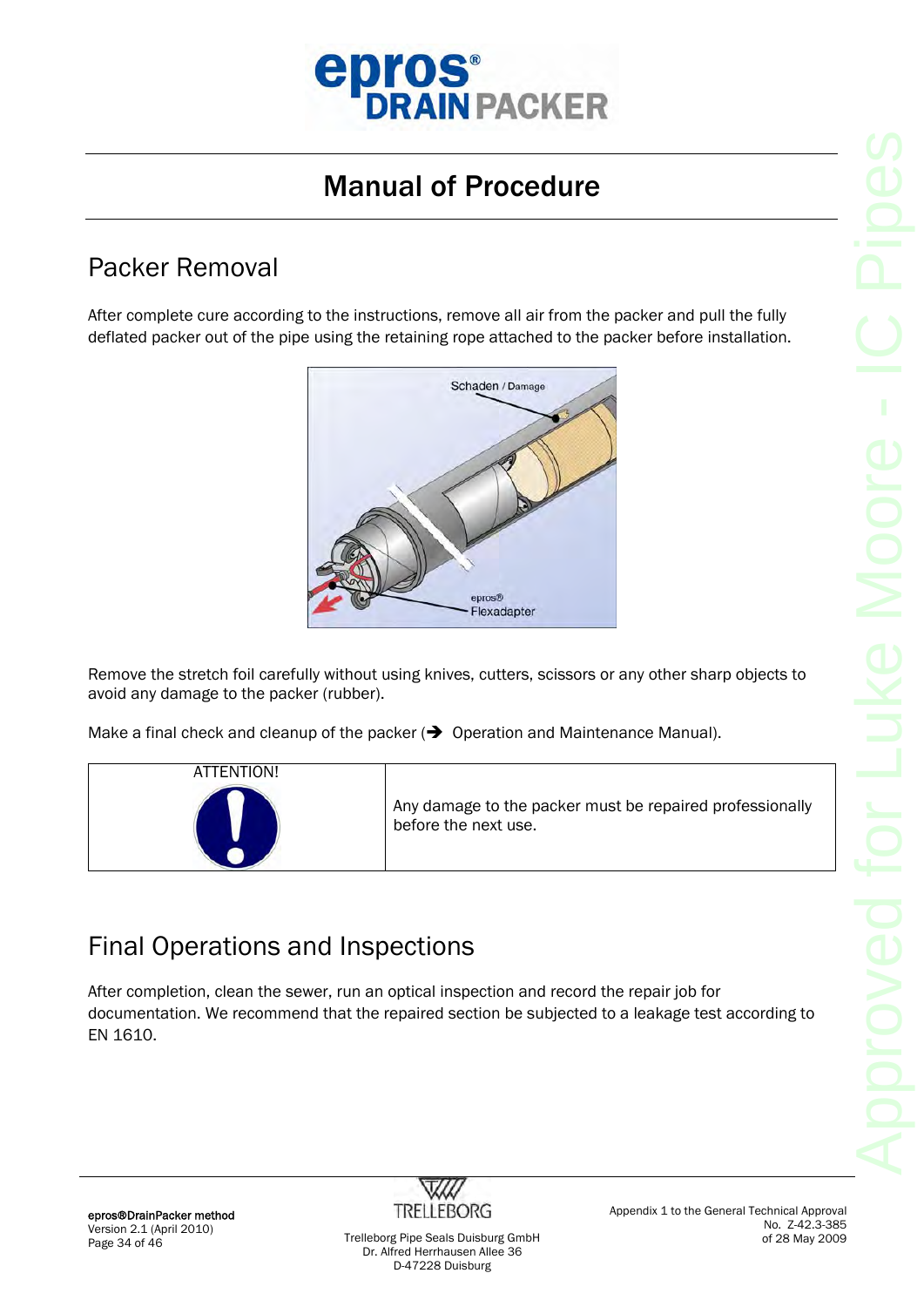

### IV Self-Control / Quality Assurance

#### General Rules

Clean the tools and then dispose of the cleaning agents, foils, films, waste and material wrappings in compliance with the safety data sheet instructions and according to the information given in the operating instructions.

For the preparation of short/long liners, it is necessary to provide the Client with retention samples of the materials used.

#### Site Documentation



epros®DrainPacker method Version 2.1 (April 2010)



Appendix 1 to the General Technical Approval No. Z-42.3-385 of 28 May 2009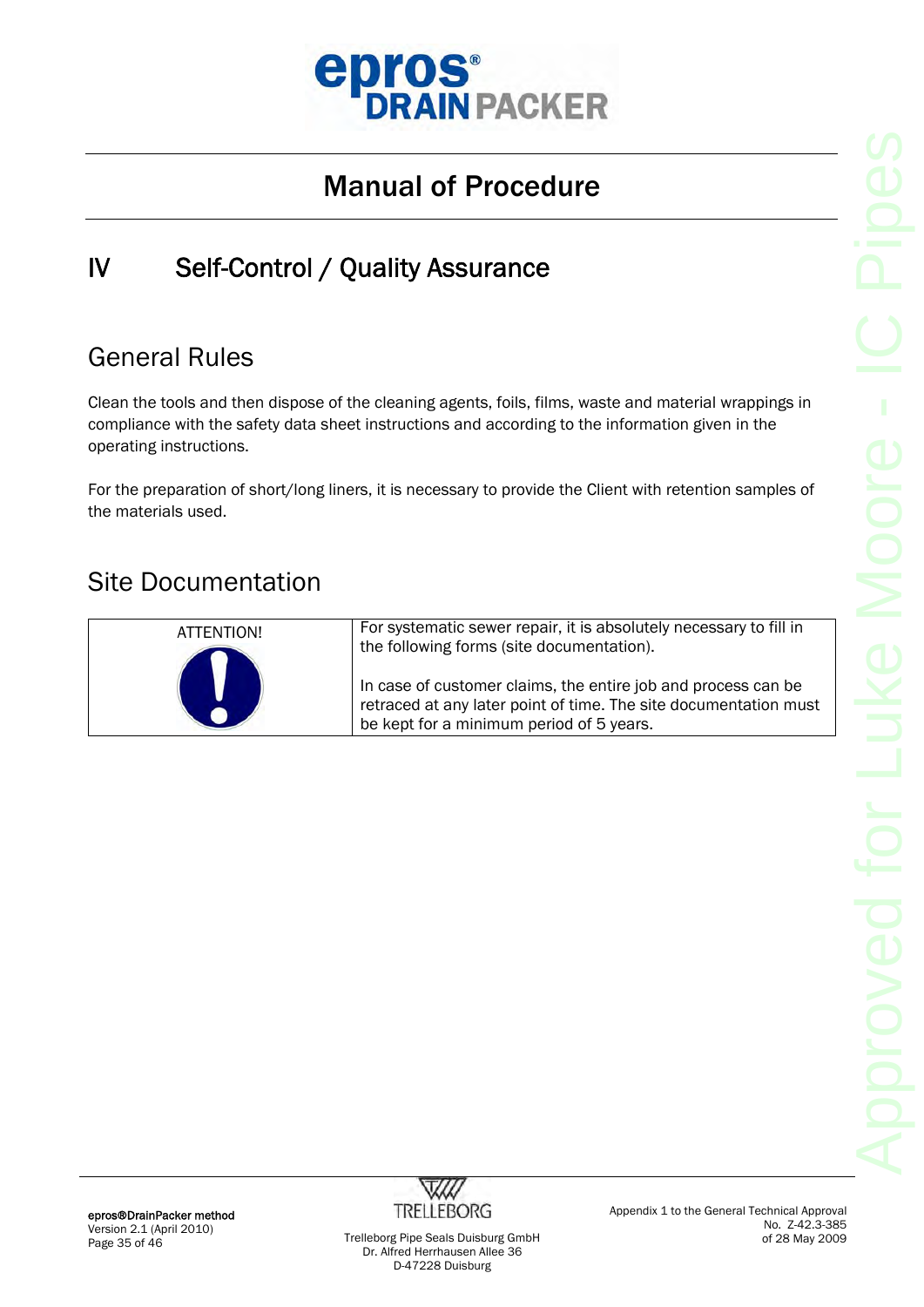

#### Site Visit Report Form

|                                                          |                           |                      |                                                                           |                                              |                      |                              |                         |                  | epros@CrainPacker process for sectional repair of sewer pipes |                 |                       |
|----------------------------------------------------------|---------------------------|----------------------|---------------------------------------------------------------------------|----------------------------------------------|----------------------|------------------------------|-------------------------|------------------|---------------------------------------------------------------|-----------------|-----------------------|
|                                                          |                           |                      |                                                                           |                                              |                      | Site Visit Report            |                         |                  |                                                               |                 |                       |
| Single report for each repair                            |                           |                      |                                                                           |                                              |                      |                              | O foul water            |                  | TV pre-inspection                                             | Date of survey: |                       |
| Job sibe                                                 |                           |                      |                                                                           |                                              |                      | Project No.:                 | D storm water           |                  | <b>Clavailable</b>                                            | Name:           |                       |
| <b>Street address</b>                                    |                           |                      |                                                                           |                                              |                      |                              | <b>O</b> combined sewer |                  | <b>Onot available</b>                                         | Name:           |                       |
| From manhole<br>$\mathfrak{no.}\left( \mathsf{A}\right)$ | To manhole<br>n0. (B)     |                      | manhole A<br>MH de pth<br>ε                                               | manhole B<br>NH dept<br>$\widehat{\epsilon}$ | checked<br>(lm)<br>종 | DN acc.to<br>ngd egn<br>(lm) | Length<br>ε             | Profile<br>shape | Egg <haped:<br>  pipe circumference<br/>Ĵ</haped:<br>         | Type of damage  | length (m)<br>Damaged |
|                                                          |                           |                      |                                                                           |                                              |                      |                              |                         |                  |                                                               |                 |                       |
| e.                                                       |                           |                      |                                                                           |                                              |                      |                              |                         |                  |                                                               |                 |                       |
| ø                                                        |                           |                      |                                                                           |                                              |                      |                              |                         |                  |                                                               |                 |                       |
| 4                                                        |                           |                      |                                                                           |                                              |                      |                              |                         |                  |                                                               |                 |                       |
| w                                                        |                           |                      |                                                                           |                                              |                      |                              |                         |                  |                                                               |                 |                       |
| Ğ.                                                       |                           |                      |                                                                           |                                              |                      |                              |                         |                  |                                                               |                 |                       |
|                                                          |                           |                      |                                                                           |                                              |                      |                              |                         |                  |                                                               |                 |                       |
| Distance to start manhole                                |                           |                      | Remarks:                                                                  |                                              |                      |                              |                         |                  | Comments on post-re habilitation survey:                      |                 |                       |
| Undergr. hydrant                                         |                           | E                    |                                                                           |                                              |                      |                              |                         |                  |                                                               |                 |                       |
| Standp ost hydrant                                       |                           | E                    |                                                                           |                                              |                      |                              |                         | ç.               |                                                               |                 |                       |
|                                                          | Ê                         | □                    |                                                                           |                                              |                      |                              |                         | ∞                |                                                               |                 |                       |
| Hose racks                                               | š                         | □                    |                                                                           |                                              |                      |                              |                         | d                |                                                               |                 |                       |
| Road width                                               |                           | E                    |                                                                           |                                              |                      |                              |                         | V)               |                                                               |                 |                       |
| Vehicle                                                  | good access               | $\Box$               |                                                                           |                                              |                      |                              |                         | مە               |                                                               |                 |                       |
| access                                                   | no access<br>distance (m) | ⊡                    |                                                                           |                                              |                      |                              |                         |                  |                                                               |                 |                       |
|                                                          | 탈                         |                      |                                                                           |                                              |                      |                              |                         |                  | Sketch if necessary:                                          |                 |                       |
| Traffic bad                                              | <b>Medium</b>             | ⊐<br>□               |                                                                           |                                              |                      |                              |                         |                  |                                                               |                 |                       |
|                                                          | 3                         | □                    |                                                                           |                                              |                      |                              |                         |                  |                                                               |                 |                       |
| Suitable traffic                                         | Plan BIS                  | $\overline{\square}$ | urban areas: 2-lane road with one lane closed (B i/6 with traffic lights) |                                              |                      |                              |                         |                  |                                                               |                 |                       |
| controlplan                                              | Plan BIAT                 | $\overline{\square}$ | urban areas: 2-lane road with job site in the middle of the road          |                                              |                      |                              |                         |                  |                                                               |                 |                       |
|                                                          | <b>SEP</b>                | ⊐                    |                                                                           |                                              |                      |                              |                         |                  |                                                               |                 |                       |
| Flow control                                             | bubbay                    | 口                    |                                                                           |                                              |                      |                              |                         |                  |                                                               |                 |                       |
| in main line                                             | o verpumpin               | Ω                    |                                                                           |                                              |                      |                              |                         |                  |                                                               |                 |                       |
| Flow control                                             | ∣≅                        | □                    |                                                                           |                                              |                      |                              |                         |                  |                                                               |                 |                       |
| in lateral                                               | L                         | 靣                    | inspection manhole available: yes [] no []                                |                                              |                      |                              |                         |                  |                                                               |                 |                       |
|                                                          |                           |                      |                                                                           |                                              |                      |                              |                         |                  |                                                               |                 |                       |

epros®DrainPacker method Version 2.1 (April 2010) Page 36 of 46 Trelleborg Pipe Seals Duisburg GmbH



Dr. Alfred Herrhausen Allee 36 D-47228 Duisburg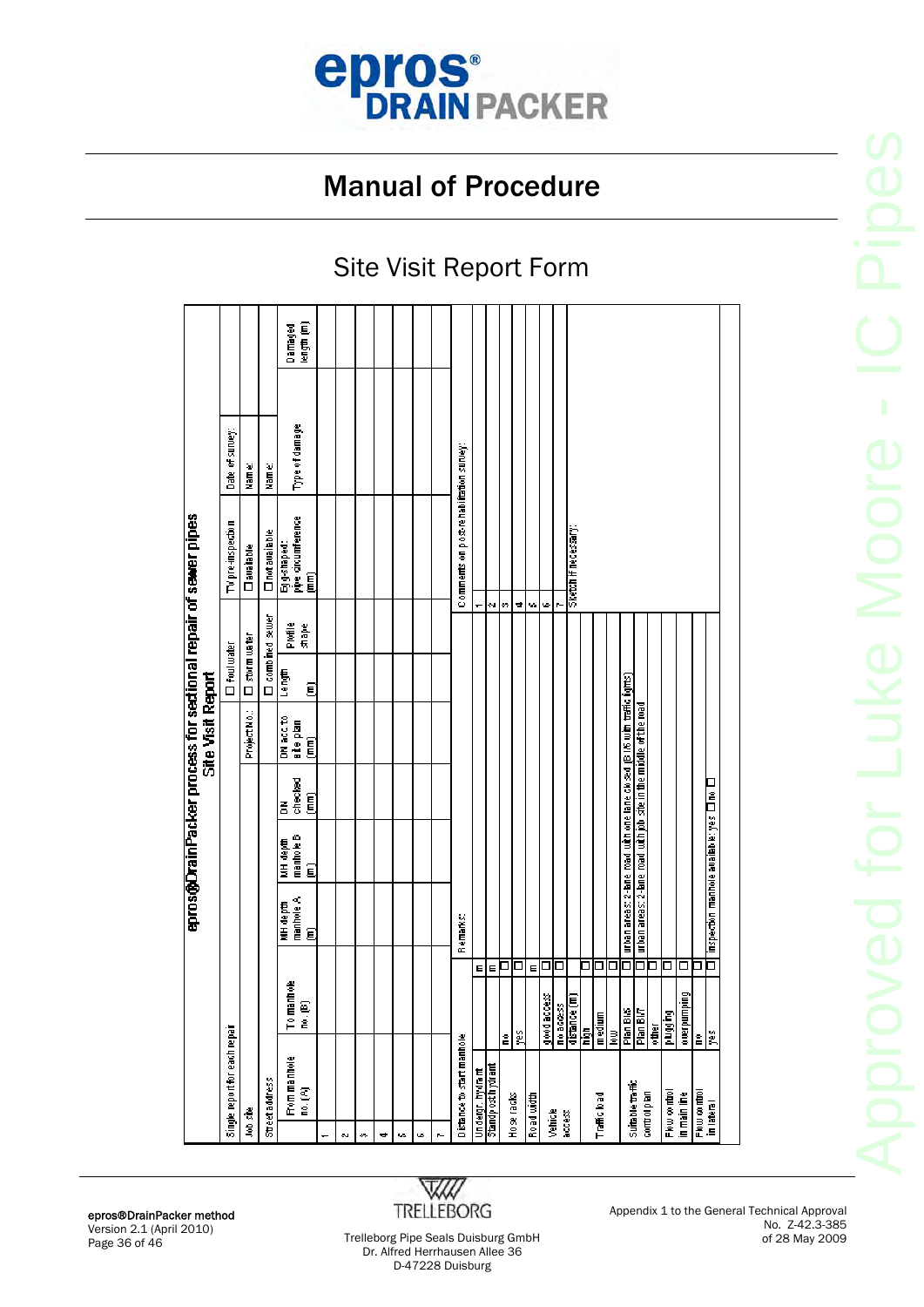

#### Preparation & Installation Form

| epros@DrainPacker process / Installation & Fabrication Report |                               |                              |                                                                           |                                   |
|---------------------------------------------------------------|-------------------------------|------------------------------|---------------------------------------------------------------------------|-----------------------------------|
| Project No.                                                   |                               |                              |                                                                           |                                   |
| Client                                                        |                               |                              | Contractor:                                                               |                                   |
| Street ad dress:                                              |                               |                              | Street ad dress:                                                          |                                   |
| Town/city:                                                    |                               |                              | Toun kity:                                                                |                                   |
| Contact                                                       |                               |                              | Contact                                                                   |                                   |
| Telephone:                                                    |                               |                              | Telephone:                                                                |                                   |
| Jobate                                                        |                               |                              |                                                                           |                                   |
| Town/city:                                                    |                               |                              | Street address:                                                           |                                   |
| From manhole/connection point:                                |                               |                              | To mainhole/connection point:                                             |                                   |
| Pipe section no.: __________ Section length ________ m        |                               |                              | Pipe material:                                                            |                                   |
| Inner diameter.                                               |                               |                              | Short liner positioned at:                                                |                                   |
|                                                               |                               |                              |                                                                           |                                   |
| DVD / VIDEO:                                                  |                               | Picture no.:                 |                                                                           |                                   |
| Job preparations                                              |                               |                              |                                                                           |                                   |
| Approval required:                                            | ⊔меѕ                          | Ωмо                          | Site safety measures required:                                            | ⊡ме≲ ⊡мо                          |
| Flow control required:                                        | Πν∈s                          | Ωмо                          | Sewerpipe in operation:                                                   | ⊡ме≲ ⊡мо                          |
| Flow control by:                                              | □plugging                     |                              | Repair area free of faleces                                               | ⊡ме≲ ⊡мо                          |
| $\square$ overpumping                                         |                               | Datepipe wasflushed:         |                                                                           |                                   |
| Preparatory treatment of point of repair                      |                               |                              |                                                                           |                                   |
| Directly before installation:                                 | $\Box$ high-pressure cleaning |                              | Important Smooth pipe walls must be prepared by grinding,                 |                                   |
|                                                               | $\Box$ mechanical cleaning    |                              | concrete or similar pipe walls by milling. Make sure the surface          |                                   |
|                                                               | $\square$ miling              |                              | treatment at both liner ends overlaps by half the pipe diameter           |                                   |
|                                                               | $\square$ grinding / milling  |                              | to the inside (DN-divided by 2), at least 300 mm-either side.             |                                   |
| Weather conditions:                                           | ⊟dry                          | □wet                         | Outdoor temperature (ACTUAL)<br>Sewertemperature (ACTUAL)                 | ۰c<br>۰c<br>_____                 |
| Material atomage & delivery                                   |                               |                              |                                                                           |                                   |
| epros© resin type (Component B)                               |                               | 口 10001                      | Batch number:                                                             |                                   |
|                                                               |                               | 口w                           | Batch number:                                                             |                                   |
|                                                               |                               | Пs                           | Batch number:                                                             |                                   |
| epros@ harde ner (Comp onent A).                              |                               |                              | Batch number:                                                             |                                   |
| epros@CRF(+)fibre.glass.matting                               |                               | $\Box$ 1050 g/m <sup>2</sup> | Batch number:                                                             |                                   |
| Storage temperature between +6 and +25 °C (TARGET).           |                               | $\Box$ 1400 g/m <sup>2</sup> | Sto age temperature (ACTUAL).                                             | . °C<br>______                    |
| Storage time = 6 months                                       | <b>D</b> YES                  | Ωмо                          | Maximum 6 months after delivery.                                          |                                   |
|                                                               |                               |                              |                                                                           |                                   |
| Material undamaged                                            |                               | ΠγES                         | If damaged, specify:                                                      |                                   |
|                                                               |                               |                              | If yes, specify.                                                          |                                   |
| Anomalies found in handling                                   |                               | Пмо                          |                                                                           |                                   |
| Mixing process                                                |                               |                              |                                                                           |                                   |
| Total usage amount in litres                                  |                               | (ACTUAL)                     | epros© resin type                                                         | epros® hardener                   |
| Maximum mixing volume 15 litres.                              |                               |                              | (Component B)                                                             | (Component A)                     |
|                                                               |                               |                              | $\square$ $\nu$ $\nu$ $\blacksquare$ $\square$ $\square$ $\square$ litres | _____________ litres              |
| Mixed to homogenous colour:                                   | ⊔γes                          | Пмо                          | ___________ ftres<br>口田                                                   | ___________ litres                |
|                                                               |                               |                              | Πs.<br>_____________ ftres                                                | ____ _____ litres                 |
| Mixing time (duration):                                       |                               |                              | from(time) _                                                              | to (time) __ _                    |
| Repair operation                                              |                               |                              |                                                                           |                                   |
| Paicker use d:                                                |                               |                              | Length: _ <b>_______</b> _                                                | Туре: ____                        |
| Repair length:                                                |                               |                              | Length: _                                                                 |                                   |
| Number of CRF(+) layers                                       |                               |                              | eprosGCRF <del>(+</del> )1050 g/m <sup>2</sup>                            | eprosOCRF(+)1 400 g/m2            |
|                                                               |                               |                              | (TARGET: = \$ layers).                                                    | $(TABCET) = 2 \text{ layers}$     |
| Contact pressure maintained:                                  |                               |                              | from start time: _____                                                    | to end time: $\_\_$               |
| Processing time us, pot time:                                 |                               |                              | _______ minutes (ACTUAL)                                                  |                                   |
| Working pressure:                                             |                               |                              | ________ bar (ACTUAL)                                                     | $\frac{1}{\sqrt{2}}$ bar (TARGET) |
| Cure time:                                                    |                               |                              | ______ minutes (ACTUAL)                                                   | _____ minutes (TARGET)            |
| Ventilation of packer:                                        |                               |                              | - ______ _ _ _ (time)                                                     |                                   |
|                                                               |                               |                              |                                                                           |                                   |
|                                                               |                               |                              |                                                                           | Date, signature                   |

epros®DrainPacker method Version 2.1 (April 2010)



Appendix 1 to the General Technical Approval No. Z-42.3-385 of 28 May 2009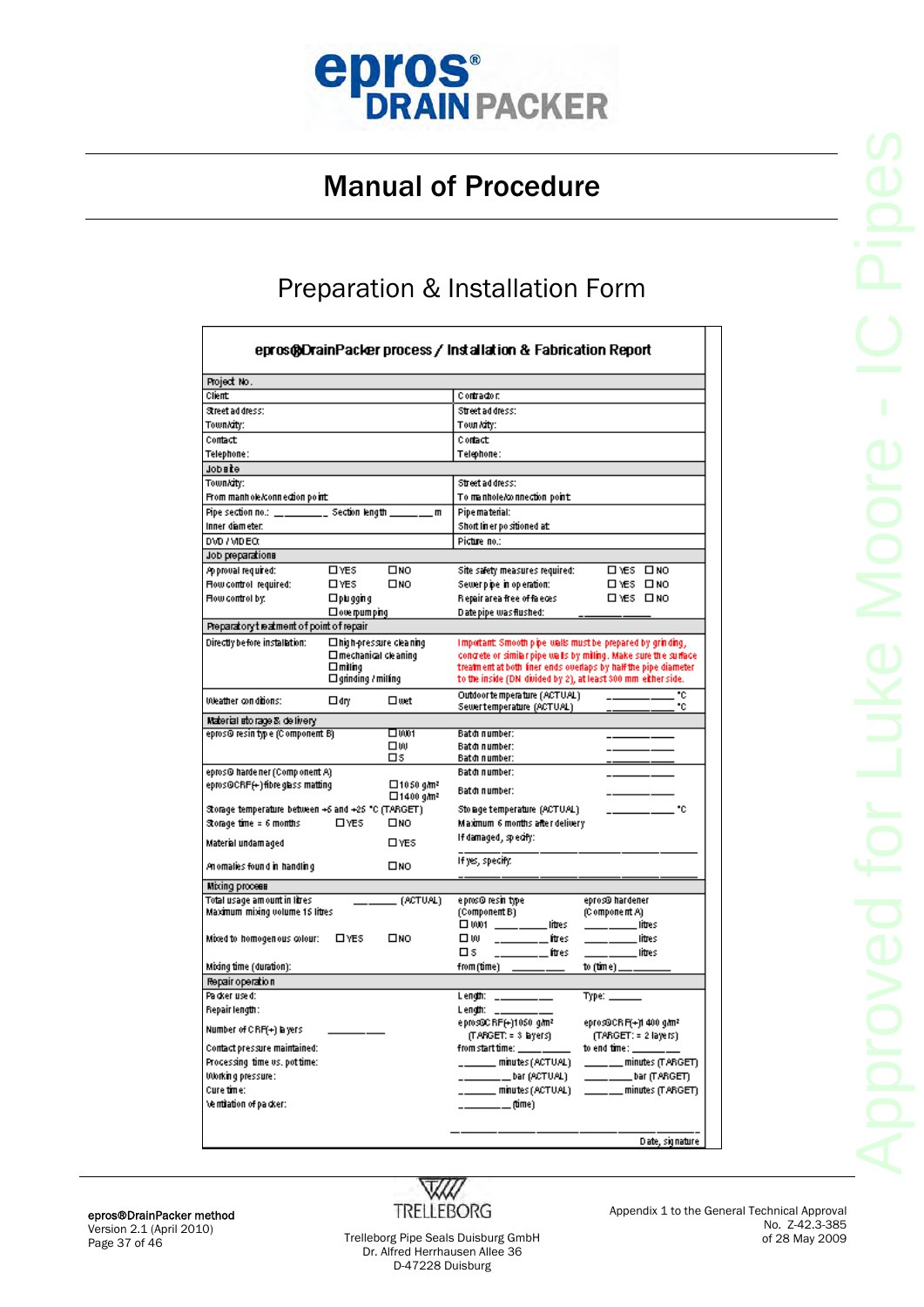

#### Leakage Test Report Form

| epros@DrainPacker process/Tightness Test<br>according to EN 1610, Section 13.3, Method "W"            |                                                                                               |  |
|-------------------------------------------------------------------------------------------------------|-----------------------------------------------------------------------------------------------|--|
| Project-No.                                                                                           |                                                                                               |  |
| Client                                                                                                | Contractor:                                                                                   |  |
| Street ad dress:                                                                                      | Street address:                                                                               |  |
| Town/city:                                                                                            | Toun Aity:                                                                                    |  |
| Contact                                                                                               | Contact                                                                                       |  |
| Telephone:                                                                                            | Telephone:                                                                                    |  |
| Jobate                                                                                                |                                                                                               |  |
| Town/city:                                                                                            | Streetad dress:                                                                               |  |
| From manhole / connection point:                                                                      | To manhole / connection point:                                                                |  |
| Pipe section no.:-                                                                                    | Section length: _________ m                                                                   |  |
| Inner diam eter (D):                                                                                  | Inner surface are a of pipe section: A = 3.14 x L x D                                         |  |
| <b>Parameters</b>                                                                                     |                                                                                               |  |
| $0.15$ km <sup>2</sup> in $30 \pm 1$ min<br>Alouable rate of loss (rate of top-up):                   |                                                                                               |  |
| Alowable volume of top-up water for pipe section.<br>(inner suma ce a rea x allo wable rate of loss). |                                                                                               |  |
| Test procedure                                                                                        |                                                                                               |  |
| Pre-fil time (stabilisation period).                                                                  | hours<br>______                                                                               |  |
|                                                                                                       | Normally, 1 hour is sufficient.                                                               |  |
|                                                                                                       | A longer standing period may be required for concrete pipes.<br>under dry weather conditions. |  |
| Test starte d:                                                                                        |                                                                                               |  |
| Test ended (duration: $30 + h + 1$ Min )                                                              |                                                                                               |  |
| Test pressure<br>(maximum 50 KPa – minimum 10 kPa at pipe crown).                                     |                                                                                               |  |
| Amount of water added                                                                                 |                                                                                               |  |
| Alowable volume of top-up water for pipe section.                                                     | __________________________ litres                                                             |  |
| Tightness test passed                                                                                 | <b>□YES □NO</b>                                                                               |  |
| Remarks:                                                                                              |                                                                                               |  |
|                                                                                                       |                                                                                               |  |
| This is to certify that the tightness test was performed in a coordance with the standard.            |                                                                                               |  |
|                                                                                                       |                                                                                               |  |
|                                                                                                       |                                                                                               |  |

epros®DrainPacker method Version 2.1 (April 2010) Page 38 of 46 Trelleborg Pipe Seals Duisburg GmbH



Dr. Alfred Herrhausen Allee 36 D-47228 Duisburg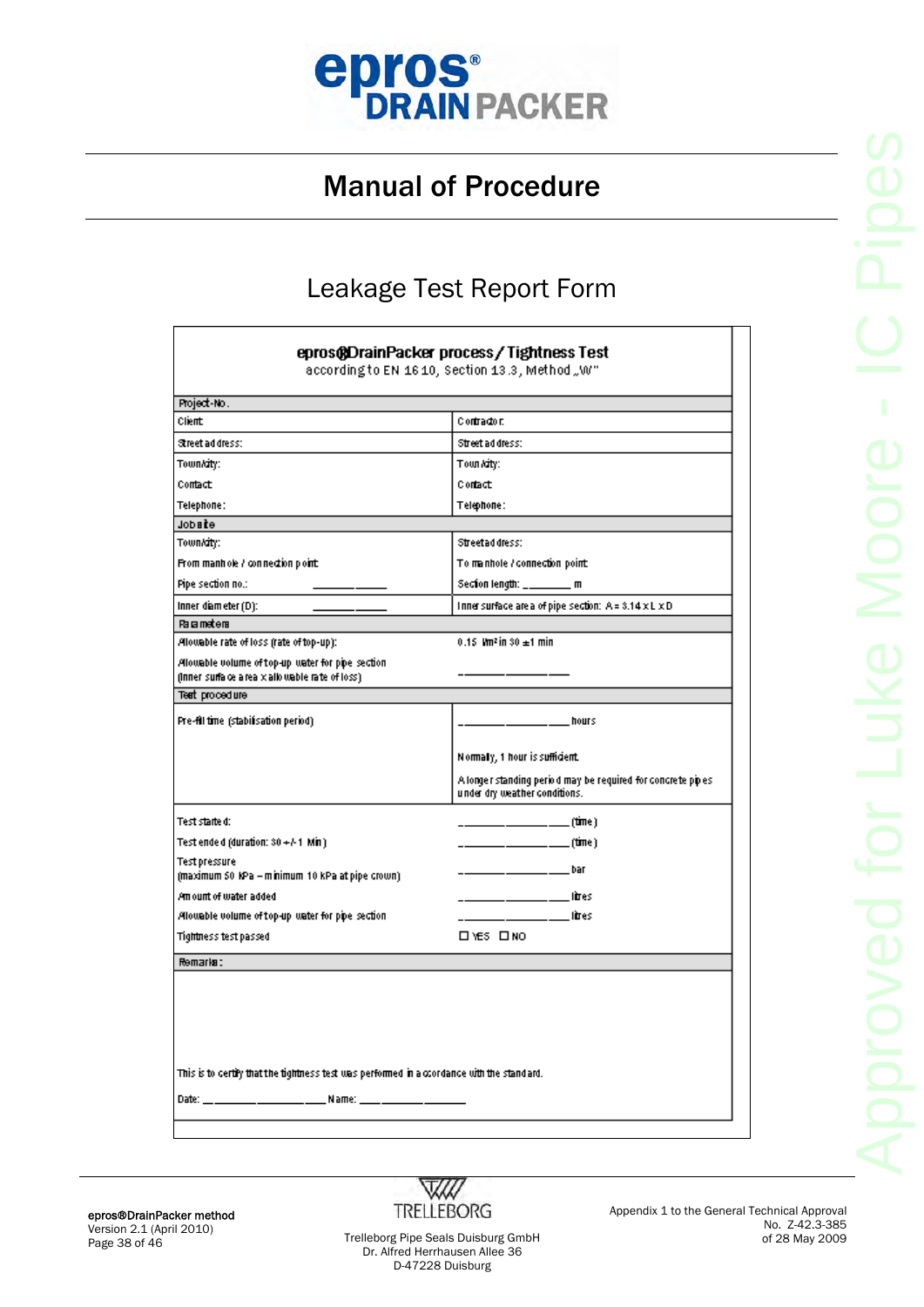

#### Staff Guidance

The operating personnel shall be composed of no less than three persons.

They must be skilled workers for pipe, sewer and industrial service or meet the following minimum requirements or must have had the following training:

- Qualification for work in the sewer system
- ATV-DVWK training course in cleaning of sewers
- Worksheet ATV-M143, Part 2, Annex 2
- Rules for accident prevention (like UVV, GUV in Germany)
- First aid measures
- Traffic code

Above mentioned guidance and training courses shall be documented by appropriate proof and repeated in appropriate intervals as prescribed by law.

The installer is responsible for performing training courses or checking the qualification of the personnel.

For lining jobs with the epros®DrainPacker process, the operatives must be familiarized with the materials to be used in this method. This requires instruction by Trelleborg Pipe Seals Duisburg GmbH. Said familiarization will be confirmed by a personal certificate handed over to each of the participants. The instruction must be repeated every two years.

epros®DrainPacker method Version 2.1 (April 2010)



Appendix 1 to the General Technical Approval No. Z-42.3-385 of 28 May 2009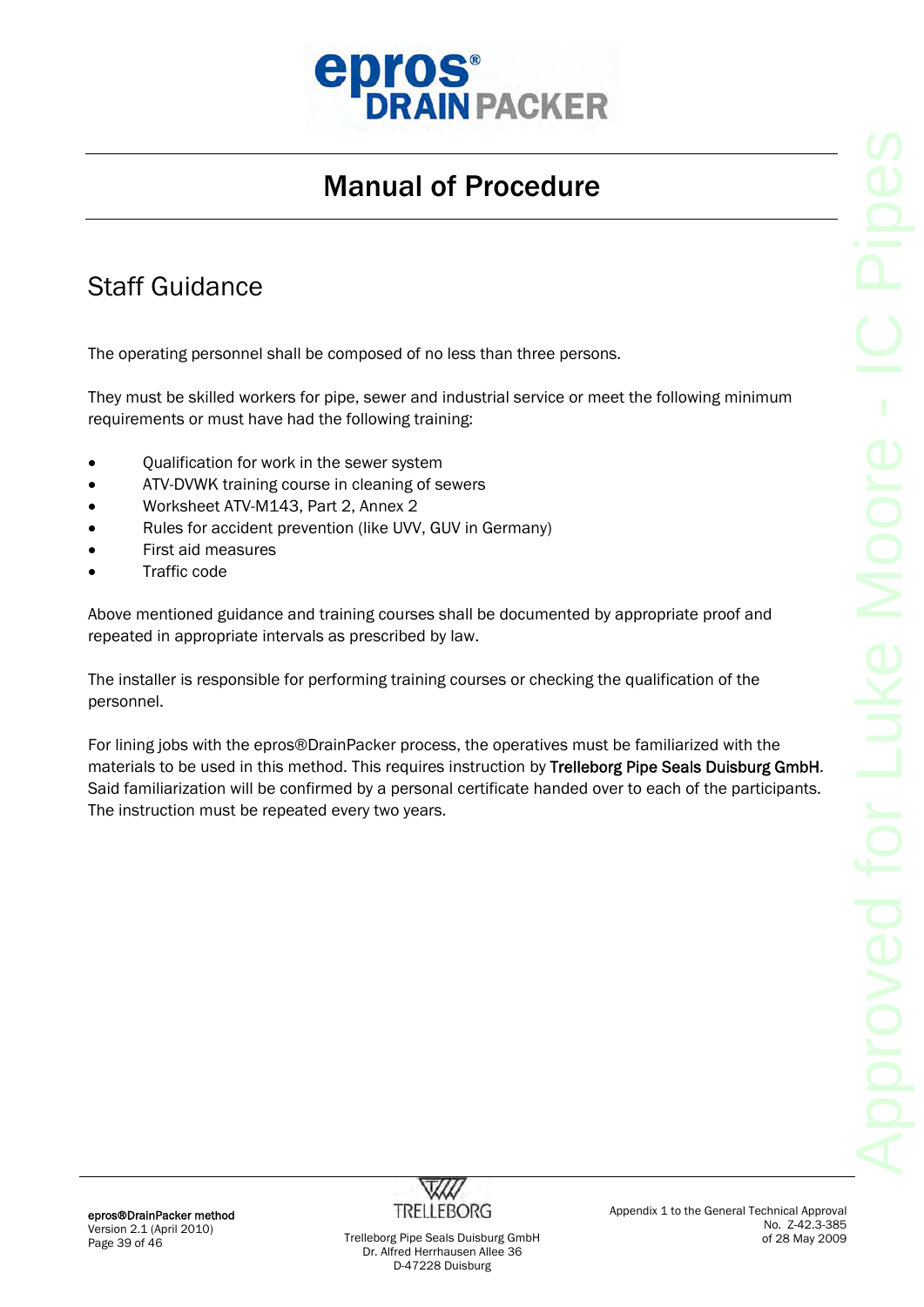

### V Standard equipment

| Description                                                                                                                                                                                                                    | Pictures of the product<br>(subject to change) |
|--------------------------------------------------------------------------------------------------------------------------------------------------------------------------------------------------------------------------------|------------------------------------------------|
| epros®FlexPacker<br>- can be folded up to 90 $^{\circ}$ -<br>DN 100 - DN 1200<br>(can always be used for a size<br>range, e.g. DN 150 - DN 250)<br>Max. repair length - depending<br>on packer design - from<br>560 to 4630 mm |                                                |
| epros®LongPacker<br>- very flexible and supple -<br>DN 200 to DN 1200<br>Max. repair length - depending<br>on packer design - from<br>200 to 4565 mm                                                                           |                                                |
| epros®ShortPacker<br>- rigid for special uses with<br>higher service flow rates -<br>DN 100 to DN 700<br>Max. repair length - depending<br>on packer design - from<br>605 to 670 mm                                            |                                                |
| epros®LCRPacker<br>- very flexible and supple -<br>DN 35 to DN 200<br>Max. repair length - depending<br>on packer design - from<br>210 to 4710 mm                                                                              |                                                |
| epros®FlexAdapter                                                                                                                                                                                                              |                                                |

epros®DrainPacker method Version 2.1 (April 2010)

W TRELLEBORG Trelleborg Pipe Seals Duisburg GmbH

Appendix 1 to the General Technical Approval No. Z-42.3-385 of 28 May 2009

Dr. Alfred Herrhausen Allee 36 D-47228 Duisburg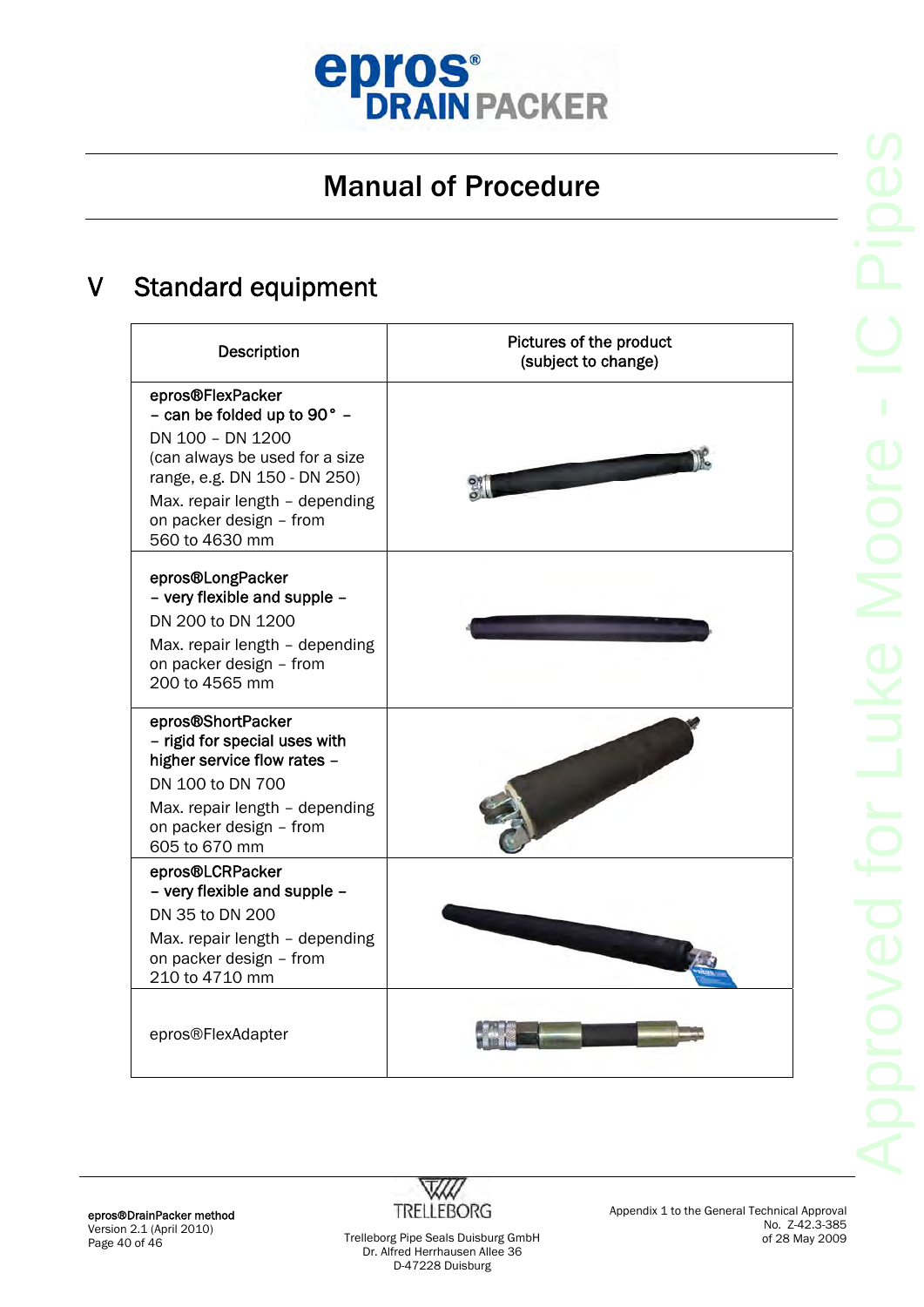

| Description                                                         | Pictures of the product<br>(subject to change) |
|---------------------------------------------------------------------|------------------------------------------------|
| Compressed-air hose                                                 |                                                |
| Air push rods with safety<br>coupler and lock                       | MГ                                             |
| Alternatively 1.5 m or 3.0 m                                        |                                                |
| <b>Filler fitting</b>                                               |                                                |
| epros®FibreGlassMats<br>CRF(+) 1050 g/m <sup>2</sup>                |                                                |
| CRF(+) 1400 g/m <sup>2</sup>                                        |                                                |
| Resin & hardener                                                    | n a                                            |
| Stretch foil roll<br>50 cm wide / 3 m long<br>23 µm layer thickness |                                                |

epros®DrainPacker method Version 2.1 (April 2010)



Appendix 1 to the General Technical Approval No. Z-42.3-385 of 28 May 2009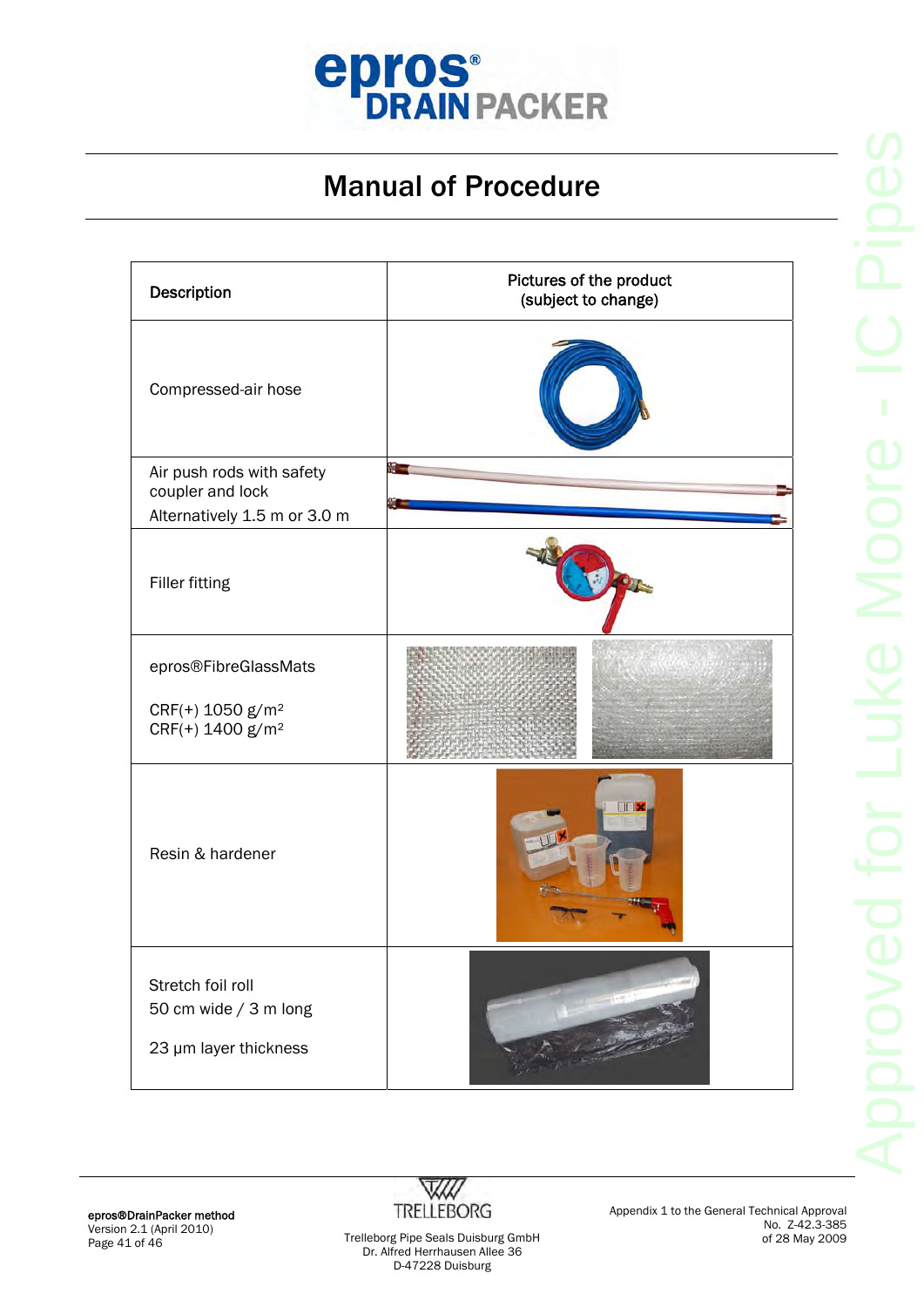

| Description                                                       | Pictures of the product<br>(subject to change) |
|-------------------------------------------------------------------|------------------------------------------------|
| Edding 3000 felt-tip pen                                          | edding 3000                                    |
| Folding<br>meter-rule                                             |                                                |
| Special binding wire<br>on reel                                   |                                                |
| Special scissors<br>for fibreglass matting<br>with protective cap |                                                |
| Filling knife,<br>250 mm                                          |                                                |
| Disposable gloves                                                 | $\zeta \in$<br><b>MED-COMFORT</b>              |



Appendix 1 to the General Technical Approval No. Z-42.3-385 of 28 May 2009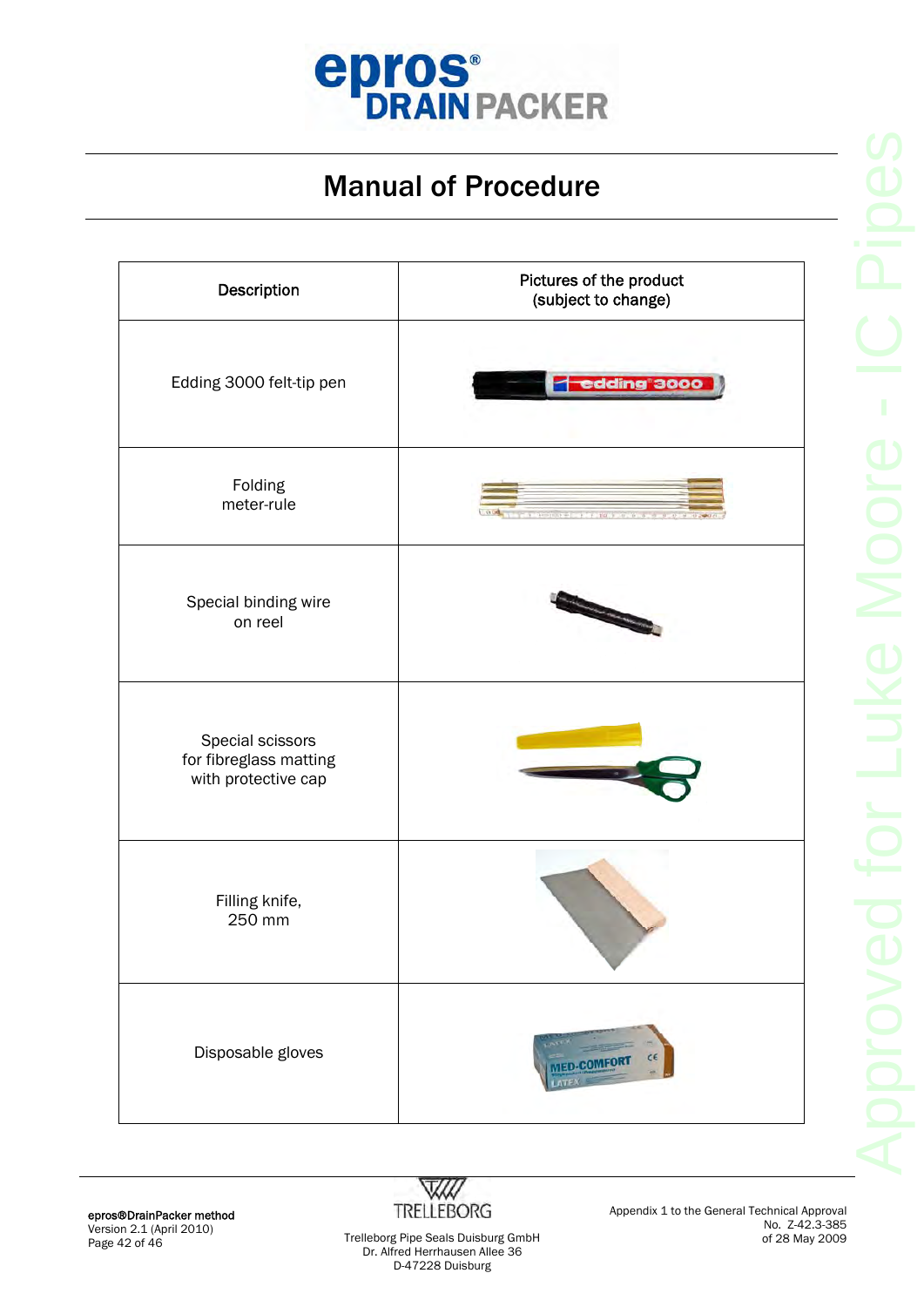

| Description                             | Pictures of the product<br>(subject to change) |
|-----------------------------------------|------------------------------------------------|
| Measuring cup,<br>1 Liter<br>(2 units)  |                                                |
| Measuring cup,<br>2 Liters<br>(2 units) |                                                |
| Adhesive fabric tape<br>$(1$ roll)      |                                                |
| Pneumatic drill                         |                                                |
| Stirrer, 60 mm                          |                                                |

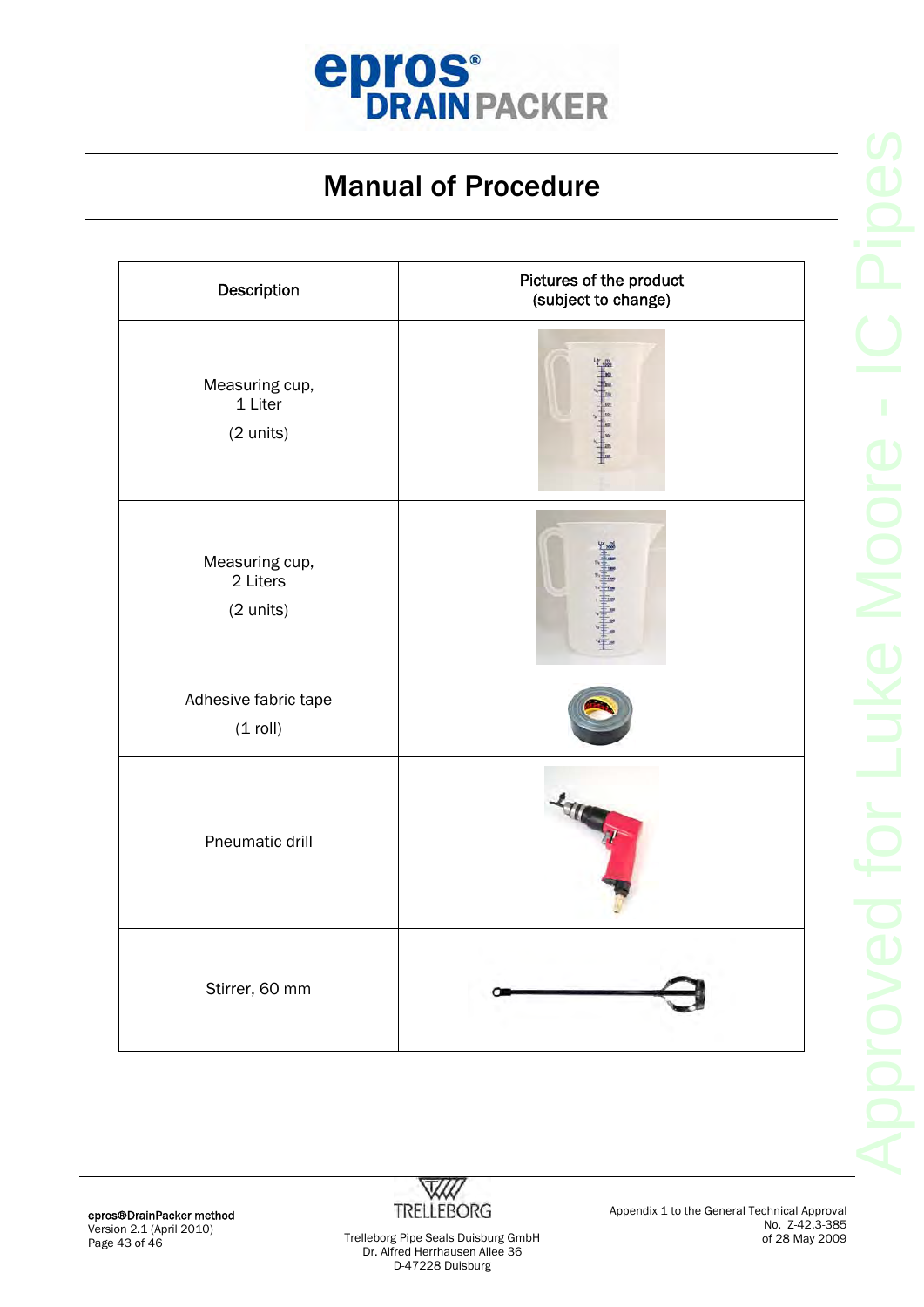

| Description         | Pictures of the product<br>(subject to change) |
|---------------------|------------------------------------------------|
| Side nippers        |                                                |
| Disposable coverall |                                                |

epros®DrainPacker method Version 2.1 (April 2010)



Appendix 1 to the General Technical Approval No. Z-42.3-385 of 28 May 2009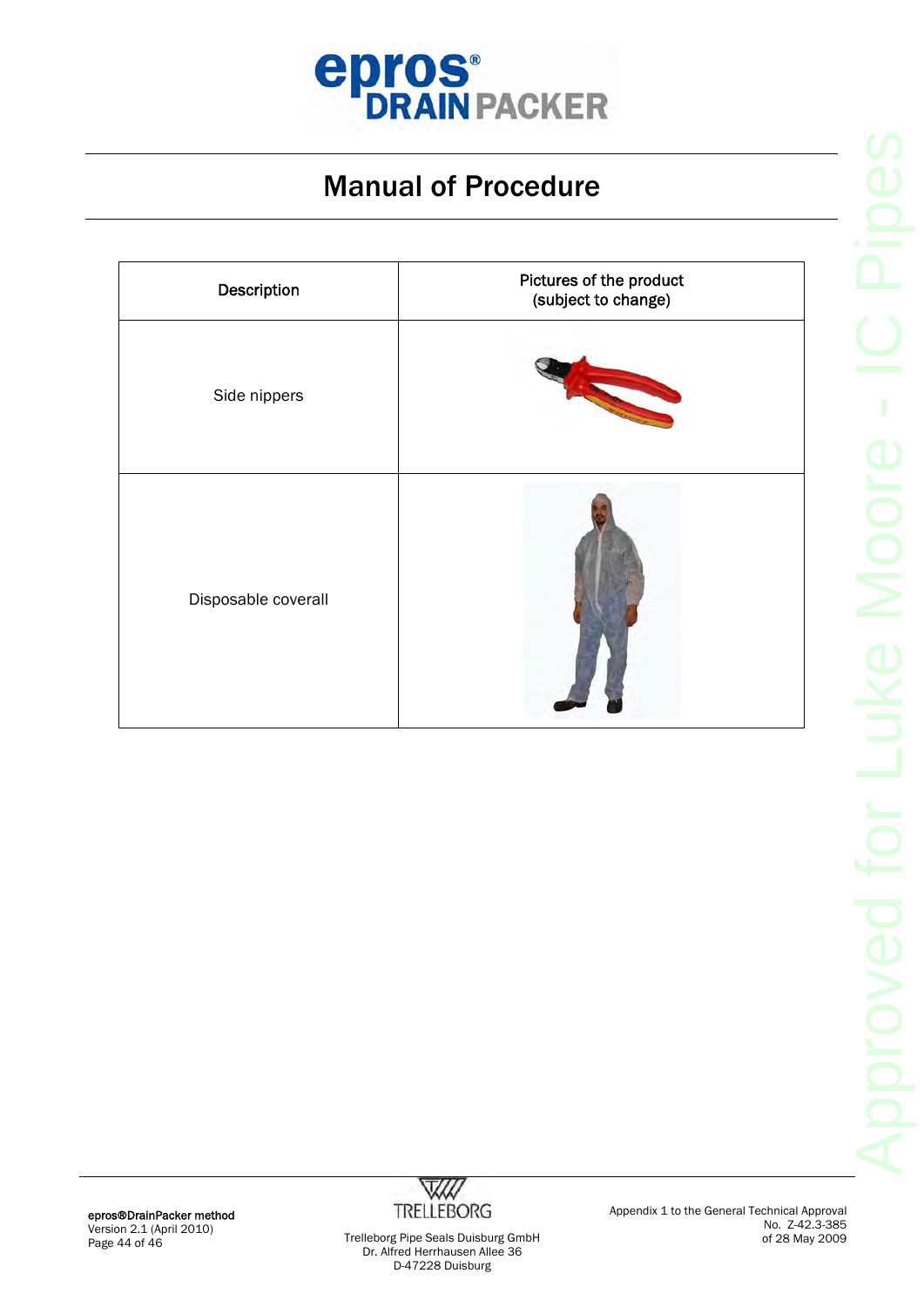

#### VI Appendix

#### Single Documents

#### Safety Data Sheets

epros®FibreGlassMat CRF (+) 1050 g/m² epros®FibreGlassMat CRF (+) 1400 g/m² epros®Resin type W epros®Resin type W01 epros®Resin type S epros®Hardener for resin types W, W01, S, L30E1 and L30E3

#### Technical Data Sheets

epros®FibreGlassMat CRF (+) 1050 g/m² epros®FibreGlassMat CRF (+) 1400 g/m²

#### Reports

Site Visit Preparation & Installation Report Leakage Test



Appendix 1 to the General Technical Approval No. Z-42.3-385 of 28 May 2009

epros®DrainPacker method Version 2.1 (April 2010)

version 2.1 (April 2010)<br>Page 45 of 46 Trelleborg Pipe Seals Duisburg GmbH Dr. Alfred Herrhausen Allee 36 D-47228 Duisburg